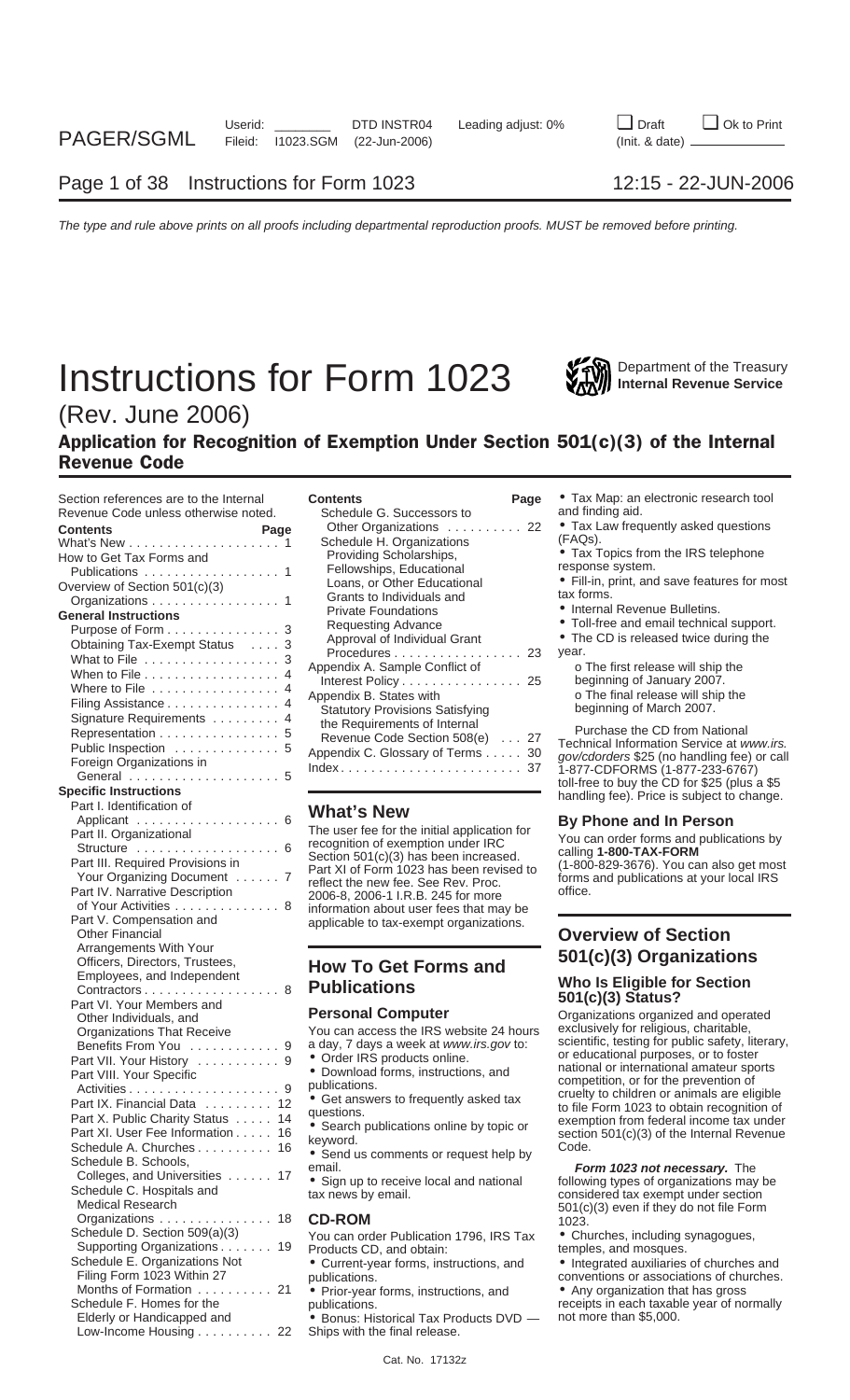are not required to file Form 1023 to be 557, Tax-Exempt Status for Your organizations are classified as public tax exempt, these organizations may charities. Contains the charities.

choose to dile Form 1023 in order to the summarized the compliser and the compliseration of the compliseration of the summarized and contribution of a Section 501(3) status to disting a status (and complise the summarized

candidates for local, state, or federal encourage people to participate in the

interests) more than insubstantially.<br> **d.** Not operate for the primary purpose **Public Charities and Private Private operating foundations.** A<br>
of conducting a trade or business that **Foundations Private Private fou** of conducting a trade or business that **Foundations**<br>is not related to its exempt purpose(s). Every organization that qualifies for public support but actively conducts

influence legislation by filing Form 5768, Decause different tax rules apply to the<br>Election/Revocation of Election by an operations of each entity. **State Registration Requirements** 

**TIP**

**Operated.** An organization must be<br>
operated to further one or more of the<br>
exempt purposes stated in its organizing<br>
document. Certain other activities are<br>
prohibited or restricted, including, but not<br>
imited to, the fo **a.** Absolutely refrain from participating education guides) are permitted. **Private foundation.** A 501(c)(3) in the political campaigns of Similarly, non-partisan activities to organization that cannot meet one of the candidates for local, state, or federal encourage people to participate in the specific exceptions to be classifi office. electoral process, such as voter public charity is a private foundation. **b.** Absolutely ensure that its assets registration and get-out-the-vote drives,<br>and earnings do not unjustly enrich are not prohibited political campaign<br>board members, officers, key activity. However, voter education or<br> management employees, or other registration activities that (a) favor one insiders.<br>
insiders.<br>
c. Not further non-exempt purposes candidate in some manner, or (c) favor a<br>
(such as purposes that benefit private group of c

is not related to its exempt purpose(s). Every organization that qualifies for **public support but actively conducts**<br>• Not engage in activities that are state that are the sexempt status under section 501(c)(3) exempt pro **e.** Not engage in activities that are tax-exempt status under section 501(c)(3) exempt programs (as opposed to makin<br>illegal or violate fundamental public is further classified as either a public grants to other organizat illegal or violate fundamental public is further classified as either a public grants to other organizations to conduction.<br>
policy.<br>
charity or a private foundation. For some exempt activities) may be treated as a charity or a private foundation. For some **f.** Restrict its legislative activities. organizations, the primary distinction private operating foundation. Private between a public charity and a private operating foundations are subject to

Eligible Section 501(c)(3) Organization To Deductibility of contributions to a Tax exemption under section 501(c)(3) is Make Expenditures To Influence **private foundation is more limited than** a matter of federal law. After receiving Legislation. By filing Form 5768, an contributions to a public charity. See federal tax exemption, you may also be eligible organization's legislative activities Publication 526, Charitable Contributions, required to register with one or more will be measured solely by an expenditure for more information on the deductibility of states to solicit for contributions or to limit rather than by the "no substantial contributions. In addition, private obtain exemption from state taxes. The amount" limit. For additional information foundations are subject to excise taxes National Association of State Charity on the expenditure limit or the no that are not imposed on public charities. Officials (NASCO) maintains a website

Even though the above organizations substantial amount limit, see Publication **Public charities.** The following 501(c)(3)

- 
- 

exempt purposes.<br> **Political campaign intervention.** All its status. After 5 years, it must file Form<br> **Operated.** An organization must be  $\frac{501(c)(3)$  organizations are absolutely 8734, Support Schedule for Advance

**TIP**

operating foundations are subject to more<br>favorable rules than other private **Legislative activity.** An organization foundation is an organization's source of devorable rules than other private<br>does not qualify for section 501(c)(3) financial support. the foundations in terms of charitable<br>status i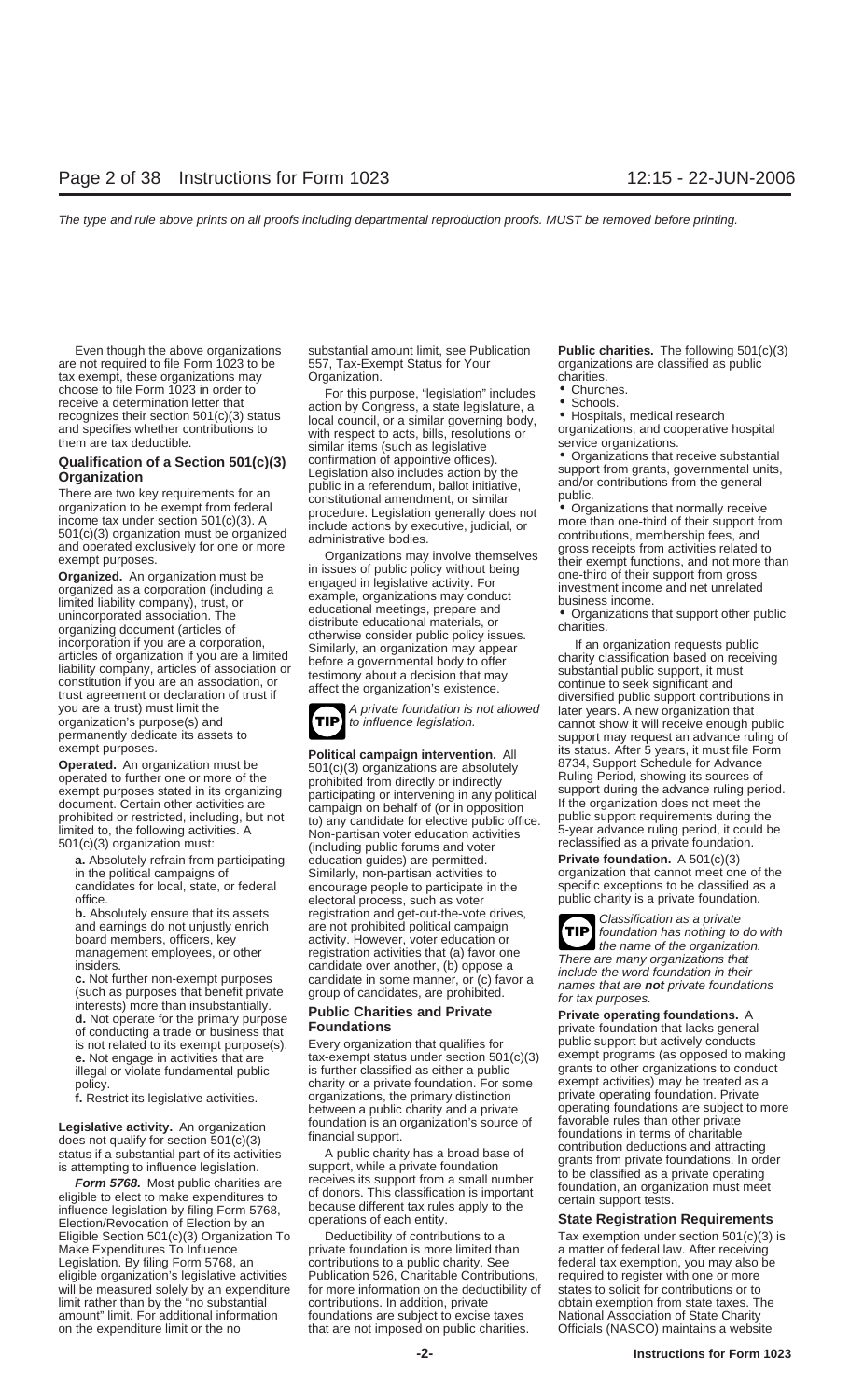that provides informational links to the total for each line on the financial Revenue Bulletin (I.R.B.) issued each various states for these purposes. It can statements. The statement of the statements of the statements of the vear).

**ENTER** present, and planned activities to

For that you are an example to the divines to<br>
organization. We will not be able to<br>
recognize you as tax exempt based on<br>
generalizations. Therefore, we need to<br>
understand the specific activities you will<br>
undertake to r

answer a series of questions and provide request is made in writing and contains a information to assist us in determining if compelling reason for processing the you meet the requirements for tax application ahead of others. exemption under section  $501(c)(3)$ . One Circumstances generally warranting of the key pieces of information requested expedited processing include: of the key pieces of information requested expedited processing include:<br>is financial data. This data, whether <br>budgeted or actual, should be consistent the failure to secure the grant may have with other information presented in the an adverse impact on the organization's application. ability to continue operations.<br>For example, if you are requesting  $\bullet$  The purpose of the newly created

For example, if you are requesting<br>
public charity status under one of the<br>
public support tests, the financial data<br>
should show contributions from the public<br>
should show contributions from the public<br>
or receipts from p plans. We recognize that the **USer Fee** organization's actual financial results may The law required

Prepare Form 1023 and attachments in You may pay your user fee with a Grant Procedures ...... H<br>English. Provide an English translation if personal or certified check bank check

dollars (specify the conversion rate used). regarding user fees is available in Rev. • Form 1023 Checklist.<br>Combine amounts from within and Proc. 2006-8, 2006-1 I.R.B. 245, or later • Form 2848, Power of Attorney and Combine amounts from within and Proc. 2006-8, 2006-1 I.R.B. 245, or later outside the United States and report the revision (revised in the first Internal

**General Instructions**<br>
Section references are to the Internal<br>
Revenue Code unless otherwise noted.<br>
"You" and "Us". Throughout these<br>
"You" and "Us". Throughout these<br>
"You" and "Us". Throughout these<br>
"You" and Form 102 1023 are defined throughout these exemption under section 501(c)(3) will **Leaving a group exemption.** It a<br>instructions and in *Appendix C*. also be classified as either a "public subordinate organization in an existing<br>ch

**Answers**<br>Answer items completely. Where a "Yes"<br>or "No" reply is not requested, you may apply for tax-exempt status under section<br>answer "Not Applicable" where 501(c)(3) by filing Form 1023 include<br>answer "Not Applicable" appropriate. If you believe you have section 501(e) and (f) cooperative service **What to File** previously answered the item, you may organizations, section 501(k) childcare

organization's actual financial results may<br>vary from the budgeted amounts. The law requires payment of a user fee<br>**Past, present, and planned activities.** With each application. Submit the<br>Many items on Form 1023 are writ and planned activities.<br> **Language and currency requirements.** Or money order to your application. Approval of Individual<br>
Prepare Form 1023 and attachments in The May hav your user fee with a Grant Procedures

English. Provide an English translation if<br>the articles of organization or bylaws are<br>in any other language. The articles of organization or bylaws are<br>in any other language.<br>We may ask you to provide English of payment un

publications you submit with your Form Generally, a user fee will be refunded following order.<br>1023. only if we decline to issue a • User fee enclosed but not attached to<br>Report financial information in U.S. determination. determination. Additional guidance the application form.

be accessed at www.nasconet.org.<br>**For additional information on the user** Form **Purpose of Form** fee, see Part XI.<br>**General Instructions** completed Form 1023 required for **Froun Examption** 

group exemption wishes to apply for an<br>individual exemption, it should notify its

refer to your previous answer. The corganizations, and section 501(n) and applicants, unless otherwise noted,<br>
charitable risk pools. The must complete Parts I through XI of Form Your answers must provide<br>
Your answers must provide<br>
sufficient detail about your past,<br>
present, and planned activities to<br> **Chaining Tax-Exempt** attachments.

| IF your organization<br>is a(n)                                                                                                                                                             | <b>THEN you</b><br>must file<br>Schedule |
|---------------------------------------------------------------------------------------------------------------------------------------------------------------------------------------------|------------------------------------------|
| Church                                                                                                                                                                                      | A                                        |
| School, College, or<br>University                                                                                                                                                           | B                                        |
| Hospital or Medical<br>Research Organization                                                                                                                                                | C                                        |
| Section 509(a) Supporting<br>Organization                                                                                                                                                   | D                                        |
| Organization Not Filing<br>Form 1023 Within 27<br>Months of Formation                                                                                                                       | F                                        |
| Home for the Elderly or<br>Handicapped and<br>Low-Income Housing                                                                                                                            | F                                        |
| Successor to Other<br>Organizations                                                                                                                                                         | G                                        |
| Organization Providing<br>Scholarships, Fellowships,<br>Educational Loans, or<br>Other Educational Grants<br>to Individuals and Private<br>Foundations Requesting<br>Approval of Individual |                                          |

We may ask you to provide English of payment unless your check is returned  $T_0$  assist us in processing the application, translations of foreign language to us for insufficient funds.<br>publications you submit with your Fo

- 
- 
- 

Declaration of Representative (if needed).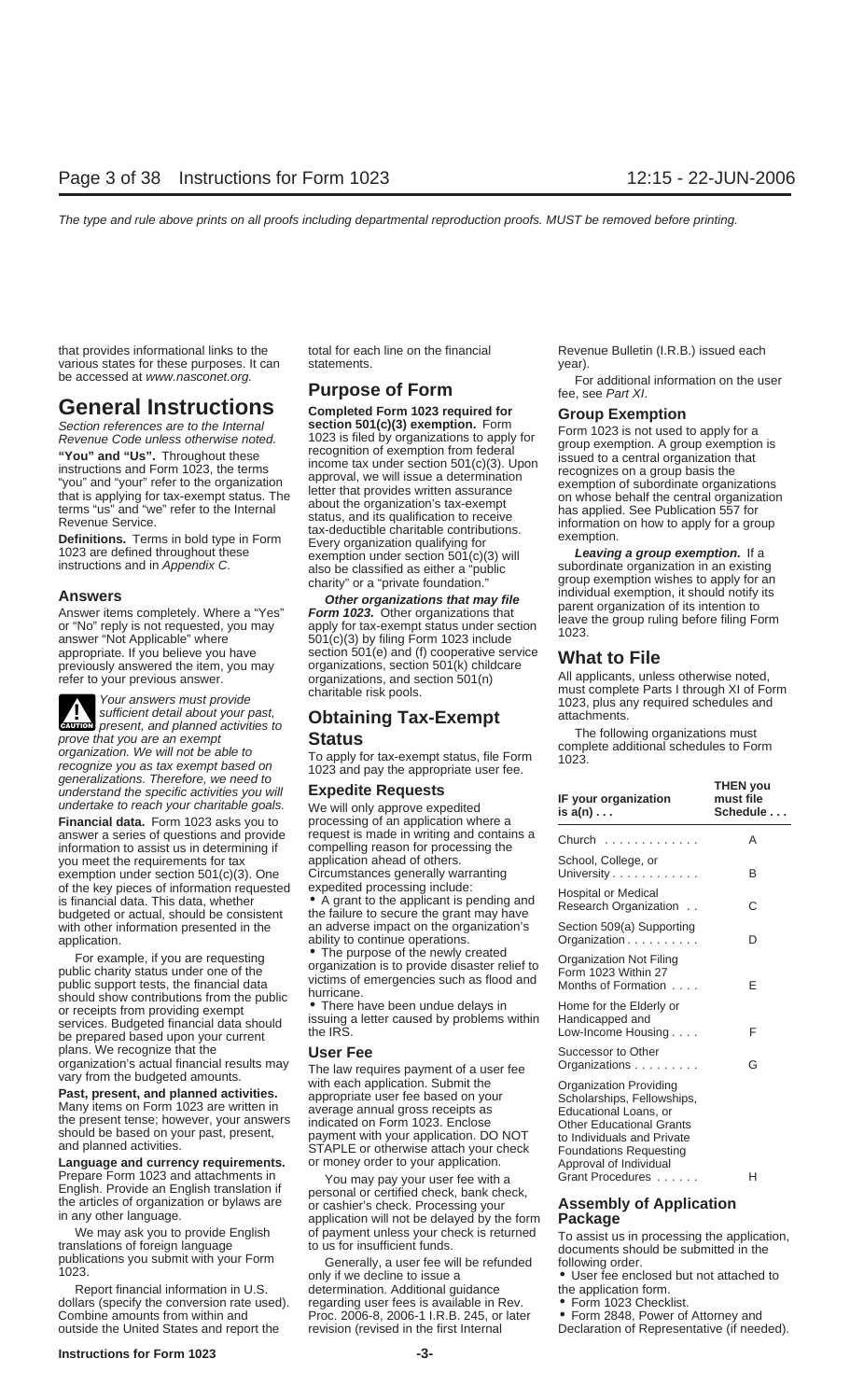- 
- 
- 
- 
- 
- 
- 

Use an attachment where there is<br>
Use an attachment where there is<br>
insufficient space on the form for you to<br>
linernational Priority, and FedEx<br>
linernational First.<br>
Legibly and accurately respond to a<br>
question. For any

• Use 8<sup>1</sup>/<sub>2</sub> x 11 inch paper.<br>• Provide your name and Employer

Generally, attachments in the form of general questions relating to an exempt tape, recordings or other electronic media organization, call the Exempt

If you file Form 1023 within 27 months publications that may be helpful to your the signer and the date. Please clearly after the end of the month in which you organization. were legally formed, and we approve the application, the legal date of formation will **Figure 1. Table of Annual Returns** be the effective date of your exempt



Business Income Tax Return that have gross unrelated business income Tax Return that have gross unrelated business income of \$1,000 or more service, send the completed Form 1023

• Form 8821, Tax Information and application, with all required information • Publication 517, Social Security and  $\lambda$ uthorization (if needed).  $\lambda$  and user fee to:  $\lambda$  Other Information for Members of the

• Expedite request (if needed). Internal Revenue Service Clergy and Religious Workers<br>• Application (Form 1023, Checklist, and 201 West Rivercenter Blyd. • Publication 526, Charitable

• Application (Form 1023, Checklist, and 201 West Rivercenter Blvd. Contributions Schedules A through H, as required).<br>
• Critication 526, Charitable A through H, as required).<br>
• Critication 526, Charitable A through H, a

Contributions Substantiation and<br>
Contributions Substantiation and<br>
Contributions Substantiation and<br>
Contributions Substantiation and<br>
Contributions Substantiation and<br>
Contributions Substantiation and<br>
Contributions Sub

materials of publications.<br> **Attachments**<br>
Priority Overnight, FedEx Standard Providing Assistance through Charitable<br>
Priority Overnight, FedEx Standard **Organizations**<br>
Publication 4220, Applying for 501(c)(3)

question. For any attachments submitted<br>with your Form 1023:<br>all Day Air, UPS Next Day Air Saver, UPS • Publication 78, Cumulative List of<br>Publication 78, Cumulative List of<br>Publication 78, Cumulative List of<br>Publication 7

tape, recordings or other electronic media<br>are not acceptable unless accompanied<br>by a transcript.<br>Attachments must be in English.<br>Attachments must be in English.<br>access information on our website at<br>www.irs.gov/eo.<br><br>access

| status.                                                                                                                                                                                                                  | <b>Type of Annual Return</b>                                                       | <b>Who Should File</b>                                                                                                                                                     |
|--------------------------------------------------------------------------------------------------------------------------------------------------------------------------------------------------------------------------|------------------------------------------------------------------------------------|----------------------------------------------------------------------------------------------------------------------------------------------------------------------------|
| If you do not file Form 1023 within 27<br>months of formation, you may not qualify<br>for exempt status before the date we                                                                                               | Form 990, Return of Organization Exempt<br>from Income Tax                         | Section 501(c)(3) public charities                                                                                                                                         |
| receive Form 1023. The date considered<br>to be the date we receive Form 1023 is<br>generally the postmark date. For<br>exceptions and special rules, including<br>automatic extensions, see Schedule E of<br>Form 1023. | Form 990-EZ, Short Form Return of<br>Organization Exempt from Income Tax           | Section 501(c)(3) public charities whose<br>gross receipts during the year were less<br>than \$100,000 and total assets at the end<br>of the year were less than \$250,000 |
| <b>Where To File</b>                                                                                                                                                                                                     | Schedule A (Form 990 or 990-EZ),<br>Organization Exempt under Section<br>501(c)(3) | Section 501(c)(3) public charities                                                                                                                                         |
| Send the completed Form 1023<br>$\blacktriangle$<br>application, with all required<br>information, and the applicable<br>user fee to:                                                                                    | Schedule B (Form 990, 990-EZ, or<br>990-PF), Schedule of Contributors              | All section $501(c)(3)$ organizations                                                                                                                                      |
| Internal Revenue Service<br>P.O. Box 192<br>Covington, KY 41012-0192                                                                                                                                                     | Form 990-PF, Return of Private<br>Foundation                                       | Private foundations, including private<br>operating foundations                                                                                                            |
| If you are using express mail or a delivery                                                                                                                                                                              | Form 990-T, Exempt Organization<br><b>Business Income Tax Return</b>               | Public charities and private foundations<br>that have gross unrelated business<br>$inom \circ \circ f$ $A$ 000 or more                                                     |

Other Information for Members of the<br>Clergy and Religious Workers

- 
- -
- 
- 
- 

Vertification Number (EIN) at the top of Worldwide Express Plus, and UPS<br>
■ Use 8<sup>1/2</sup> x 11 inch paper. Worldwide Express Plus, and UPS and UPS Provide your name and Employer Worldwide Express Plus, and UPS and UPS learch

each page.<br>
■ learning the private delivery service can tell<br>
■ learning which the attachment relates.<br>
Include any court decisions, rulings,<br>
opinions, or any other documents that will<br>
assist us in processing your Form

**When to File**<br>
Listed below are a number of and of *Part XI*. The signature must be<br>
Listed below are a number of accompanied by the title or authority of<br>
If you file Form 1023 within 27 months publications that may be h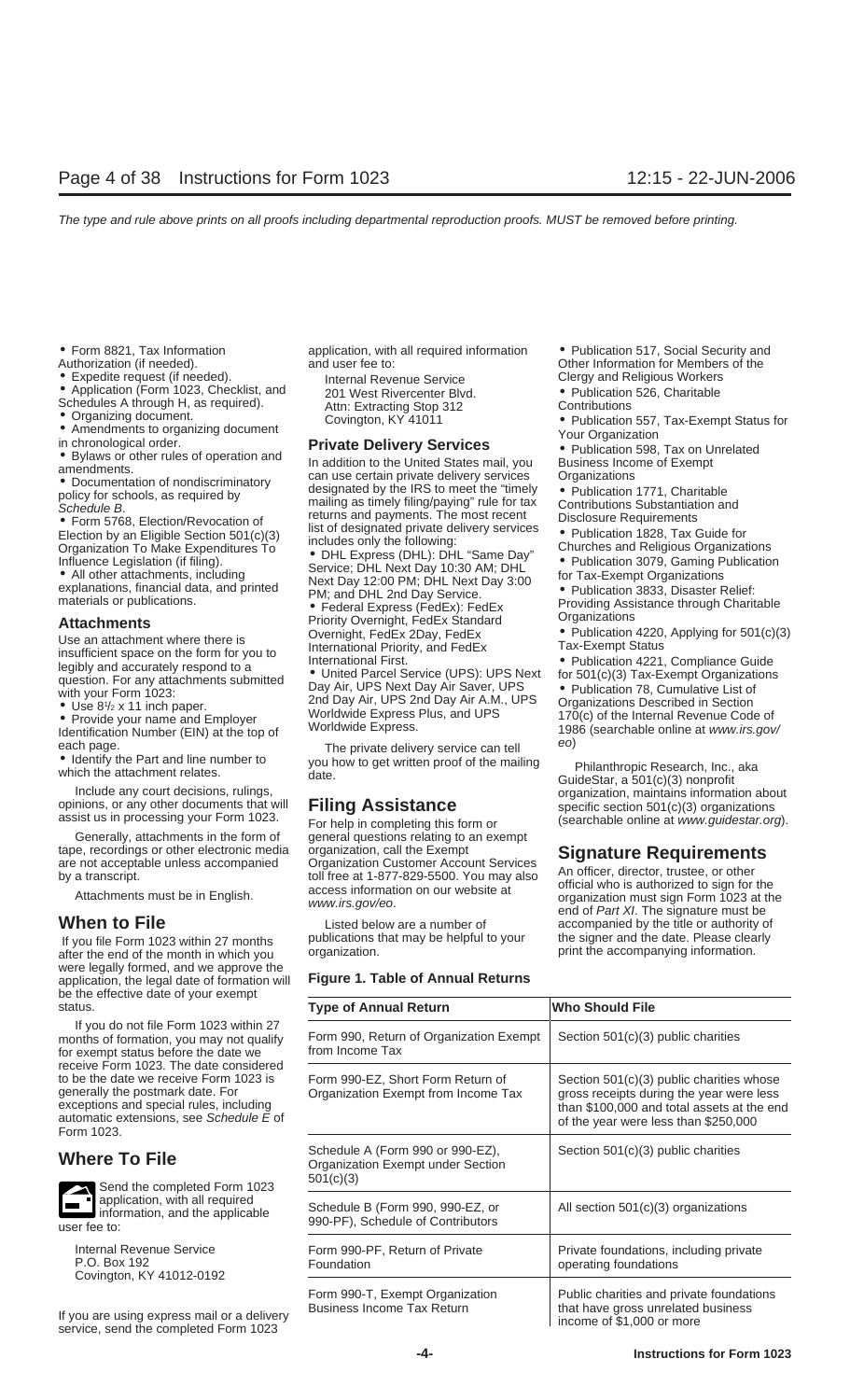**Form 2848.** Attach a completed Form **Form and the returns** or benefit as information direction direction direction direction direction direction direction as positive at the comployment tax returns or benefit and a comple



**unal** be listed on Form 2848.

Form 8821. Form 8821 authorizes us to example the information with the person<br>
discuss your application with the person<br>
you have appointed.<br>
you have appointed.<br>
Form 2848.<br>
Form 2848.<br>
Form 2848.<br>
Form 2848.<br>
Form 2848.<br>

# **After You Submit Form 1023** identifying information about contributors. websites for posting.<br>We will acknowledge receiving your • Schedule B, included with Form See Publication 557 for additional

application in writing. You may expect to  $\frac{990-1}{\text{other}$  identity in terms, a  
receive this notice within 21 days of the  
contributing information aboutpostmark date of the Form 1023. Read contributors.<br>
the notice thoroughly because it will *Information not available for public* **General** the notice thoroughly because it will **Information not available for public**<br>provide further information about the **inspection**. The following items will not<br>processing of your Form 1023. be open for public inspection. The

Additional information needed. If<br>
the initial review shows that we need<br>
additional information or changes, we will<br>
assign Form 1023 to a specialist who will<br>
call or write you. Generally, we assign<br>
call or write you. G

that you qualify, we will send you a letter  $\frac{990-EZ}{2}$  and the Schedule B, filed with countries provide specific lift<br>stating that you are exempt under section these forms.<br>stating that you are exempt under section  $\bullet$ 501(c)(3) and whether you are a public <sup>•</sup> Form 990-T, Exempt Organ<br>charity or a private foundation **If we** Business Income Tax Return.



We will acknowledge receiving your **•** Schedule B, included with Form See Publication 557 for addition 557 for addition 557 for additional spectrum served to subject to spectrum served to spectrum served to spectrum and sp

secret, patent, style of work, or apparatus we will send you a letter stating that you that, if released, would adversely affect tax-exempt status on income earned in are exempt under section 501(c)(3) and you. (We must approve withholding this the United States in are exempt under section 501(c)(3) and you. (We must approve withholding this the United States in the same way that whether you are a public charity or a information.) domestic organizations apply for exemp

private foundation. • Any other information that would status. See, Language and currency<br>a dividence in the status of the status of the status. See, Language and currency

contributors included with Forms 990 or between the U.S. and certain foreign<br>If the additional information indicates contributors included with Forms 990 or between the U.S. and certain foreign<br>If you qualify we will send

Information on return filing disclosure available for public inspection. 990-EZ, and the Instructions for Form requirements and exceptions may be The public may contact us toll-free at 990-PF for further information. A foreign found in Publications 557 and 598 and in 1-877-829-5500 to request public organization that is subject to unrelated the instructions to the annual returns inspection or copies of the information. business income tax must file Form listed in Figure 1. The public may also request inspection of 990-T.

**Representation** You may also be required to the information or a copy of the **TIP** file other returns, such as information directly from you.

From Everyon a complete of the website, it must provide to the inspection. An individual authorize a<br>
2848 if you want to authorize a<br>
your application. An individual authorize a<br>
police inspection and exempt organization

**No additional information needed.** If • Any information relating to a trade States, its territories, or its possessions.<br>
our initial review shows that you qualify, secret, patent, style of work, or apparatus Foreign orga information.)<br>• Any other information that would status. See, *Language and currency* 

**TIP**

charity or a private foundation. If we Business Income Tax Return. **organizations.** A foreign organization conclude that you do not qualify for<br>exemption, we will send you a letter that<br>explains our position and you a letter that<br>explains our position and you a letter that is not open for public inspection by<br>explains our posit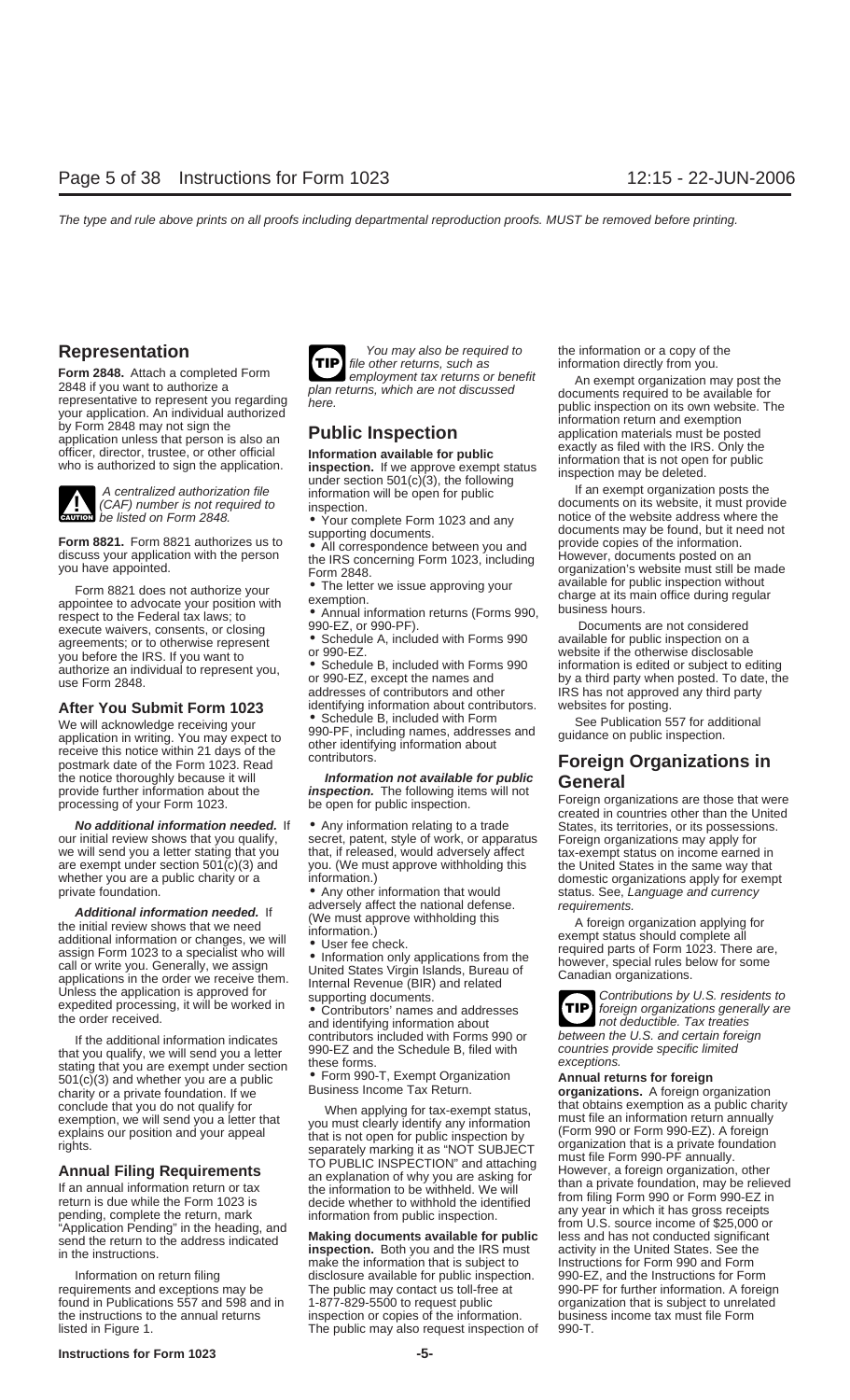Canadian organizations that have<br>
Frequency da Notification of Registration<br>
from the Canada Customs and Revenue<br>
Agency (formerly, Revenue Canada), and<br>  $\frac{1023}{2}$ .<br>  $\frac{1}{2}$ whose registrations have not been **Applicant**<br>
revoked ("Canadian registered charities"), **and an authorized** revoked ("Canadian registered charities"), **and a Full name of organization** completed Form 2848 must be attache revoked ("Canadian registered charities"),<br>are automatically recognized as section<br>501(c)(3) organizations and are not appears in your organizing document, **Line 8.** Provide information about required to file Form 1023. Canadian including amendments. provided to file Form 1023. Canadian including amendments.<br>
Frame, explore the private foundations. A Canadian **Line 2. c/o Name.** If you have an "in care director in IRS Publication 78, or to request correspondence will be sent. If mail is not advising you about organizational, classification as a public charity rather delivered to the street address and you financial or tax matters

- 
- 

irs.gov, or by calling 1-800-829-3676, to<br>Charitable contributions to order IRS tax forms and publications.<br>organizations created in United States the volume violusly applied for an FIN

The information only procedure requires period on which your annual financial the BIR to complete Form 1023 and **Part II. Organizational** records are based. Your first tax year **Part II. Organizational** supporting documents for the could be less than 12 months. supporting documents for the could be less than 12 months.<br>
organization, but does not require a user Check your bylaws or other rules of **Structure** fee payment. The application and operation for consistency with the annual Only trusts, unincorporated associations, supporting documents are not open for accounting period entered in line 5. supporting documents are not open for accounting period entered in line 5. or corporations (including limited liability public inspection (see Public Inspection, **ine 64 Primary contact** Your primary companies) are eligibl

All other Virgin Islands organizations or loosely are not eligible or loosely affiliated groups or individuals that seek U.S. recognition of exempt your bylaws or other rules of operation. The not eligible.<br>
status under s status under section 501(c)(3) must follow Your primary contact person may also be To qualify for tax-exempt status, you<br>the normal application process. an "authorized representative," such as must check "Yes" on either li

• Signature line in Part XI of Form 1023. Line 4. Employer Identification Number consistent with the information in your<br>• Form 8833, Treaty-Based Return (EIN). Enter the nine-digit EIN assigned Form 1023.<br>Position Disclos



organizations. <br>*irs.gov*, or by calling 1-800-829-3676, to **TIP** 990-PF regardless of the amount

organizations created in United States and have not yet received it, or you are<br>by the donors if the organization qualifies and have not yet received it, or you are<br>by the donors if the organization qualifies<br>for exempt st

public inspection (see Public inspection,<br>for more information). <br>all other Virgin Islands organizations organizations permitted to speak with us according to<br>all other Virgin Islands organizations permitted to speak with an "authorized representative," such as

**Canadian Organizations**<br>Canadian arganizations that have **Specific Instructions** for whom you have submitted a

**Agency Canada)** Line 7. If you wish to be represented by **Applicant** Canada and authorized representative, a

portions of the Form 1023 in order to be **Line 3. Mailing address.** Enter your paid, or promised to pay, to assist you in portions of the Form 1023 in order to be **Line 3. Mailing address.** Enter your establishing your org programs to solicit funds, or otherwise

Classification as a public charity, rather divered to the street address and you<br>
than a private foundation. A Canadian have a P.O. Box, show the box number<br>
registered charity should only complete instead of the street ad

Position Disclosure Under Section 6114 <sup>to you</sup>.<br>
on *Do not submit this application until* email address to receive educational<br>
■ Do not submit this application until email address to receive educational<br>
Do not submit • No user fee is required.  $\blacksquare$  you have obtained an EIN. information from us in the future. Because of security concerns, we cannot send confidential information via email.

**Organizations Created in United** and is required regardless of whether you<br> **States Territories and**<br> **States Territories and**<br> **Control of the United States in possessions**<br>
Contact and is required regardless of whether



Virgin Islands Organizations<br>
The United States Virgin Islands, Bureau Line 5. Month the annual accounting<br>
of Internal Revenue (BIR) may request an<br>
information only letter concerning the<br>
information only letter concerni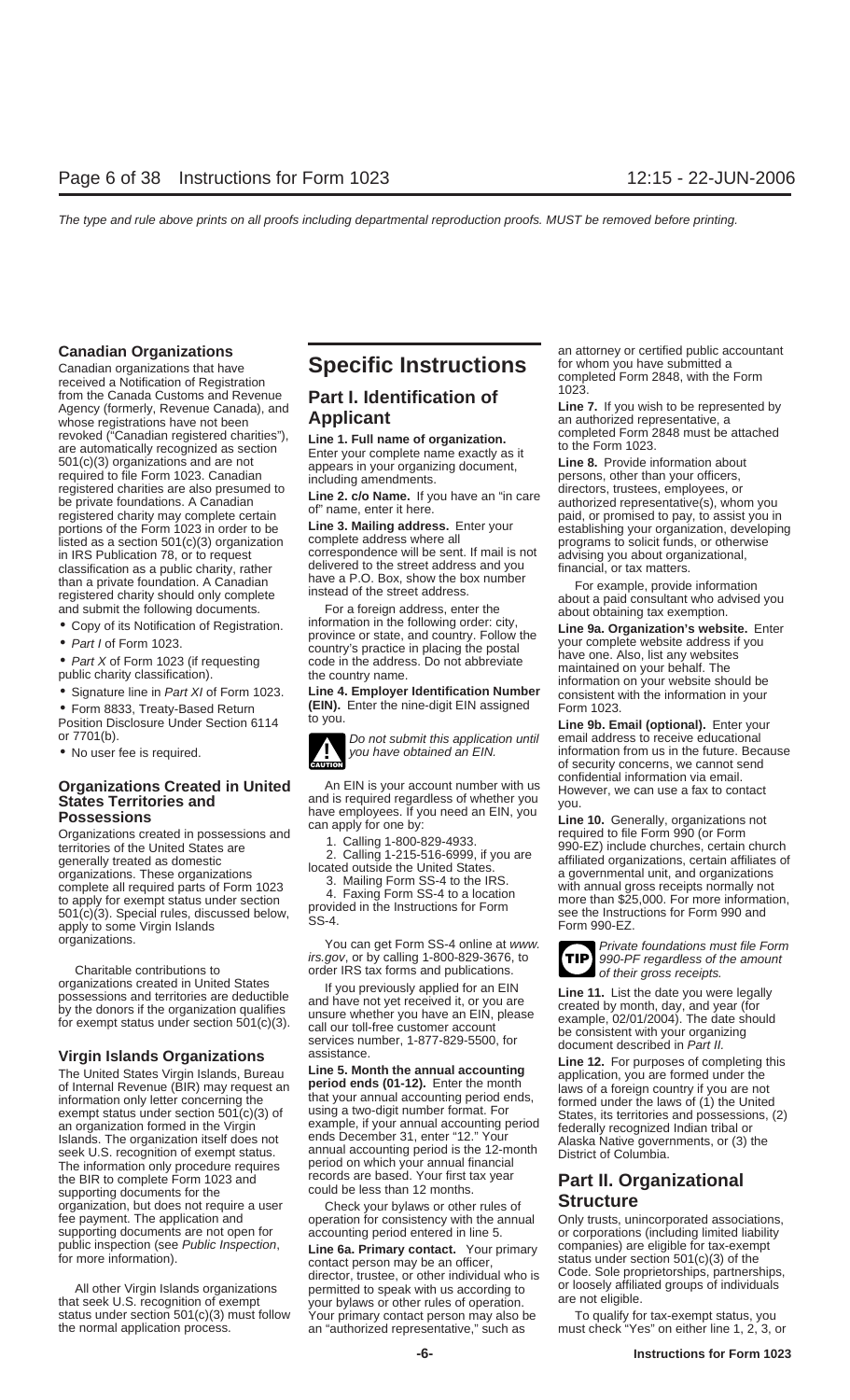state statute, your articles of incorporation<br>must show certification of filing. This **Trust created by a will.** For trusts means your articles show evidence that created by a will, include a copy of the The organization is organized<br>on a specific date they were filed with and death certificate or a statement indicating exclusively for charitab on a specific date they were filed with and death certificate or a statement indicating exclusively for charitable, i<br>annroved by an appropriate state solution the date of death, and a copy of the educational, and scientif approved by an appropriate state the date of death, and a copy of the educational, and scientific<br>authority. The document must be an elevant portions of the will. purposes under section 501(c)(3) authority. The document must be an relevant portions of the will.<br>exact copy of what is on file with your **Trust agreement and non-charitable** of the Internal Revenue Code, or

articles of incorporation showing evidence<br>of having been filed and approved by an any on which these interests expired. If your<br>appropriate state official, you may submit<br>a substitute copy of your articles of<br>a substitute is a complete and correct copy of the<br>
articles of incorporation and that it<br>
contains all the powers, principles,<br>
purposes, functions, and other provisions<br>
by which you currently govern yourself.<br>
articles of incorporat

**Line 2.** A "limited liability company (LLC)"<br>
that files its own exemption application is<br>
treated as a corporation rather than a<br>
partnership. Instead of articles of<br>
document is its state-approved "articles of<br> **Provisi** 

formed under state law must have at least The generally accepted legal definition<br>two members who have signed a written of "charitable" includes relief of the poor, The following is an example of an<br>document for a specific

The articles of organization of an<br>
unincorporated association must include<br>
the name of your organization, your<br>
the name of your organization, your<br>
the name of your organization, your<br>
the name of your organization, you and dated original. Your declaration<br>should clearly indicate the original date of If your purposes are limited in some Naming a specific organization to<br>adoption wav by referring to section 501(c)(3), your receive your ass

**TIP**

4 and submit a copy of your organizing **Line 4a.** A trust may be formed by a trust However, if the purposes listed in your document. **agreement or declaration of trust.** A trust organizing document are broader than

exact copy of what is on file with your **Trust agreement and non-charitable** of the Internal Revenue Code, or<br>state. **interests.** If your trust agreement and **corresponding** section of any<br>If you do not have a copy of your

An LLC may only have 501(c)(3)<br>
member(s) to qualify for an exemption. An Those purposes are: charitable, religious,<br>
LLC should not file an exemption<br>
application if it wants to be treated as a<br>
disregarded entity by its

document for a specifically defined<br>purpose. advancement of religion; advancement of Upon the dissolution of this<br>education or science; erecting or examination, assets shall be

adoption. was allowing the section 501(c)(3), your receive your assets upon dissolution will<br>organizing document also properly limits only be acceptable if your articles state organizing document also properly limits only be acceptable if your articles stat<br>your purposes. For example, the phrase that the specific organization must be Bylaws may be considered an your purposes. For example, the phrase organizing document only if they "relief of the elderly within the meaning of exempt under section 501(c)(3) at the name, purpose, signatures, and intent to document also properly limits your articles provide for an acceptable form an organization). The specific organization is purposes. The specific organization is the specific organization is

**Line 1.** A "corporation" is an entity may also be formed through a will.<br>
organized under a Federal or state if your trust agreement copy does not<br>
statute, or a statute of a federally contain the proper signatures, you m

are properly structured (includes section  $501(c)(3)$ " in your organizing time your dissolution takes place and your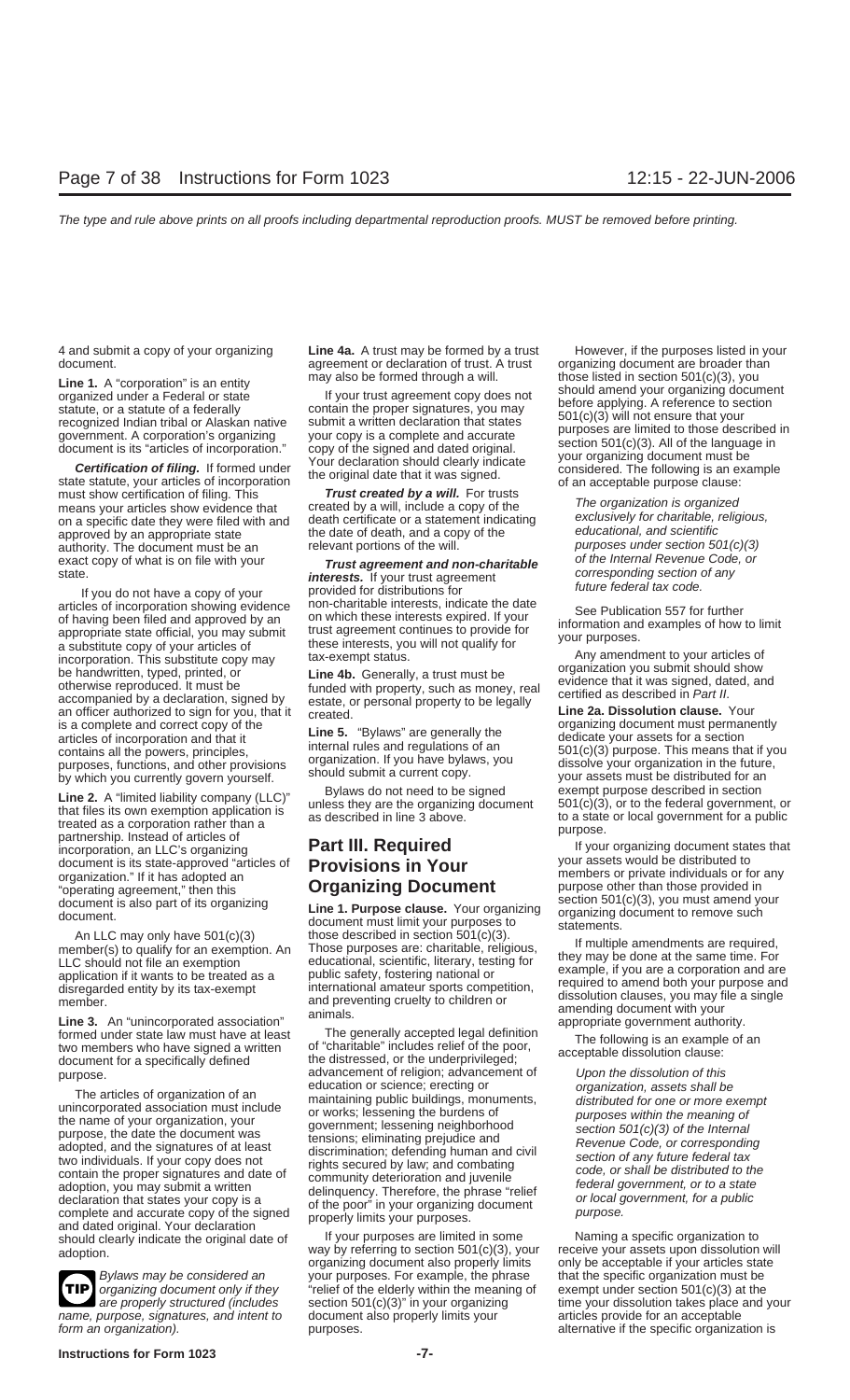| Arkansas      | Minnesot       |
|---------------|----------------|
| California    | Missouri       |
| Louisiana     | Ohio           |
| Massachusetts | <b>Oklahom</b> |

| Alabama      | South Dakota |
|--------------|--------------|
| Louisiana    | Virginia     |
| Pennsylvania |              |

| Arkansas             |
|----------------------|
| California           |
| Colorado             |
| Connecticut          |
| Delaware             |
| District of Columbia |
| Florida              |
| Georgia              |
| Illinois             |
| Indiana              |
| Iowa                 |
| Kansas               |
| Kentucky             |
| Maine                |
| Maryland             |
| Massachusetts        |
| Michigan             |

For the applications may be able to rely upon<br>the applicable laws of their iurisdiction in linformation in *Part V* must be consistent **in a 4** By adopting the the applicable laws of their jurisdiction in the Information in *Part V* must be consistent<br>a similar manner. You must provide a with the information provided in *Part IX*.<br>copy of the applicable law with an English *Finan* 

further information and examples of activity, include information that answers all other services should be reported in acceptable language for dedication of the following questions. The 1a.

- 
- 
- 

# asses in your organizing document to What is the activity conduct the active of the energy of the proposition formed in the following of the tensile the tensile of the proposition of the material and a proposition in you a

compensation includes salary or wages, Minnesota deferred compensation, retirement than their position with you as an officer,<br>Minnesota benefits, whether in the form of a qualified director, or trustee. Mississippi benefits, whether in the form of a qualified director, or trustee.<br>
Missouri or non-qualified employee plan (pensions Line 2c. Describe family or business Missouri or non-qualified employee plan (pensions **Line 2c.** Describe family or business<br>
Nebraska or annuities), fringe benefits (personal and<br>
New Hampshire relationships between your officers,<br>
from the connecticut of t

| Maine<br>Maryland<br>Massachusetts<br>Michigan                                                            | Vermont<br>Washington<br>Wisconsin | Wages<br>Director Compensation<br>Salary as Chief Executive<br>Officer | \$2,500<br>40.000 | poards or officers appointed or elected by<br>the same organization(s), or $(2)$ a majority<br>of your governing boards or officers<br>consist of the same individuals. Common<br>control also occurs when you and one or |
|-----------------------------------------------------------------------------------------------------------|------------------------------------|------------------------------------------------------------------------|-------------------|---------------------------------------------------------------------------------------------------------------------------------------------------------------------------------------------------------------------------|
| Operation of state law is based on<br>Rev. Proc. 82-2, 1982-1 C.B. 367.<br>Foreign organizations. Foreign |                                    | Deferred retirement<br>Health insurance policy                         | 2.000<br>5.000    | more commonly controlled organizations<br>have a majority ownership interest in a<br>corporation, partnership, or trust. See the                                                                                          |
|                                                                                                           |                                    | Use of a vehicle<br>Total Compensation                                 | 5,000<br>\$54,500 | instructions for line 2a, above, for a                                                                                                                                                                                    |

their total annual compensation, or at helping to prevent your top officials **Part IV. Narrative proposed compensation**, for all services from receiving excess compensation **Description of Your** to the organization, whether as an officer, benefits.<br>A structure of the organization. Use actual **Line 4e.** "Similarly situated **Activities**<br> **Activities**<br>
Describe completely and in detail your and trustees may use the organization's past, present, and planned activities. Do address for mailing.<br>
past, present, and planned activities. Do address f

not refer to or repeat the purposes in your Line 1b. Employees may use the Adjustments due to geographic area, and organizing document. You may refer to organization's address for mailing. Report other specific conditions are appropriate, repeat information provided elsewhere. are also officers, directors, or trustees, of comparable compensation data, both

not exempt. See Publication 557 for For each past, present, or planned their compensation as employees and for

declaration of trust providing for the<br>distribution of assets upon dissolution. **Compensation**. For purposes of Part V, relationships between you and any of<br>compensation includes salary or wages, your officers, directors,

Comparation of the Mampshire of the Mampshire of the Mampshire (and the Mampshire of the Mampshire in the Mampshire (and the Mampshire of the Mampshire of the Mampshire of the Mampshire (and the Mampshire of the Mampshire

other parts of the application rather than total compensation. For employees who but should be documented. The source(s)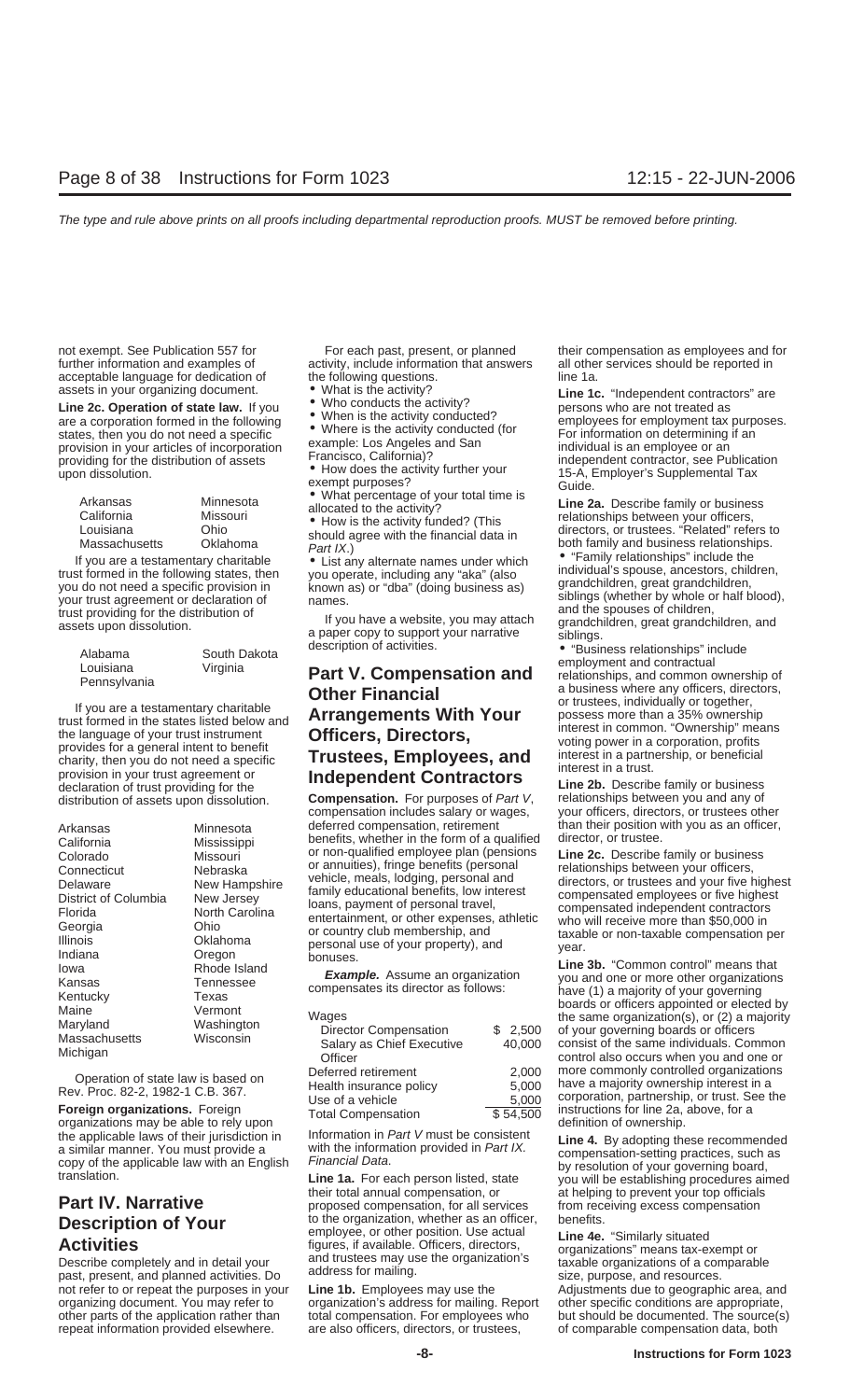taxable and non-taxable, should be that would help make the negotiation **Part VII. Your History** documented and copies retained in your process equivalent to one between

**Line 4g.** "Reasonable compensation" is <br>the amount that would ordinarily be paid<br>for like services by like organizations<br>the compensation same of the date<br>inder like circumstances as of the date<br>the compensation arrangem

Line 5a. A "conflict of interest" arises general public under similar terms and<br>when a person in a position of authority conditions.<br>over an organization, such as a director, Line 9a. Answer "Yes" if any of your over an organization, such as a director, officer, or manager, may benefit

is not required to obtain tax-exempt you.<br>status However by adopting the sample CROSSES more than a 35% ownership office. Your explanation should inclu those in positions of authority over you "Yes" if one of your directors were an

payment that depends on discretion. For **Organizations That** Revenue Code sections under which you<br>
example, a bonus of up to \$100,000 that **Receive Benefits From** may qualify. example, a bonus of up to \$100,000 that **Receive Benefits From** *may qualify.*<br>is based on an evaluation of performance **Notify**<br>**Monume of the Ca.** You are attempting to "influence"

goods and services in your normal course programs by which you provide food to of operations that are available to the the homeless employment counseling of operations that are available to the the homeless, employment counseling to adoption or rejection of legislation. If you<br>general public under similar terms and senior citizens, or grants to victims of a answer "Yes." yo general public under similar terms and senior citizens, or grants to victims of a answer "Yes," your explanation should<br>conditions.

**Arm's length.** An arm's length<br>standard exists where the parties have an<br>adverse (or opposing) interest. For<br>example, a seller wants to sell his goods<br>at the highest prossible price, while a<br>buyer wants to buy at the lowe

is otherwise unrelated to you in the sense only for members, include a sample on all of the facts and circumstances.<br>of not being in a position to exercise membership application and a schedule **ine 2b**. By filing Form 576

and reliable methods for evaluating the contractors listed in Part V, lines 1a, 1b,

Excess taxes of both the matricular and<br>the organization. In addition, this may<br>jeopardize the organization's tax and services in your normal course of<br>exemption.<br>Line 5a. A "conflict of interest" arises general public und

officers, or manager, may benefit officers, directors, or trustees: **Part VIII. Your Specific**<br>personally from a decision he or she • Is an officer, director, or trustee in<br>could make. A *Sample Conflict of Interest* anoth could make. A *Sample Conflict of Interest* another organization (other than a section *Policy* is included as *Appendix A.* 501(c)(3) organization) that has a lease. 501(c)(3) organization) that has a lease, **Line 1.** You participate in a political contract, loan, or other agreement with campaign if you promote or oppose Adoption of a conflict of interest policy contract, loan, or other agreement with campaign if you promote or oppose the<br>not required to obtain tax-exempt you.

status. However, by adopting the sample • Possess more than a 35% ownership office. Your explanation should include<br>policy or a similar policy, you will be interest in any organization that has a representative copies of y policy or a similar policy, you will be interest in any organization that has a representative copies of your political<br>choosing to put in place procedures that lease, contract, loan, or other agreement literature, brochur choosing to put in place procedures that lease, contract, loan, or other agreement literature, brochures, pamphlets, etc.<br>will help you avoid the possibility that with you. For example, you would answer Candidate debates a will help you avoid the possibility that with you. For example, you would answer Candidate debates and r<br>those in positions of authority over you "Yes" if one of your directors were an education are permitted. may receive an inappropriate benefit. officer for a section  $501(c)(4)$  organization<br>line  $\epsilon_n$   $\wedge$  "fixed powersh" means a with whom you had a lease for office

# A Is a fixed payment.<br>A "non-fixed payment" means a **formulation of a description of other Internal**<br>A "non-fixed payment" means a **Crganizations That** *for a description of other Internal*<br>A ment that depends on discretio

and the amount of the bonus.<br>
Line 7a. Do not include purchases of individuals. For example, describe legislation. You are also attempting to<br>
goods and services in your normal course programs by which you provide food to

Using a conflict of interest policy, your programs with any officer, director, organizations that are eligible to make an information about comparable trustee, or with any of the five-highest election. For a discussion of the transactions between unrelated parties, compensated employees or independent requirements of section 501(h), see<br>and reliable methods for evaluating the contractors listed in Part V, lines 1a, 1b, Publication 557. If you a transaction, are examples of precautions or 1c. **Example 20** organization that elects to use

permanent records.<br>
unrelated persons.<br> **Line 1.** You are a "successor" if you<br>
have:

- 
- 

**TIP**

Line 6a. A "fixed payment" means a<br>payment that is either a set dollar amount<br>or fixed through a specific formula where<br>one of your directors owns more than<br>or fixed through a specific formula where<br>35% of the voting stock **TIP** For fixed through a specific formula where<br>the amount does not depend on<br>the amount does not depend on<br>the smount does not depend on<br>the smount does not depend on<br>the streamption. For example, a base salary of<br>the volume a

is based on an evaluation of performance<br>by the governing board is a non-fixed<br>payment because the governing body has<br>discretion over whether the bonus is paid<br>discretion over whether the bonus is paid<br>and the amount of th nditions.<br>**Arm's length.** An arm's length arm and total funds spent on such legislative include the percentage of your total time

In negotiating with a person, an<br>adverse interest is assumed if that person **Line 2.** For programs that are available substantial legislative activities depends<br>is otherwise unrelated to you in the sense only for members,

of not being in a position to exercise<br>substantial influence over you or your<br>affairs. If the person is in a position to<br>exercise substantial influence over your<br>affairs, then an arm's length standard<br>requires additional p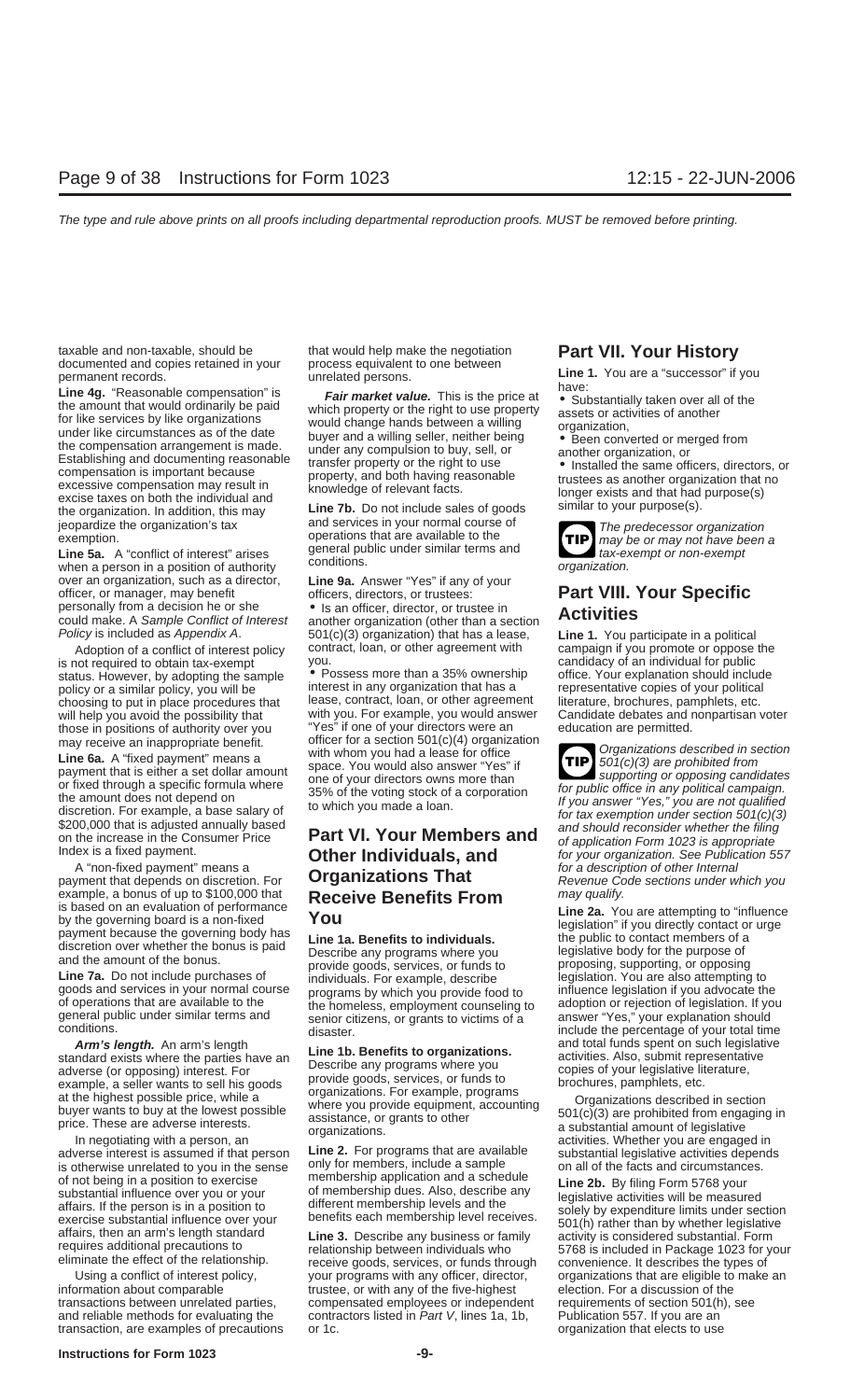already been separately filed with us, or • Provide a completed Form 5768 with governmental unit. <br>your exemption application. For purposes of this question a set of the Sun of the Sun of the Sun of the Sun of



**Line 3a.** For purposes of this application,<br>
"bingo" is a game of chance played with<br>
"bingo" is a game of chance played with<br>
carbong that are generally printed states, or the District of Columbia.<br>
Chance is the agence



Undian Reservation.<br>
Line 4a. "Fundraising" includes efforts to<br>
streep to the children of the children<br>
streep to the children of the children<br>
streep to the percentage of the children<br>
streep to the percentage of the chi

similar government jurisdictions within a involvement you have with governmental **Line 10.** "Intellectual property" includes:<br>state. A local jurisdiction also includes an entities that demonstrates that you are **Patents (f** 

how to invest, or distributions from the account, such as providing advice about

governmental unit and describe your family relationships. The following situations:

expenditure limits in influencing relationship with it. Include details of any **Line 7c.** See the instructions for Part V,<br>legislation: financial reports or audits required by the line 2a, for a description of the term legislation: financial reports or audits required by the line 2568 that has line 200 for an describe any governmental unit. Also, describe any business or family relationships. See the power or authority given to you by the instructions for *Part V*, line 7a, for a

Churches and private foundations "governmental unit" includes a State, a agreement in which the persons jointly<br>are not eligible to make this possession of the United States, or any undertake a transaction for mutual profi are not eligible to make this possession of the United States, or any undertake a transaction for mutual profit.<br> **CAUTION** election. political subdivision of a State or a Generally, each person contributes

compensation and how the amount is<br>
include grants, loans, provision of<br>
include grants, loans, provision of<br>
include grants, loans, provision of<br>
include area included in expenses<br>
activities means gross revenue amounts.<br>

information about gaming.<br>
information about gaming.<br> **Line 3c.** Local jurisdictions include<br>
cities, counties, towns, municipalities, and<br>
similar government jurisdictions within a<br>
state. A local jurisdiction also includ

burdens of government, describe whether tor whom you provide services to<br>the boxes that apply and complete lines burdens of government, describe whether parents or caretakers to work.<br>4b through 4e. The 9d. Describe any el 4b through 4e.<br>**the government has recognized your Line 9d.** Describe any eligibility<br>**Line 4d.** Local jurisdictions include cities as those for which it would requirements, such as employment with a **Line 4d.** Local jurisdictions include cities, activities as those for which it would<br>counties, towns, municipalities, and otherwise be responsible, and any particular employer.<br>similar government jurisdictions within a in

financing, construction, or provision of films, musical works, drawings, paintings, information from photographs, sculptures, architectural donor-advised funds that you may similar services involved in the acquisition maintain. A "donor-advised fund" is of real property, such as land or a maintain. A "donor-advised fund" is of real property, such as land or a designs, performances, recordings, film, maintained if you establish separate building. For example, you should provide and radio or television progra building. For example, you should provide information regarding the services of a accounts for a donor whereby the donor information regarding the services of a **•** Trade names, trade marks, and service may exercise a right to make a consultant who puts together an **•** Trade names, for symbols, names, i may exercise a right to make a consultant who puts together an marks (for symbols, names, images, and recommendation on either uses of the arrangement for you to acquire a nursing designs). recommendation on either uses of the arrangement for you to acquire a nursing designs).<br>account, such as providing advice about home through the issuance of tax-exempt • Formulas, know-how, and trade account, such as providing advice about home through the issuance of tax-exempt • Form<br>bow to invest or distributions from the bonds,

provide information about an organization and posse<br>bired to administer a museum gift shop columbia. governmental unit if you were created by, hired to administer a museum gift shop. Columbia.<br>controlled by, or closely related to a See the instructions for Part V, line 2a, for Line 13d. A "relationship" between you controlled by, or closely related to a See the instructions for *Part V*, line 2a, for **qovernmental unit.** Identify each a description of the term business or a description of the term business or and the recipient organization includes

For purposes of this question, a **Line 8.** A "joint venture" is a legal<br>vernmental unit" includes a State, a **carement in which the persons jointly** 

**Line 4e.** This line is intended to obtain **Line 7a.** "Develop" means the planning, works such as novels, poems, plays,

account, such as providing advice about **Line 7b.** "Manage" means to direct or **Line 12a.** A "foreign country" is a country<br>how to make expenditures.<br>administer. For example, you would other than the United States, its ter how to make expenditures.<br>
Line 5. You are "affiliated" with a morphology of the United States, its territories<br>
Line 5. You are "affiliated" with a provide information about an organization and possessions, and the Distri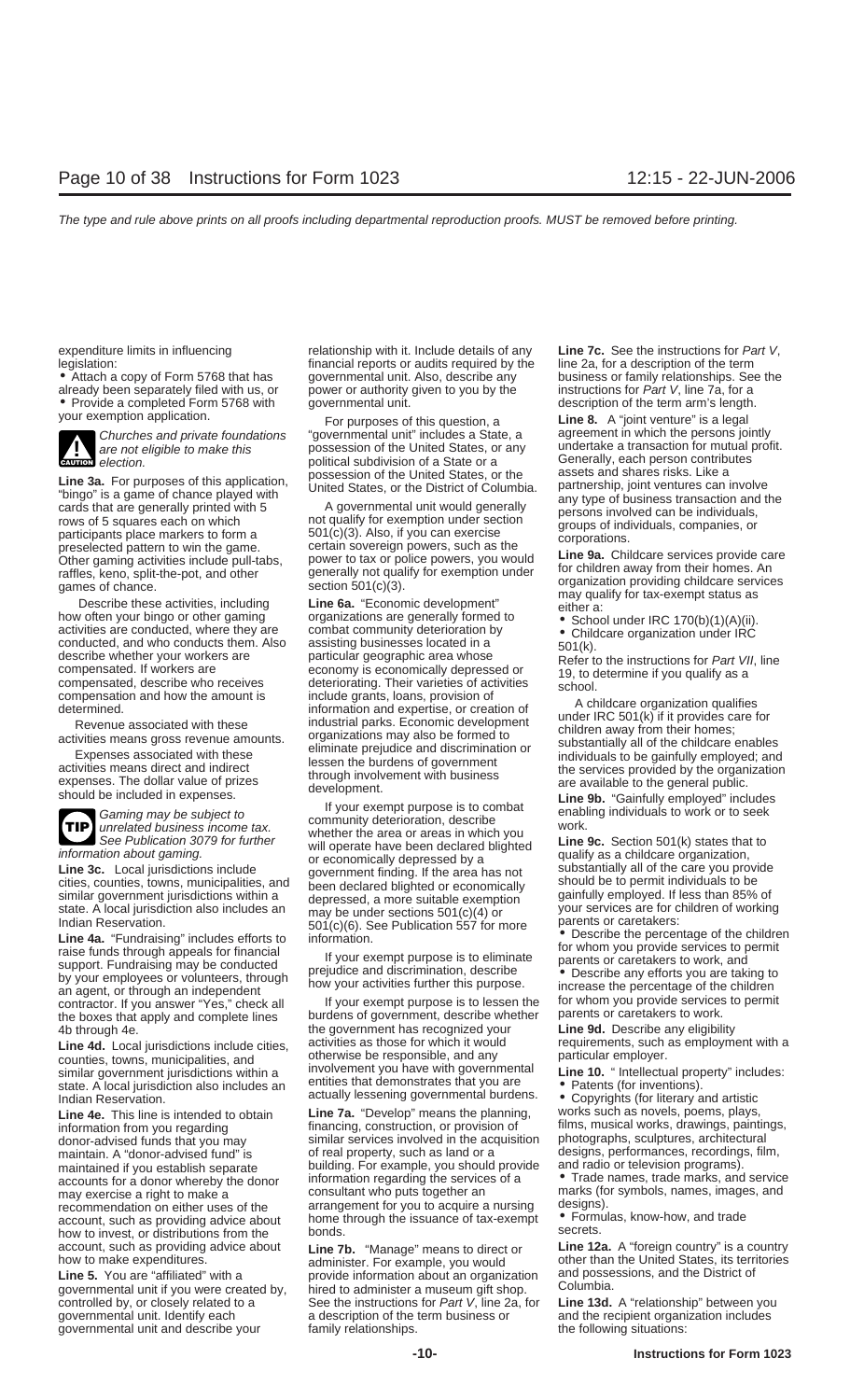or it controls you through common league that has made a loan to you. church.

• Persons who exercise substantial<br>
influence over you also exercise<br>
substantial influence over the other<br>
organization.<br>
organization.<br>
organization.<br>
organization.<br> **exercise**<br>
on a recourse basis).<br>
Food.<br> **exercise**<br>

**Line 14a.** Answer "Yes" if you make **•** Clinical. **Conserver in the 20.** "Hospital or medical care" **care** are a grants, loans, or other distributions, such **•** Industrial engineering. **Example 14** includes the treatment grants, loans, or other distributions, such • Industrial engineering. includes the treatment of any physical or as goods, to a foreign organization. For **•** Laboratory. **A constant of the mental disability or condition, whether as purposes of completing this application, a • Printing. <b>Providence** an inpatient or outpatient. A hospi purposes of completing this application, a **•** Printing.<br>domestic organization is one that is **•** Communications. domestic organization is one that is • Communications. includes: States, its territories and possessions, vactive Personnel (including selecting, community mental preminter in<br>States, its territories and possessions, between the states of the territorial metally recomment centers if th federally recognized Indian Tribal and testing, training, and educating health or drug treatment centers if the Alaska Native governments (including personnel) services. principal purpose or function is the political subdivisions), or the District of providing of medical or hospital care or political subdivisions), or the District of providing of medical or hospital columbia. A "foreign organization" is one providing of medical education or research.

See Publication 557 for additional tribal governments is provided in Rev.<br>
The 17. A cooperative service service service service information. The information of operating educational tribal governments is provided in Rev.

league with which you intend to cooperate bigh school.<br>in planning an advertising campaign that • College or university. The sectional grants do not include will inform the public about the benefits of  $\bullet$  Trade or technical school.  $\bullet$  amounts you pay to an individual as

officers, directors, or trustees, or through<br>authority to approve budgets or<br>expenditures.<br>
• You and the recipient organization<br>
• You and the recipient organization<br>
• You and the recipient organization<br>
time and by the

- 
- 
- 
- 
- 
- 
- 
- 
- 
- 
- 
- 
- 

Columbia. A "foreign organization" is one<br>that is not a domestic organization. The organization or esearch organization or research organization.<br>A list of federally recognized Indian<br>tribes is provided in Rev. Proc. 2002-

Proc. 86-17, 1986-1 C.B. 550 and Rev. organizations described in section 501(f) Line 21. "Low-income housing" refers to rec. 84-36, 1984-1 C.B. 510.

facilities, programs, employees, or other<br>
For example, you share rental<br>
See Publication 557 for additional<br>
For example, you share rental<br>
with a for-profit corporation. See the profitering information.<br>
We are the othe

- 
- 
- 

such as a school that is operated as an

• You control the recipient organization of the governing body of a business activity of a museum, historical society, or

• You and the recipient organization of the following activities.<br>
• Data processing.<br>
• Purchasing (including purchasing would answer "No" to line 19. You respect to facilities programs respect to facilities, programs,  $\ldots$  • Purchasing (including purchasing you would answer "No" to line 19. You<br>
respect to facilities, programs, experiment insurance on a group basis). employees, or other activities.<br>
• Warehousing... in the musula would answer "Yes" to Part VIII, line 9a, if<br>
• Persons who exercise substantial

formed under the laws of the United • Record center. • • Personnel (including selecting, but patient clinics, or community mental • Personnel (including selecting, but patient clinics, or community mental

**Line 15.** A "close connection" between  $\overline{1}$  Those members must be organization includes the  $\overline{1}$  Those members must be organization is the members must be comparations to their a described in section 170(b)(1)(A)

a particular program.<br>For example, a voting member of your • School that you operate as an activity, bo a consultant for personal services or to For example, a voting member of your • School that you operate as an activity, to a consultant for personal services or to governing body is also a voting member such as a school that is operated as an produce a report for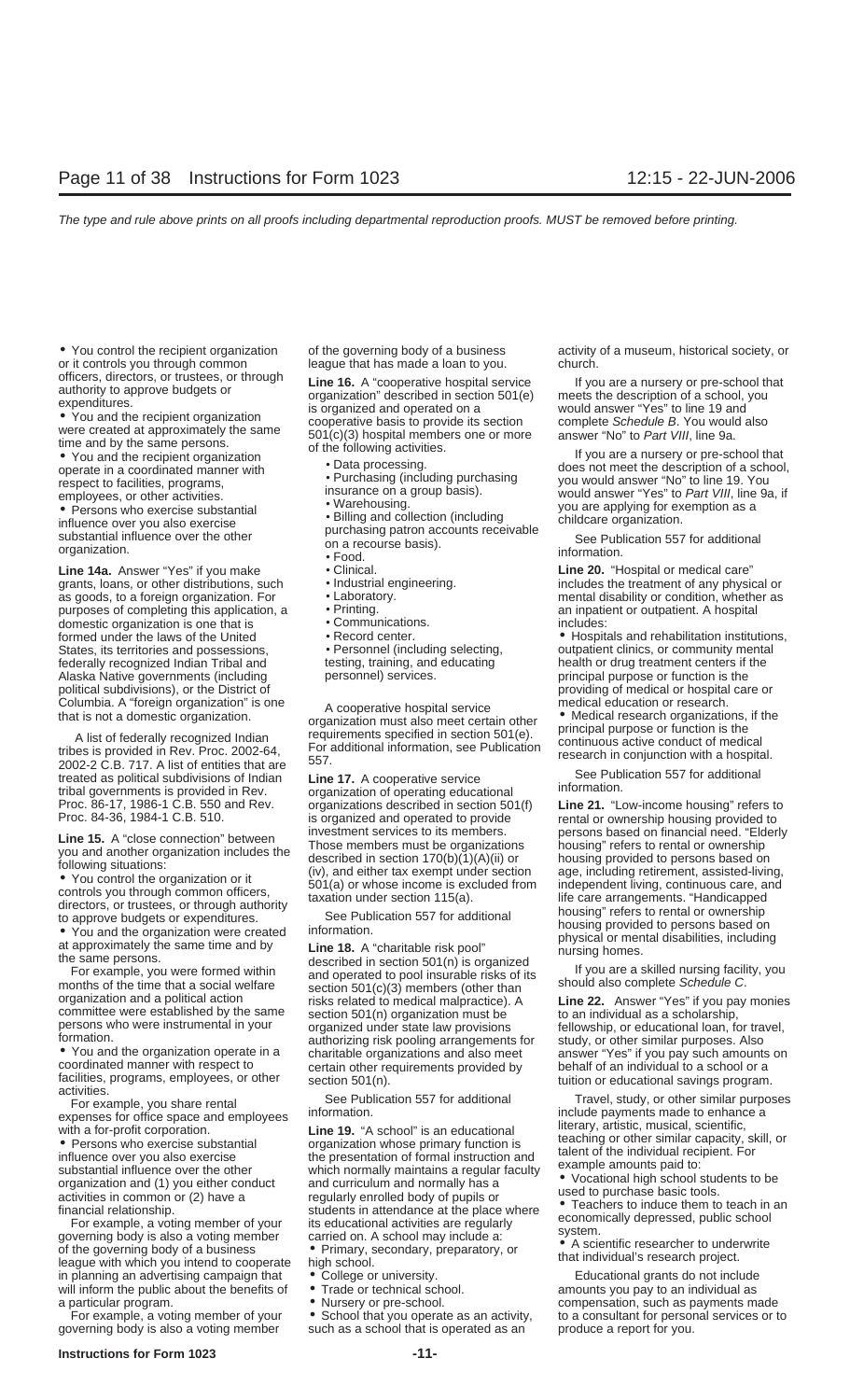amounts paid to another organization that information for the year you are filing this should be listed on line 9. distributes your funds as a scholarship to application in the column marked Current 3. The public school system pays the an individual if you have no role in the tax year. Sumphony orchestra to create several

complete the A. Statement of Revenues this application.<br>
and Expenses for your most recently **Line 1.** Include funds or other items of services, or use of facilities.<br>
completed year and each of the three value that you re



**ENTION** years if necessary.

than 4 years, provide your actual income included as a grant in line 1 or as gross Report on line 9 income from activities and expenses for each completed year receipts in line 9. Unusual grants are not that are not related to the<br>you have existed and projections of your included on this line, but are included on accomplishment of your exempt you have existed and projections of your included on this line, but are included on accomplishment of your exempt<br>Iikely income and expenses based on a line 12. likely income and expenses based on a reasonable and good faith estimate of **Examples** unrelated business activities. For<br>your future finances for your current year the activinary the symphony orchestra example, income from the sale of

existed for less than 1 year, you must<br>provide projections of your likely income<br>and expenses for your current year and<br>projections of your likely income and<br>projections of your likely income and<br>tickets to the public for projections of your likely income and<br>expenses for the next 2 years based on a Such income is gross receipts received **Line 6.** To determine the value of<br>reasonable and good faith estimate of from the general public in per reasonable and good faith estimate of from the general public in performance of

Educational grants do not include your future finances. Place financial the orchestra's exempt function and

If you are a "private foundation" as statements using the method of system's elementary music curriculum.<br>
described in Part X, you can request accounting you use in keeping your books This payment by a governmental unit f procedures by completing Schedule H<sup>t</sup> than the cash receipts and disbursements (the school system's) own use, not for the and avoid the possible imposition of method, attach a statement explaining the direct benefit of th **Part IX. Financial Data** accounting to prepare the financial orchestra's exemp<br>statements included with this application. be listed on line 9.

**A. Statement of Revenues and** Prepare the statements using the **Expenses** accounting period entered on *Part I*, line **Line 2.** Include amounts received from members to provide support to the *Existed 4 years or more*. If

completed year and each of the three value that you receive as gifts, grants, or<br>years immediately before it for a total of contributions. For example, if one of your<br>four years of financial information. Place activities i marked Current tax year.<br>marked Current tax year.<br>both:<br>both:<br>both:<br>business activities generally includes

when the sale of the propose and each year of the sale of the provide free music programs in the sale of the provide free music programs in the sale of the provide free music programs in the total of 3 years of financial i **Existed less than 1 year.** If you have provides a service to the general public. income.

selection process. musical pieces suitable for the school **Preparing the statement.** Prepare the governmental unit in performance of the<br>orchestra's exempt function that should

We may request financial<br>
We may request financial<br>
information for more than four<br>
years if necessary.<br> **EXECUTE:**<br>
Provide a service or facility directly to<br>
Provide a service or facility directly to<br>
conducted with subs **Existed more than one year, less** the general public. and the set of the perform of the perform of the perform of the set the instructions to line 9 if you are your exempt purposes. (This amount can existence for more tha

governmental unit, use the fair market Line 11. Net Gain or (Loss)<br>
services or facilities generally provided to

Line 9. "Gross receipts" is income from  $a$  "grant," but that is actually payment for a service or facility for the use of the government payer, rather than for the direct benefit of the public.

# **Figure 2. Part IX–A. Statement of Revenues and Expenses** value of the services or facilities furnished<br>**1998 1998 1998 1998 11 Net Gain or (Loss) 1998 1998 11 Net Gain or (Loss)**

|                                                                             |                      | <b>Categories</b>                                                                                                                         |                | the public without charge.<br><b>Line 7.</b> Enter the total income from all |                                                                                                                                                                                                                                                                                                                                                                       |  |  |
|-----------------------------------------------------------------------------|----------------------|-------------------------------------------------------------------------------------------------------------------------------------------|----------------|------------------------------------------------------------------------------|-----------------------------------------------------------------------------------------------------------------------------------------------------------------------------------------------------------------------------------------------------------------------------------------------------------------------------------------------------------------------|--|--|
|                                                                             |                      | (A) Real Estate                                                                                                                           | (B) Securities | (C) Other                                                                    | sources not reported on lines 1 through 6,                                                                                                                                                                                                                                                                                                                            |  |  |
| 1. Gross sales price of<br>assets (other than<br>inventory) by<br>category. |                      |                                                                                                                                           |                |                                                                              | or lines 9, 11, and 13. Submit an itemized<br>list showing each type and amount of<br>income included on this line. Also, briefly<br>describe each type of income.                                                                                                                                                                                                    |  |  |
| 2. Less: Cost or other<br>basis and sales                                   |                      |                                                                                                                                           |                |                                                                              | <b>Line 8.</b> Add lines 1 through 7 and enter<br>the amount.                                                                                                                                                                                                                                                                                                         |  |  |
| expenses.                                                                   |                      |                                                                                                                                           |                |                                                                              | <b>Line 9.</b> "Gross receipts" is income from<br>activities that you conduct to further your<br>exempt purposes (excluding amounts)<br>listed on other lines). It includes payments<br>by a governmental unit that may be called                                                                                                                                     |  |  |
| 3. Gain or (loss).<br>line 1.                                               | Subtract line 2 from |                                                                                                                                           |                |                                                                              |                                                                                                                                                                                                                                                                                                                                                                       |  |  |
| Expenses, line 11.                                                          |                      | 4. Net gain or (loss) $-$ Add line 3 of columns (A), (B), and (C). Enter<br>here and on Form 1023, Part IX - A. Statement of Revenues and |                |                                                                              | a "grant," but that is actually payment for<br>a service or facility for the use of the<br>government payer, rather than for the<br>$\mathbf{r}$ . The second contract of the second contract of the second contract of the second contract of the second contract of the second contract of the second contract of the second contract of the second contract of the |  |  |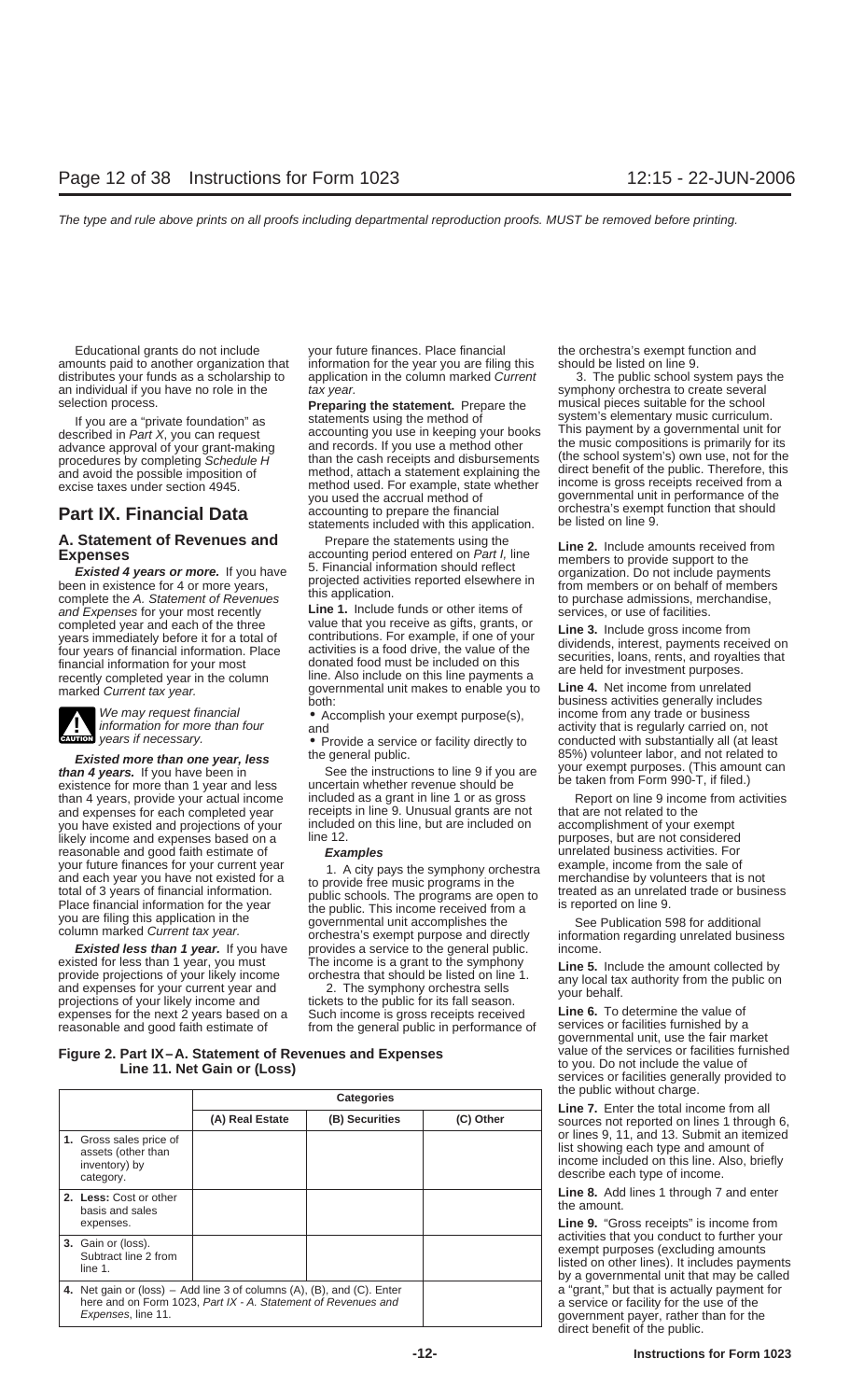gives a conservation group a grant to assistance where such disclosure would or notes that you issued that will be study the consequences to an violate the privacy provisions of the law. repaid to you. Submit an itemized list that ecologically significant woodland area of lnstead, such organizations should group shows the name of each borrower, a brief a new sewage treatment plan. Although each type of financial aid provided, description of the obligation, the rate of the payment is called a grant, it is actually indicate the number of individuals who return, the due date, and the amount due. gross receipts that should be included on received the aid, and specify the **Line 5.** Enter the total fair market value line 9. The payment is by a governmental aggregate dollar amount.

- 
- 
- 

Include as gross receipts the income **Line 18.** Enter the total amount of **For stock traded on an organized**<br> **Examployees' salaries and wages not** exchange or in substantial quantities

- 
- 

Eine 14. Fundraising experiences include<br>soliciting gifts, grants, and contributions<br>soliciting gifts, grants, and contributions sure to enter the year-end date for the<br>included on line 1. Where you allocate a information soliciting gifts, grants, and contributions. treasury bills, or other obligations that **Line 12.** Enter the total amount of

Line 15. If distributions have been made, mature in less than one year), and petty accounts payable to suppliers and others, submit an itemized list showing the name cash funds.<br>
of each recipient, a brief description of t of each recipient, a brief description of the **Line 2.** Enter the total accounts taxes, and interest payable.<br>
purposes or conditions of payment, and receivable that arose from the sale of **Line 13.** Enter the total unpaid purposes or conditions of payment, and the amount paid. The summary state of services, grants and contributions you have

educational institutions and agencies **Line 3.** Enter the amount of materials,

**Example:** The state government provided scholarships or other financial **Line 4.** Enter the total amount of bonds

Submit an itemized list of payments by on line 15. Submit and the number of shares held, and

• Payer (governmental unit or bureau).<br>• Purpose of payment.<br>• Amount.<br>• Amount.<br>• Amount.<br>• Amount.<br>• Amount.

such as a parking lot for a school's<br>students and employees.<br>• With substantially all contributed<br>• With substantially all contributed<br>• With substantially all contributed<br>• Contributed<br>• Contributed<br>• Contributed<br>• Contri

From an unrelated trade or business.<br>
Line 21. If you record depreciation,<br>
Line 10. Add lines 8 and 9 and enter the total amount.<br>
amount.<br>
Line 7. Enter the total book value of

Line 11. Attach a schedule with total<br>
inter 22. Professional felse are those<br>
individual transach from each category<br>
individuals and entities that<br>
individual transachion) for each category<br>
individual transachion) for e

manufactured and held to be sold or used other notes payable outstanding at the

line 9. The payment is by a governmental aggregate dollar amount. (FMV) of corporate stocks you hold.<br>
unit (state) for a study for its own use, not<br>
for the direct benefit of the general public.<br>
The study could have been any governmental units showing:<br>• Payer (governmental unit or bureau). <br>**Example and the opposited and the seam of the seam of the total and the valuation does not reflect current fair** 

employees' salaries and wages not exchange or in substantial quantities over<br>reported on line 17, above. employees the counter, the statement should show • Intermittently (not regularly carried on), reported on line 17, above. the counter, the statement should show such as an occasional auction. value at a constrained a constrained a case of the stock and the principal exchange<br>
• With substantially all (at least 85%)<br>
• For the convenience of members,<br>
• For the convenience of members,<br>
• For the convenience of

merchandise, such as a thrift store.<br>
See Publication 598 for additional<br>
information regarding income that is not<br>
information regarding income that is not<br>  $\frac{1}{2}$ <br>  $\frac{1}{2}$ <br>  $\frac{1}{2}$ <br>  $\frac{1}{2}$ <br>  $\frac{1}{2}$ <br>  $\frac{1}{2}$ 

Colleges, universities, and other less any reserve for bad debt.<br>
less any reserve for bad debt.<br>
Colleges, universities, and other less any reserve for bad debt.

subject to the Family Educational Rights goods, and supplies you purchased or **Line 14.** Enter the total of mortgages and and Privacy Act (20 U.S.C. 1232q) need manufactured and held to be sold or used other notes payable not list the names of individuals who were in some future period. end of the current tax year/period. Submit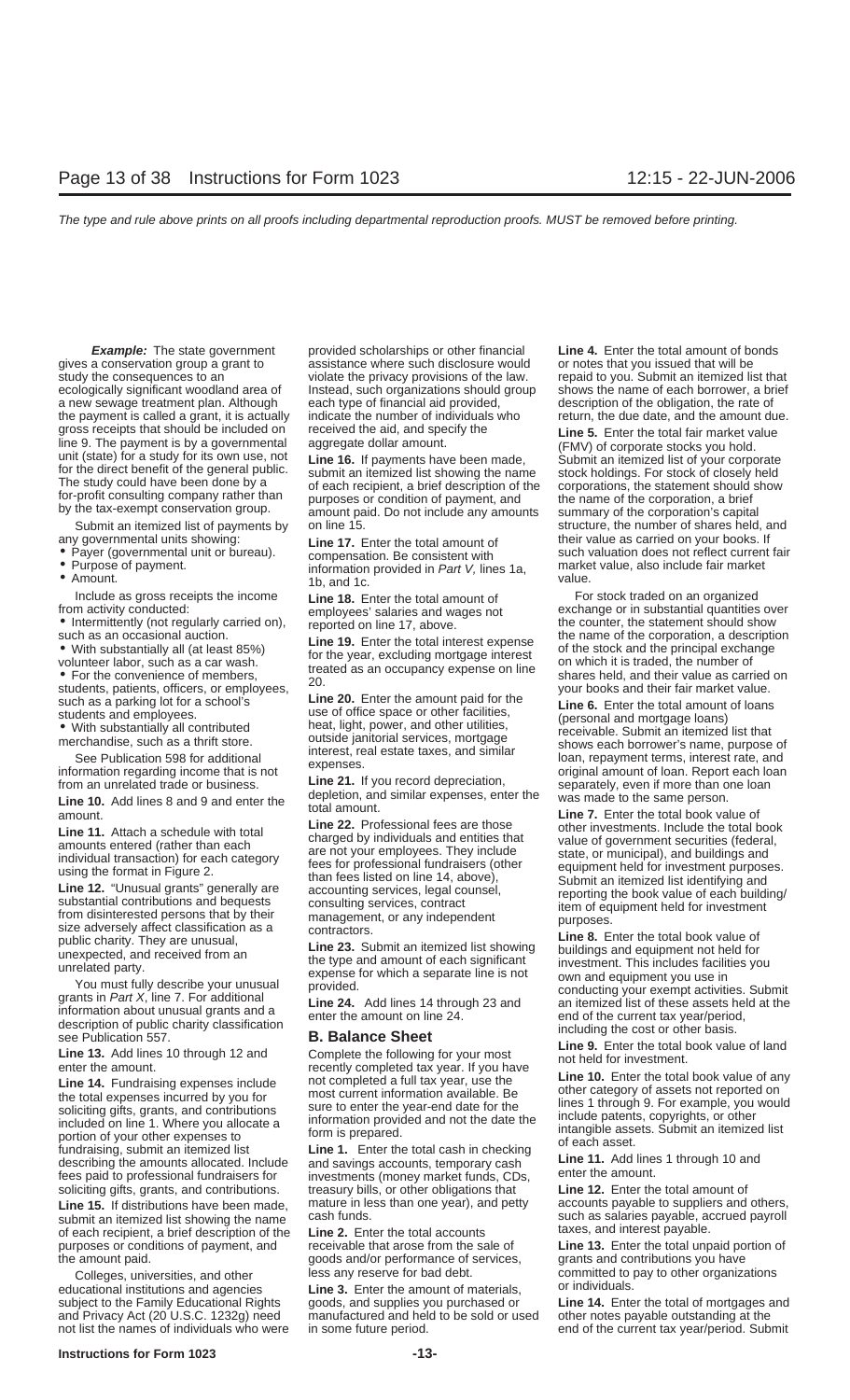Syncy and the score this box if you primary<br>illabilities, and net assets into separate<br>for additional information about<br>of certain assets. Each fund is like a<br>of oration something foundations/article/<br>of oration assets. E

If you operate a school but it is not for Part X, lines 5a through 5i for a more ruling by completing or a definitive<br>detailed description of public charities. your primary purpose, do not check this ruling by completing P

Section 501(c)(3) Organizations: Private<br>
Foundations, for samples of provisions<br>
that will meet section 508(e). Also, see convalescent homes, homes for children<br>
A hospital does not include<br>
that will meet section 508(e). Appendix B. for a list of states that have or the aged, or institutions whose<br>enacted statutory provisions that satisfy principal purpose or function is to train<br>the requirements of section 508(e), handicapped individuals subject to notations. Appendix B. is based vucation.<br>
on Revenue Ruling 75-38, 1975-1 C.B. Cooperative hospital service solicitation of funds from the general 161. organizations described in section 501(e) public, governmental units, or public

an itemized list that shows each note **Line 2.** Some private foundations are should also check this box, but do not separately, including the lender's name, private operating foundations. These are complete Schedule C. purpose of loan, repayment terms, types of private foundations that lack **Line 5d.** Check this box if you are interest rate, and original amount. <br> **Line 15.** Enter the total amount of any qualifying distributions directly **Line 15.** Enter the total amount of any qualifying distributions directly for the conductional, other liabilities not reported on lines 12 active conduct of their educational, through 5c, 5f, 5g, or 5h, or an charitable, these liabilities, including the amounts "Directly for the active conduct" means section 501(c)(4), (5), or (6). If you select<br>that the distributions are used by the this box, complete and submit Schedule<br>foundation itsel Example the amount.<br>
Solution itself to carry out the programs<br>  $\begin{array}{ccc}\n\text{Line 16.} \text{ Add lines 12 through 15 and} & \text{for which it is organized and operated.} \\
\text{Enter the amount.} & \text{Grants made to assist other organizations} & \text{The organization(s) you support} \\
\text{Line 17. Under fund accounting, an or individuals are normally considered\norganization segregates its assets,}' & \text{indirect.} \\
\end{array}$ 

**Fart A. FUDIIC CHATILY**<br>
Status<br>
Status<br> **Status**<br> **Status**<br> **Status**<br> **Status**<br> **Status**<br> **Status**<br> **Status**<br> **Status**<br> **Status**<br> **Status**<br> **Status**<br> **Status**<br> **Status**<br> **Status**<br> **Status**<br> **Status**<br> **Status**<br> **Organizat Line 1a.** Organizations that are exempt demonstrate that you are likely to satisfy under section 509(a)(3), line 5d, which the requirements to be classified as a under section 509(a)(3), line 5d, which the requirements to

foundations unless they are:<br> **Solven the Sale Check this box** if your primary<br> **Solven the Sale Check this box** if your primary<br>
governmental units, entities that<br>
governmental units, entities that<br>
the Sale Check this bo

**ENTION** advance ruling or a definitive

Under this public charity status, you are a private fundation and subset are the one-thind public support<br>
above, you are a private fundation and<br>
must answer, "Yes," on line 1a.<br>
Line 5c. Check this box if your primary<br>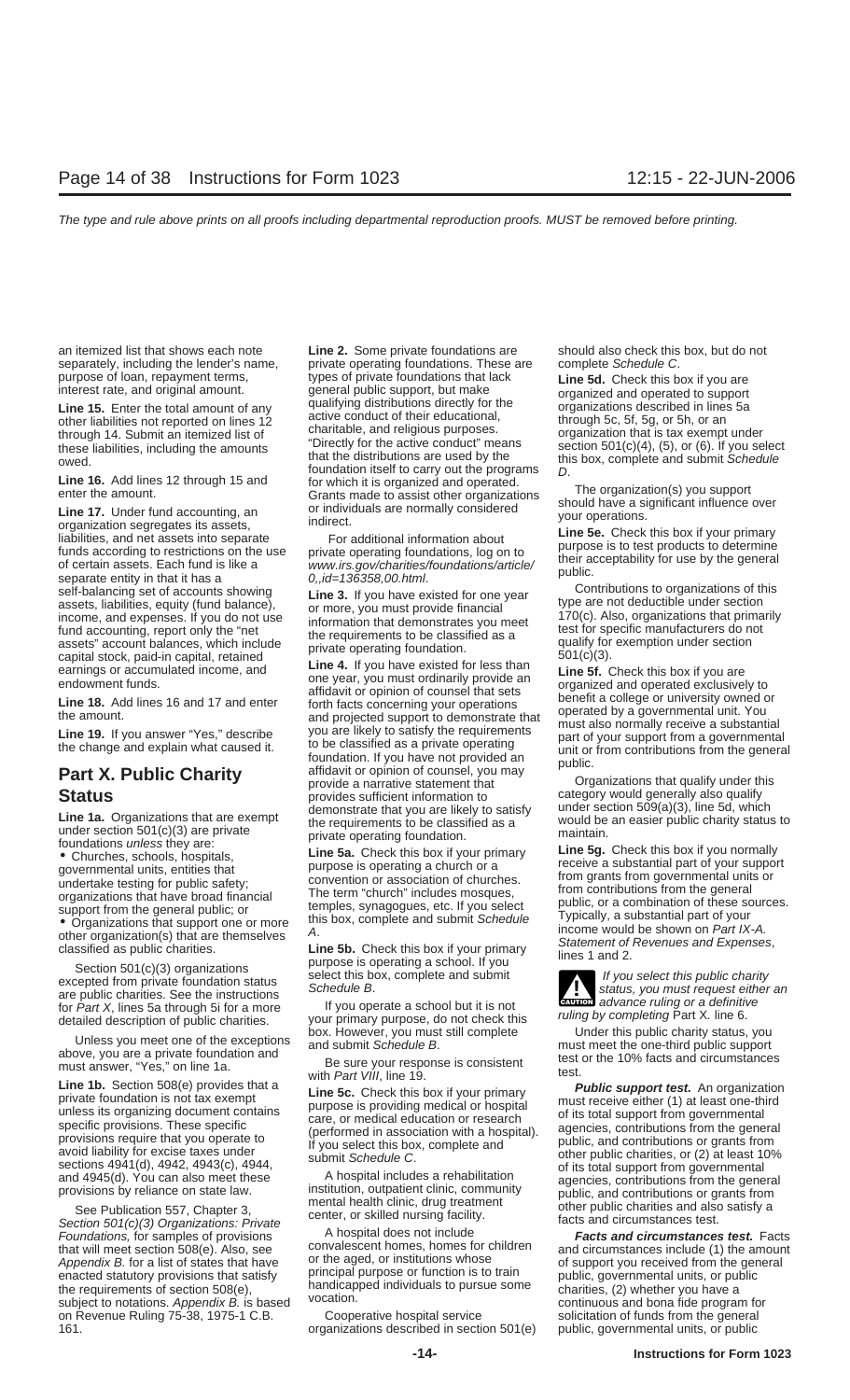charities, and (3) all other facts and made as to whether you are a public method of accounting. Therefore, if you circumstances, including the public nature charity or a private foundation. use the accrual method of accounting, of your governing board, the extent to<br>
when your advance ruling period ends<br>
which your facilities or programs are<br>
publicly available, the extent to which<br>
your dues encourage membership, and<br>
your dues encourage members

must meet both the "one-third public a private foundation, we will assess the Support test" and the support of Revenues and Expenses, the Statement of Revenues and Expenses, the Statement of Revenues and Expenses, and the tax under section 4940 for that 5-year that were greater than the larger of 1% of<br>"not-more-than-one-third investment period. period. The period of the Part IX-A. Statement of "not-more-than-one-third investment" period.<br>I income and net unrelated business<br>income and het unrelated business business and Expenses or \$5,000 for<br>consider the types of income you listed on application with your signed consent, also payer must show a year-by-year<br>c consider the types of income you listed on application with your signed consent, also payer must show a year-by-year<br>Part IX-A. Statement of Revenues and signed by an IRS official. Keep this breakdown of the amounts report Expenses, lines 1 through 13. If you<br>signed document in your permanent<br>select this public charity status, you must<br>records.<br>definitive ruling by completing *Part X*, line<br>6. See Publication 557 for additional<br>information a

whether you are better described in box were formed on May 15, 2003, with an<br>
5g or 5h. By checking this box, you agree accounting period that ends December<br>
to let us choose the best public charity 31, and you submitted y

described in line 5g or 5h. Generally, the described in these instructions and described in line 5g or 5h. Generally, the above, hold more than 35% of the Fublication 557.

**Line 5h.** Check this box if you normally  $\begin{array}{l} 4940$  if you do not qualify as a public  $\begin{array}{l} 4940$  if you do not qualify as a public  $\end{array}$  To show that you meet one of the check than one-third of your  $\end{array}$  con combination of these sources, and not<br>more than one-third of your support from<br>gross investment income and net<br>unrelated business income. Typically, a<br>the statute will extend 8 years, 4 months, and<br>unrelated business incom unrelated business income. Typically, a<br>substantial part of your income would be year. By signing the consent, you are<br>shown on *Part IX-A. Statement of* agreeing to the statute extension. If, at *Line 6b(ii)(b)*. The requ the end of your 5-year advance ruling line should include the name of and<br>period, we determine that you do not amounts paid by each individual or Under this public charity status, you meet the public support tests and you are organization included on line 9, Part IX-A.<br>In meet both the "one-third public" a private foundation, we will assess the Statement of Revenues

**Line 5i.** Check this box if you are unsure an advance ruling. For example, if you  $6b(ii)(a)$ .<br>whether you are better described in box were formed on May 15, 2003, with an status for you. <br>August 15, 2004, you must request an advance ruling since your first tax year Request For Advance Ruling Or consisted of only 7<sup>1</sup>/<sub>2</sub> months and you server all organization that is:<br>**Definitive Ruling Contition** have not completed your second tax year. The and "substantial contributor" to you

**Definitive Ruling**<br> **Definitive Ruling**<br> **Example the state was the state of the state of the state of the state of the state of the state of the state of the state of the state of the completed your first tax year consi** 

Line 6a. Request for Advance Ruling. Line on Request for Definitive Ruling.<br>By checking the box on line 6a, you are  $\begin{array}{ccc} \text{By checking line 6b, you are requesting a} & \text{a} & \text{bove.} \\ \text{By checking line 6b, you are requesting a} & \text{7. A corporation in which any} \\ \text{requesting a} & \text{7. A corporation in which any} \end{array}$ Fequesting an advance ruling for your definitive ruling for your public charity<br>public charity status. The advance ruling is given to you individuals described in 1, 2, 3, 4, 5, or 6<br>gives you a 5-year period in which you can get the financial support needed to<br>
meet one of the public support tests individuals described in 1, 2, 3, 4, 5, or 6<br>
described in these instructions and<br>
described in these instructions and<br>
above hold more than 35%

is submitted at the end of your advance A definitive ruling must be based on 9. A partnership in which any ruling period and a final determination is your public support computed on the cash individuals described in 1, 2, 3, 4, 5, or 6

**CAUTION** 

"disqualified person" is any individual or<br>organization that is: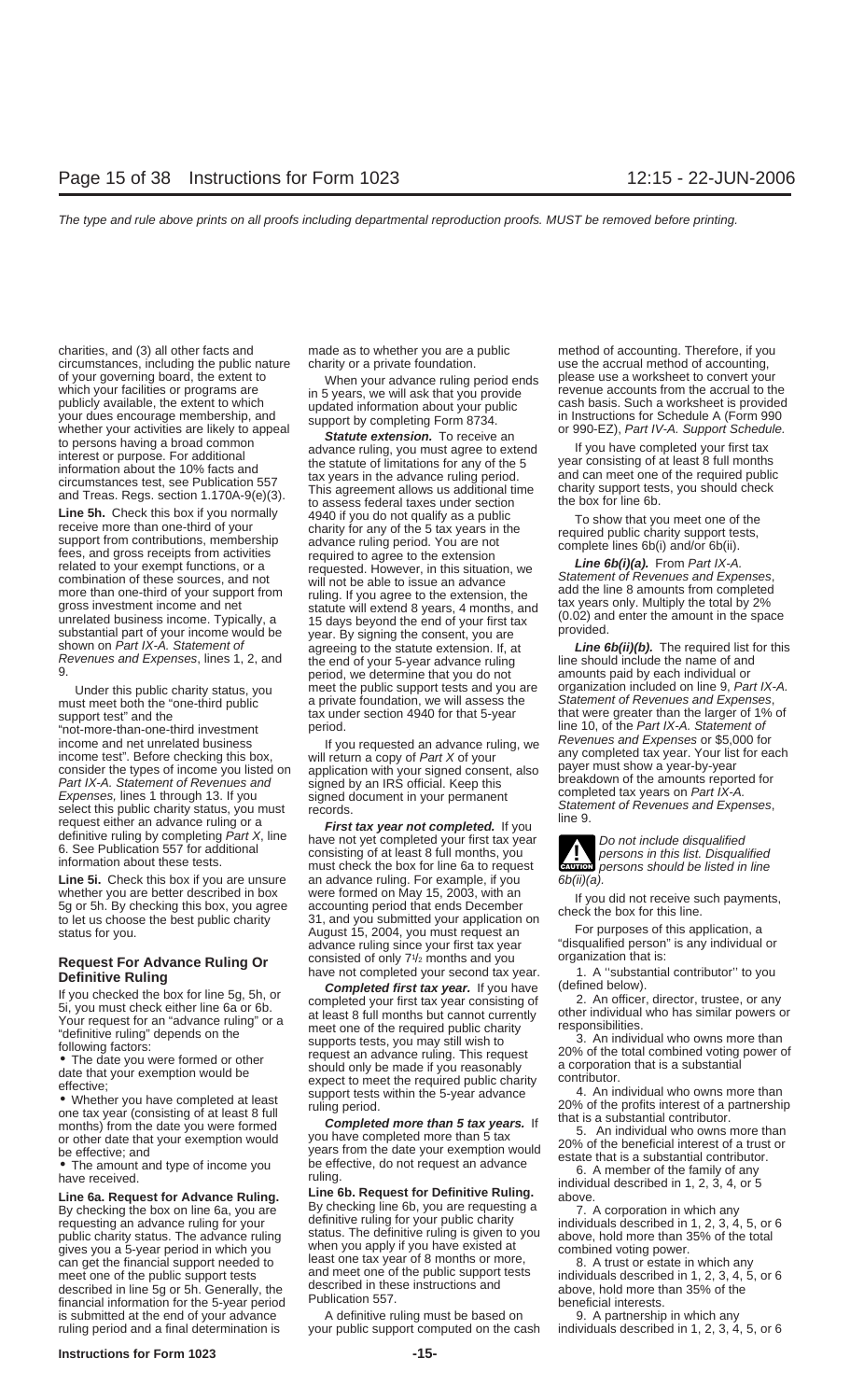above, hold more than 35% of the profits if you have not completed a 4-year people or institutions that exercise

**Substantial contributor.** A<br>
"substantial contributor" is any individual<br>
a 4-year period.<br>
a 4-year period.<br>
a 4-year period.<br>
a 4-year period.<br>
a 4-year period.<br>
a 4-year period.<br>
the order of events during your regular

substantial contributors, log on to the IRS applying for public charity status as a<br>website at www.irs.gov/charities/ church. **Line 5a.** An "established place of<br>foundations/article/0,.id=136935,00.html. The characteristic

substantial contributions and bequests completing prescribed courses of study. If you disinterested persons that by reason  $\bullet$  A literature of its own. of their size adversely affect classification • Established places of worship. congregation or other religious. as a public charity. They are unusual, <br> **• Regular congregations.** They are interesting to the Regular religious services. The membership, you may be a religious unexpected, and received from an **•** Regular religious serv unrelated party. If you answer "Yes" to  $\bullet$  Sunday schools for the religious church. If you do not qualify as a church, line 7, submit a statement for each grant. instruction of the young. you will need to go back to Par The statement should include the name of <br>to reconsider your public charity status.<br>the contributor, the date and amount of ministers. the contributor, the date and amount of<br>the grant, a brief description of the grant,<br>and an explanation of why it is unusual. TIP a church at a later date after you<br>Nou phould include date is a control of the above criteri Now should include details of any<br>
additional funds you expect to receive<br>
from the contributors listed. If they qualify<br>
from the contributors listed. If they qualify<br>
from the contributors listed. If they qualify<br>
from t



**wice** proper user fee.

personal or certified check, bank check, devotion to your creed, faith, or beliefs. and/or benefits and/or benefits associated with each each check should be **Line 2a.** A "code of doctrine and or cashier's check. Your check should be made payable to the United States discipline" refers to a body of laws or **Line 8c.** If your members may be discipline refers to a body of laws or **Line 8c.** If your members may be rules that govern behavior. Treasury. Treasury. The struke structure of that govern behavior. The associated with another denomination or

on Part IX-A. Statement of Revenues and the story of your establishment and major which your members would be men<br>Expenses line 10 is your gross receipts events in your past. Expenses, line 10 is your gross receipts.

**Line 1.** Compute the average of your writings about your beliefs, rules, or gross receipts for a 4-vear period based history. gross receipts for a 4-year period based history. **Line 9.** Answer "Yes" if you conduct on either (1) the gross receipts you **Line 3.** A "religious hierarchy or baptisms, weddings, funerals, or other expect to receive over your first four years ecclesiastical government" refers to religious rites.

interest.<br>actually received for the immediately significant influence or authority over you.<br>actually received for the immediately **ine 4a** Indicate the reqular days and

- 
- 
- 

- 
- 
- 
- 
- 
- 
- 

---<br>See Publication 557 for additional The practices and rituals associated you have no members, enter zero.<br>information about unusual grants. The illegal or contrary to clearly defined prescribed way to become a member.

Your application will not be creed, statement of faith, or summary of copies of any application forms used.<br>processed without payment of the beliefs.

**Line 1b.** A "form of worship" refers to

Gross receipts. The total amount listed Line 2b. Your "religious history" includes church, describe the circumstances in<br>on Part IX-A, Statement of Revenues and the story of your establishment and major which your members

foundations/article/0, id=136935, 00.html. The characteristics generally attributed worship" is a place where you hold<br> **Family members.** A "member of the to churches are as follows.<br>
children, grandchildren, great  $\bullet$  A

*Line 7. "Unusual grants" generally are incorregation.*<br> **Line 7.** "Unusual grants" generally are • Ordained ministers selected after *generally does not include members of*<br>
substantial contributions and bequests comple • A literature of its own.<br>• Established places of worship. because you do not have an established<br>congregation or other religious Regular religious services. organization that does not qualify as a<br>Sunday schools for the religious organization that does not qualify as a church,



**Part XI. User Fee Part XI. Part Allengal or contrary to clearly defined prescribed way to become a member.**<br>**Part XI. User Fee public policy.** Answer "Yes" even if you just keep<br>**Part XI. User Fee Specific Line Specific Life Items** and the secribe any actions required for<br>**Line 1a.** Provide a copy of your written individuals to become members. Submit<br>**EXECUTE A** Creed, statement of faith, or summary of copies of any application

**Line 8b.** Describe any rights and benefits. of members. You should include details of Your user fee may be paid by a<br>religious practices that express your any levels of membership and the rights<br>reconal or certified check hank check<br>reconal or certified check hank check

for purposes of determining your user fee. **Line 2c.** Your literature includes any **Line 8d.** See Glossary, Appendix C, for a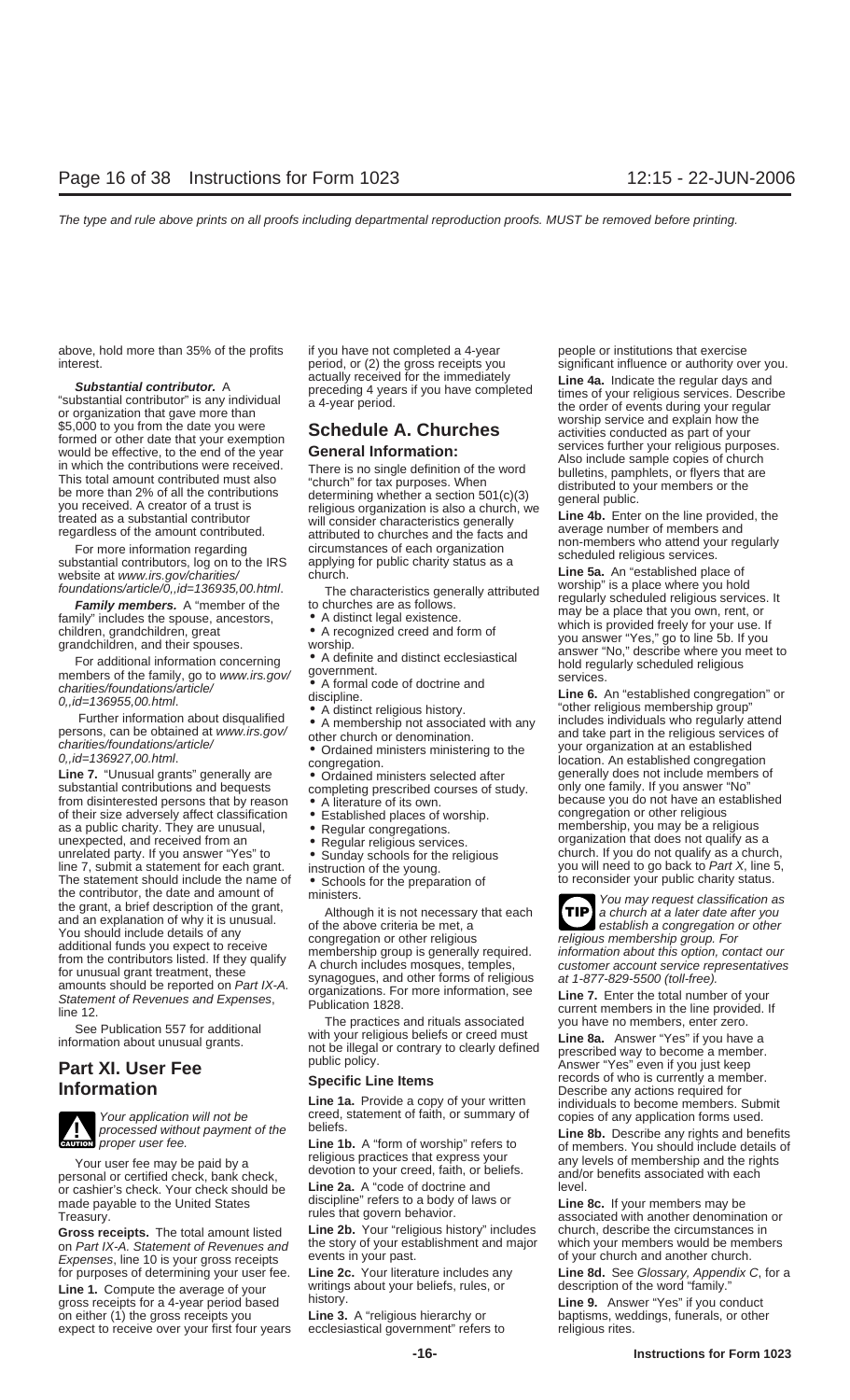Line 10. A school for the religious • Evidence that you have a regular reference information previously provided regularly scheduled religious, educational certifications by the appropriate state along with any additional information to activities for youth, such as a "Sunday authority or successful completion of fully respond.<br>school."<br>Cootion II E

school."<br> **Line 11a.** A "prescribed course of study"  $\bullet$  Evidence of a regularly enrolled student<br>
refers to formal or informal training. It body includes records of regular<br>
does not include self-ordination or paying att received an ordination comments without exclusively educational activities are nondiscriminatory policy as to students as<br>the course of study completed by your regularly carried on includes a lease follows.<br>The M school ad

and structures, such as a convention,<br>association, or union of churches.<br>**Line 1b.** Answer "Yes" if your primary and structure is the script of the function is the presentation of formal<br>basis of race color national on the

according to the term of the presentation of formal<br>
Line 16. If you and effect the requirements when the complete Schedule B. You do not meet<br>
organization that issued the charter and<br>
describe the requirements you met to

Line 1a. Answer Yes if you have a<br>regularly scheduled curriculum, a regular may reference information previously<br>faculty of qualified teachers, a regularly provided in response to Part VIII, line 7a,<br>enrolled student body, your educational activities are regularly unformation to fully respond.<br>
carried on. Submit evidence establishing **Line 8.** Answer "Yes" if you manage or The M school admits students of any<br>
that you meet these factors, as that you meet these factors, as described intend to manage your programs through race, color, and national origin. below: below:  $\sim$  your own employees or by using  $\sim$ 

**Line 12.** Answer "Yes" if your religious leader is listed in Part V, line 1a.<br>
Line 14. Answer "Yes" if you are part of the consider be and school and you will help the consider your public charity status.<br>
a group of chu

**Schedule B. Schools,** or local government under which you the section for *Private Schools*.<br> **Colleges, and Universities** signed and dated copy of your contract or annually that it meets the requirements of agreement. If

• Presents formal instruction as its school district and county where you primary function.

**Section I. Operational Information** organization or the decision reached. **Line 2.** Answer "Yes" if your brochures,

• Evidence that you have a regularly volunteers. Answer "No" if you engage or<br>scheduled curriculum includes a list of intend to engage a separate organization Submit representative copies of each<br>required courses of study, times courses are offered, and other your answer is consistent with the If you answer "No," to line 2, but information about how to complete information provided in Part VIII, line 7b. checked the box on line 2b, you are required courses. The sponding to this line, you may agreeing that all future printed materials,

instruction of the young refers to any faculty of qualified teachers, includes in response to Part VIII, line 7a, 7b, or 7c,

Secretary of State, Franchise Tax Board,<br>
Secretary of State, Franchise Tax Board,<br>
or similar administrative office.<br>
Line 17. Attach any additional<br>
information you would like us to consider<br>
that would help us classify

An organization is a school if it: **Line 3.** Enter the name of the public 990, Form 990-EZ) Organization Exempt <br>● Presents formal instruction as its school district and county where you Under Section 501(c)(3).

primary function. operate. operate.<br>● Has a regularly scheduled curriculum. Line 4. Answer "Yes" if you were formed file Form 5578, Annual Certification of<br>● Has a regular faculty of qualified or substantially expanded du

teachers. of time when public schools in your<br>
■ Has a regularly enrolled student body.<br>
■ Has a place where educational<br>
activities are regularly carried on.<br>
The term "school" includes primary,<br>
The term "school" includ

colleges, and universities. It does not<br>include organizations engaged in both<br>include organizations engaged in both<br>administrative agency or judicial body<br>administrative agency or judicial body<br>activities, unless the latte

application forms, advertisements, and **Line 1a.** Answer "Yes" if you have a **Line 7.** In responding to this line, you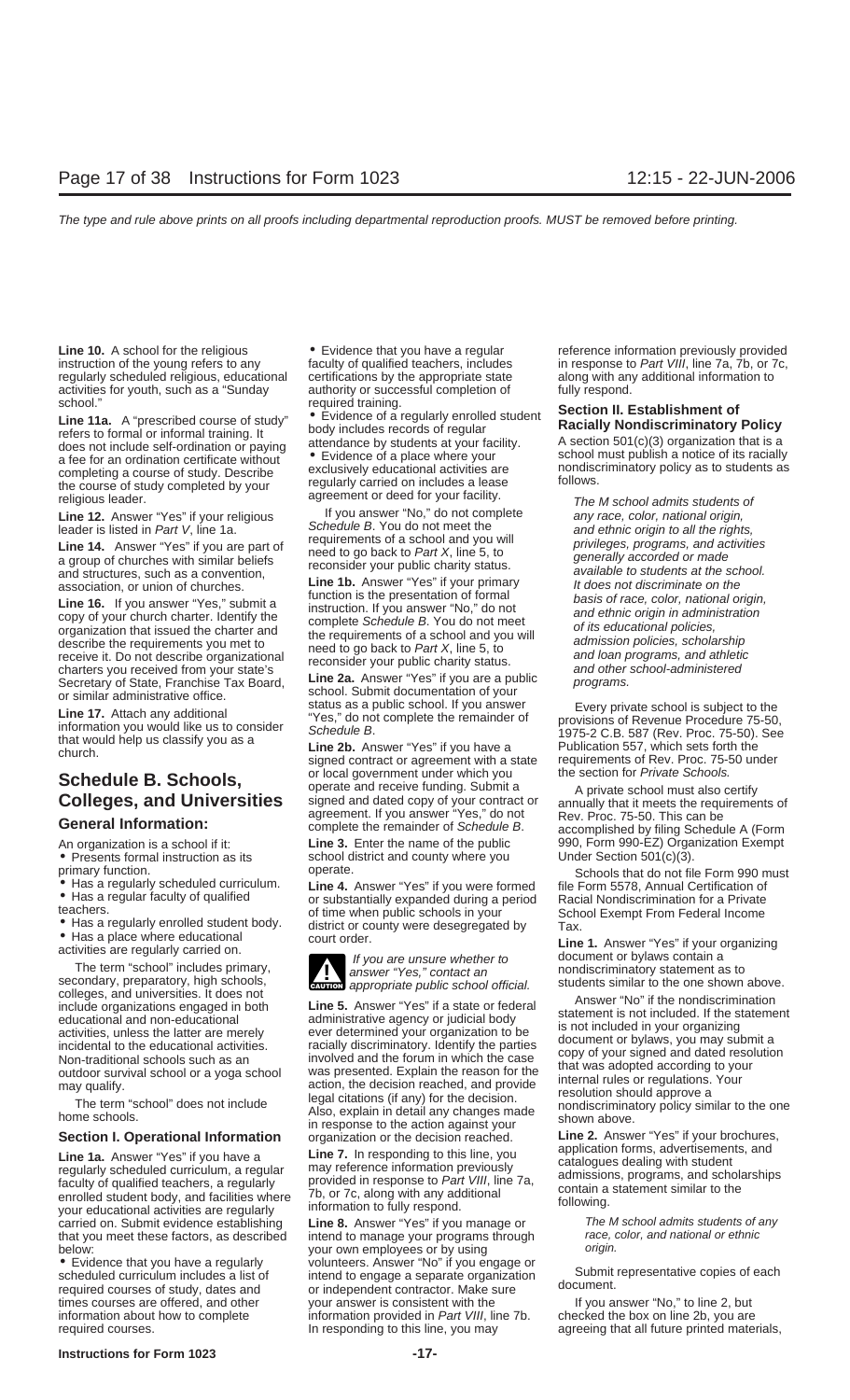including Internet content, will contain a **Line 8.** Answer "Yes" if on a continuing relating to the causes, diagnosis,<br>statement of nondiscriminatory policy as basis, you will maintain for a minimum treatment, prevention, to students similar to the one provided period of three years the following physical or mental diseases and above. **impairments. For more information**, see impairments. For more information, see

Line 3. You must demonstrate that you  $\bullet$  Your racial composition (similar to the Treas. Regs. section 1.170A-9(c)(2).<br>have made your pondiscriminatory policy information requested in Schedule B, If you are a bospital che have made your nondiscriminatory policy information requested in Schedule B,<br>
known to all segments of the general Section II, line 5). box on Schedule C and complete Section<br>
community served by the school. One example th way of meeting this requirement is to loans are awarded on a racially<br>publish the school's nondiscriminatory<br>policy annually. If you have already information requested in *Schedule B*,<br>published your notice, submit the act published your notice, submit the actual Section II, line 6).<br>
page of the newspaper on which the **•** Copies of all materials used by you or **Section I. Hospitals**<br>
potice appears We cannot accept a **by one your behalf to** 

**TIP** newspaper is generally not acceptable.<br> **Schedule C. Hospitals and** patients in your community who can pay<br>
your student body, faculty, and **Medical Research** insurance. provided. Enter actual numbers, rather than percentages, for the current year **General Information:** answer "No," describe your admission<br>and projected numbers for the next **An organization qualifies as a benefitable** is the policy in detail. You should explain and projected numbers for the next<br>academic year. If the number is zero,<br>then enter "0."<br>An organization qualifies as a hospital if it<br>and why you restrict patient admission.<br>In each of the patients of the number is zero,<br>



If you are completing the table based<br>
on estimates, submit documentation that<br>
supports how you arrived at the estimated<br>
supports how you arrived at the estimated<br>
if its principal purpose or function is<br>
if its principa



Line 7a. Submit a list that identifies each organization" if its principal purpose or explain why a deposit is needed.<br>
individual or organization by name. Your function is the direct, continuous, and **Line 3b.** Answer "Ye individual or organization by name. Your function is the direct, continuous, and list must include your incorporators, active conduct of medical research in deposit for other patients before<br>
founders, board members, donors of land, conjunction with a hospital. The hospital admission and the requiremen founders, board members, donors of land, and donors of buildings. with which the organization is affiliated same as for Medicare and/or Medicaid

or organizations on your list have an effected hospital, or an instrumentality of a Answer "No" if you require a deposit,<br>objective to keep public or private school governmental unit, such as a municipal but deposits for M how these individuals or organizations "Medical research" means the way the amount is determined, or (2) promote segregation in public or private investigations, experiments, and studies the reason for the deposit. If you answer schools. to discover, develop, or verify knowledge "No," describe the differences in detail.

• Evidence that your scholarships and  $\overline{I}$ .<br>loans are awarded on a racially

**ENTION** request, will create a presumption A notice published in the legal **EXULON** request, will create a presumption eligibility criteria and selection procedures<br>
notices section or classified that you have not complied with the for your courtesy staff of doctor

- 
- *CAUTION COUTION COUTION identify students, faculty,* Cooperative hospital service and staff by name.<br>
 Medical research organization operated Answer "No" if you limit admission in **and staff by name.**<br>
 Medical
	-

projected numbers for the next academic or the aged, or institutions whose<br>year. If the number is zero, then enter "0." principal purpose or function is to train **Line 3a.** Answer "Yes" if you require a<br>deposit from Medica

**Medical research organization.** An organization is a "medical research **Line 7b.** Answer "Yes" if any individuals must be described in section 501(c)(3), a patients.<br>
or organizations on your list have an federal hospital, or an instrumentality of a Answ

statement of nondiscriminatory policy as basis, you will maintain for a minimum treatment, prevention, or control of human

notice appears. We cannot accept a<br>
photocopy, other electronic reproduction,<br>
or partial page of the newspaper.<br>
Answer "No," if you have not attached<br>
your notice and describe how you meet<br>
your notice and describe how y

For the publicity requirement of Rev. Proc.<br>
To-50.<br>
See Publication 557 or Rev. Proc.<br>
See Publication 557 or Rev. Proc.<br>
See Publication 557 or Rev. Proc.<br>
See Publication 557 or Rev. Proc.<br>
To-50 for guidance on the for

administrative staff in the spaces<br>
provided. Enter actual numbers, rather **Communications** and these individuals in any way. If you limit admission for

explain why.<br>
Line 6. Enter the racial composition of<br>
students to whom you award loans and<br>
scholarships in the spaces provided.<br>
Enter actual numbers, rather than<br>
percentages, for the current year and<br>
percentages for t

Do not identify students by name. vocation.<br>**Medical research organization.** An "Yes," describe in detail how you determined the amount required and<br>explain why a deposit is needed.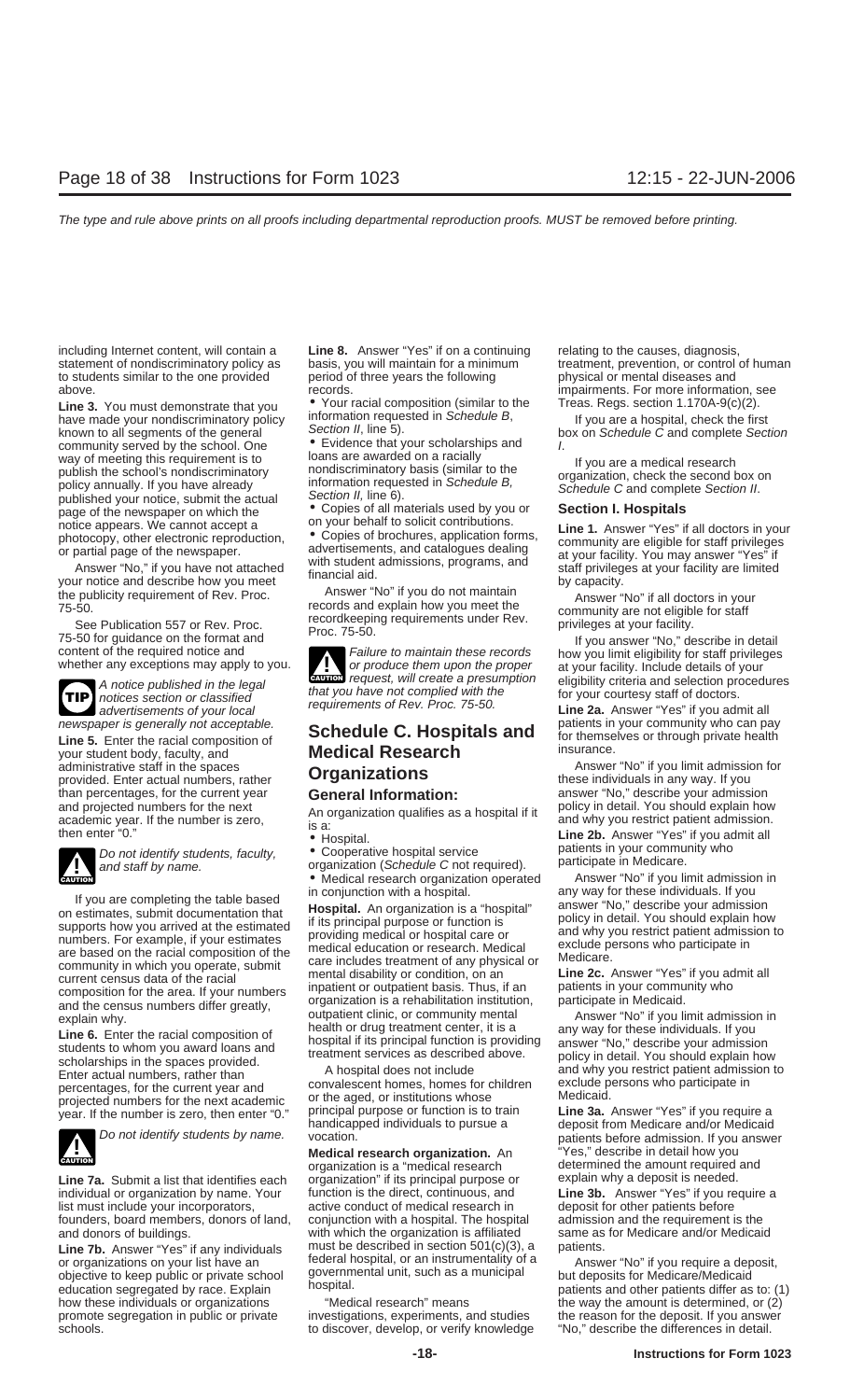provide. Also, describe any emergency Generally, hospital employees and staff

**Line 4b.** Answer "Yes" if you have a<br>specific written plan or policy to accept all<br>patients in need of emergency care<br>without considering their ability to pay.<br>a community board exercises interest policy is available in A

agreements, you may submit a copy of answer "Yes" if you are subject to a **Line 1.** Attach a list of hospitals with<br>each agreement. If it is oral, explain fully state corporate practice of medicine law which you have relat

**Line 5a.** Answer "Yes" if you provide free answer "Yes" on this basis, also provide or low cost medical or hospital care or low cost medical or hospital care the following information.<br>
services to the poor. If you answer "Yes." • Describe whether a hospital described that directly accomplish your conduct of services to the poor. If you answer "Yes," <br>answer lines 5b through 5e. Do not in section 501(c)(3) exercises any rights medical research.<br>answer 5b through 5e if you answer "No." or powers over you. answer 5b through 5e if you answer "No." or powers over you.<br>**Line 5b** Submit a copy of your written  $\bullet$  Identify the corporate practice of



Include details of how you inform transactions.<br>
the general public about your • Explain what services you provide to **Schedule D. Section**<br>
policy. Submit copies of any the section 501(c)(3) hospital. **509(a)(3) Supportin** 

documents or agreements you require<br>charity patients to sign before being

programs. If you answer "Yes," describe status as vour program in detail of the directors.

**Line 7.** Answer "Yes" if you provide **Line 14.** Answer "Yes" if you have support the charitable purposes of office space to physicians conducting adopted a conflict of interest policy organizations that are exempt und office space to physicians conducting adopted a conflict of interest policy organizations that are exempt under their own medical practices. consistent with the sample conflict of sections 501(c)(4), (5), or (6).

**Line 4a.** Answer "Yes" if you offer **Line 8.** Answer "Yes" if you have a interest policy provided in these emergency medical or hospital care at board of directors that is representative of instructions or you are subject to similar your facility on a 24-hour basis, seven the community you serve. Include a list of conflict of interest policies under state days a week. If "No," explain why you do each board member with the individual's law. Provide copies of the policies to not offer an emergency room. For name and employment affiliation. Also, for which you are subject. Although a conflict example, emergency care may be each board member, describe how that of interest policy is not required as a inappropriate for the type of services you individual represents the community. The matter of tax law, we encourage adoption provide. Also, describe any emergency Generally, hospital employees and staff of a substantive co services that you provide. physicians are not individuals considered because it makes it more likely that you<br>**I ine 4h** Answer "Yes" if you have a lot be community representatives. will operate for the benefit of the

**TIP** If you answer "Yes," submit a copy of rights or powers over you, such as the your plan or policy.<br> **Line 4c.** Answer "Yes" if you have not adopted a governing board of directors and the the seriest policy or you are not ad governing board of directors and the conflict of interest policy or you are not<br>power to approve certain transactions. Subject to conflict of interest policies specific arrangements with any police, power to approve certain transactions. subject to conflict of interest policies fire, or ambulance service providers to Describe these rights and powers. In under state law. fire, or ambulance service providers to Describe these rights and powers. In under state law. bring emergency cases to your facility. addition, describe how each of that<br>If you answer "Yes " describe each organization's board of directors organization's board of directors **Section II. Medical Research** If you answer "Yes," describe each represents the community. **Organizations** specific agreement. For written

each agreement. If it is oral, explain fully state corporate practice of medicine law which you have relationships relationships relationships relationships relationships relationships relationships relationships relations the agreement. For any oral agreements, that requires your governing board to be the conduct of medical research.<br>
include details of how and when the composed solely of physicians licensed to Describe in detail the relati

Line 5b. Submit a copy of your written<br>
policy or explain fully the understanding<br>
under which you operate the section 501(c)(3) of medical research.<br>
under which you operate regarding the section 501(c)(3) of medical rese admission and/or treatment of charity hospital exercises any rights or powers and admission and/or treatment of charity hospital exercises any rights or powers and a structure security over you, such as the right to appoin cases. Explain how you distinguish over you, such as the right to appoint how you determine the fair market value<br>hetween charity care and had debts members to your governing board of of your assets. between charity care and bad debts.<br>directors and the right to approve certain

**p**olicy. Submit copies of any the section 501(c)(3) hospital. **509(a)(3) Supporting** 

Columeris of agreements you require<br>
charity patients to sign before being<br>
admitted and/or treated.<br>
Line 5c. Submit information that shows<br>
volunteers. Answer "No" if you engage or A section 509(a)(3) organizarion:

Line 5c. Submit information that shows<br>
the amounts you expend for treating<br>
the amounts you expend for treating<br>
charge that the types of<br>
contriguences of the types of contriguence and the types of<br>
contriguence of the p

**Line 6b.** Answer "Yes" if you have a **Line 13.** A business relationship includes by "disqualified persons." See specific interest of community educational employment, contractual relationship, or instructions for *Part X* formal program of community educational employment, contractual relationship, or instructions for Part X, line 6b(ii)(b), for a formula persons."<br>For a fatus as a member of your board of a formula of a "disqualified person

have with each hospital. Submit copies of<br>any written agreements.

your program in detail.<br>
Line 7. Answer "Yes" if you provide Line 14. Answer "Yes" if you have a support the charitable purposes of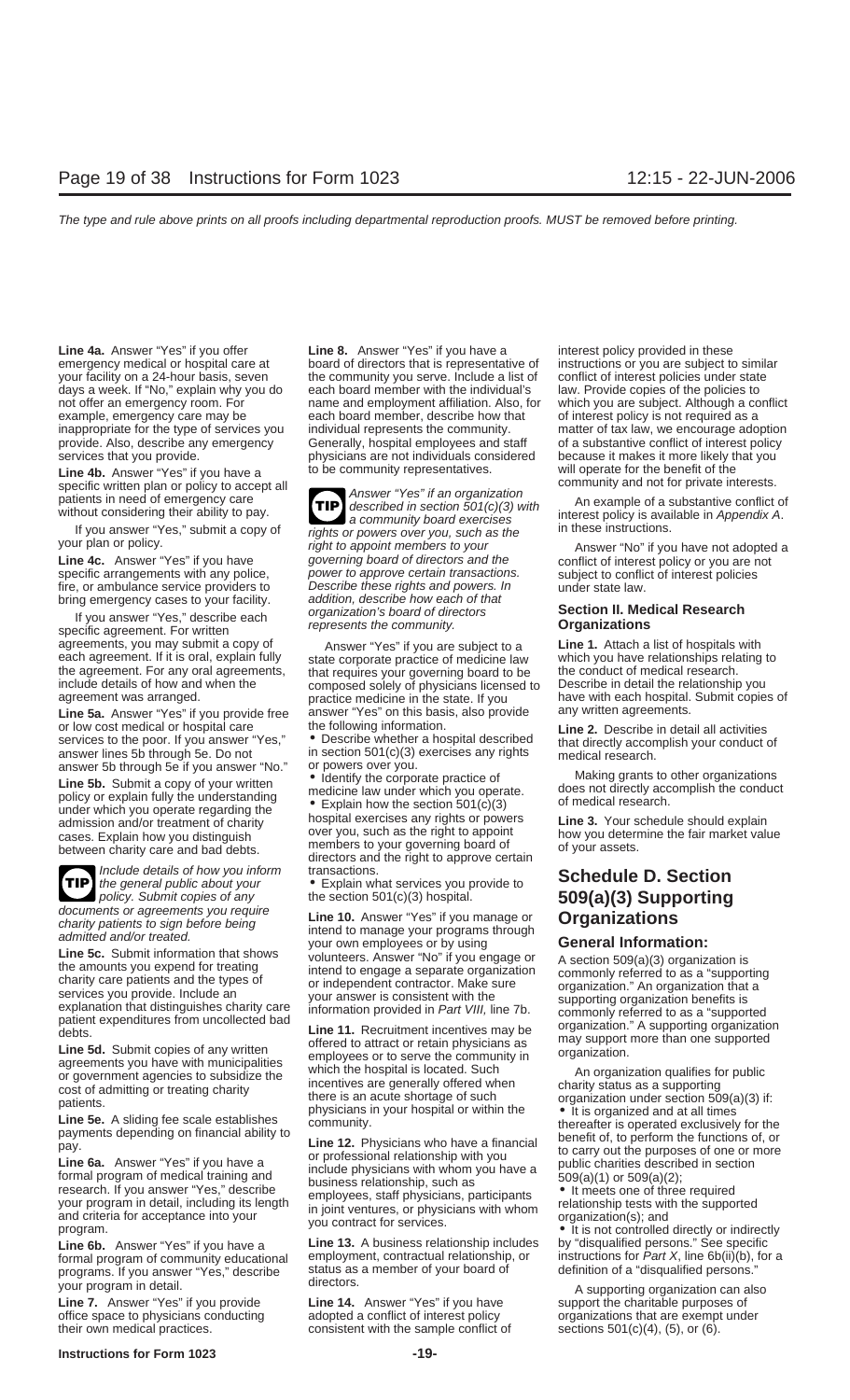**Line 3.** Answer "Yes" if any supported individuals who also serve on the not have to complete line 6.<br>
organization you listed in line 1 received a governing board of the supported answer "Yes" if you conc organization you listed in line 1 received a governing board of the supported letter from us stating that it is exempt organization(s). Then, go to Section III. Then is exempt under section 501(c)(4), (5), or (6). Also, An to show how the organization meets the document, bylaws, or other internal rules<br>
to the internal results and sources of revenue for the last four<br>
condent expected as years for the supported that you conduct, other than d

**ENTION** from us recognizing it as a public Exercise from us recognizing it as a public<br>
charity under section 509(a)(2), or has not received a<br>
directors, trustees, or members of the<br>
determination recognizing that it is<br>
tax-exempt under section 501(c)(4), (5), an that each organization you support is other internal rules and regulations do not the provide for this explain how your officers, If you answer line 6a "No," and your described in section 509(a)(1) or 509(a)(2). For example, if you support a directors, or trustees are elected or answer to line 5 was "No," unless you<br>church or foreign organization, you should appointed. Then, go to line 4d. establish that the supported church or foreign organization, you should appointed. Then, go to line 4d. establish that the supported<br>describe how this organization qualifies **Line 4b**, Answer "Yes" if any members of organization(s) will be attentive t

(responsive to the needs or demands of,

document, bylaws, or other internal rules and regulations show that the majority of reconsider your public charity status. With" test requires that you specify the your governing board or officers is elected Line 4d. Answer "Yes" if the supported supported organization(s) by name in or appointed by the supported organization has a significant involvement your organizing document unless there organization(s). Then, go to Section III. in your investment policies, making and has been an historic and continuing

**Section I. Identifying Information** Answer "No" if your governing timing of grants, and directing the use of

describe how this organization qualifies<br>
describe how this organization qualifies<br>
and public charity under section<br>
and the governing body of the supported<br>
organization (s) also serve as your<br>
Section II. Relationship

• Test 3. Operated in connection with **TIP** your answer to lines 3, 4a, and 4b If you distribute your income to, or for for for income to a particular department or for  $\overline{1}$  were "No," you do not meet the the use of, a **TIP** and having significant involvement in the "operated in connection with" relationship program of an organization, list the total affairs of, the supported organization(s)). test. You must establish a different annual revenu affairs of, the supported organization(s)). test. You must establish a different annual revenue of the supported<br>**Line 1.** Answer "Yes" if your governing relationship with the supported department or program in line 6c. Line 1. Answer "Yes" if your governing relationship with the supported department or program in line 6c.<br>document, bylaws, or other internal rules organization or go back to Part X, to Line 7a. The "operated in connection

**About Supported Organization(s)** document, bylaws, or other internal rules your income and assets. Explain how the and regulations do not show that the supported organization is involved in

**Line 1.** Enter the name, address, and<br>
EIN of each organization you support.<br> **Line 2.** Answer "Yes" if each supported organization you support<br> **Line 2.** Answer "Yes" if each supported organization (s). If you answer<br>
th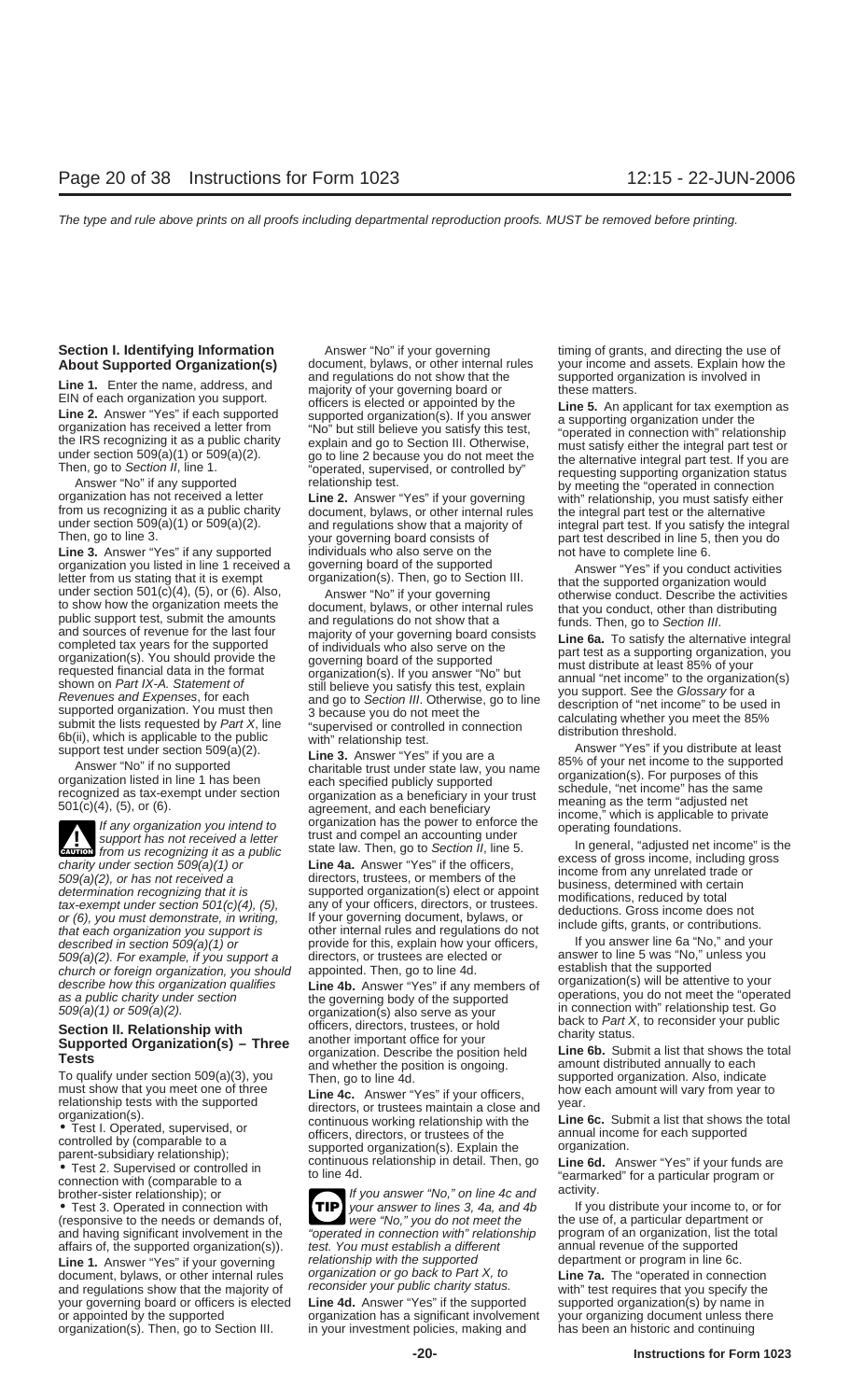substantial identity of interests between<br>you and the supported organization. **General Information:** receipts.<br>The questions in this schedule will belp us **Line 2b.** Answer "Yes" if:

If you answer "No" to lines 7a and 7b,<br>
you may consider amending your<br>
organizing document to specify the<br>
supported organization(s) by name so<br>
you can answer "Yes" to line 7a.<br>
Supported organization(s) by name so<br>
you

**Line 1b.** If you answered "No" to line 1b,  $\frac{0.01}{2}$  date you were legally formed and ending holding the group exemption letter that with the date you are recognized under  $\frac{0.01}{2}$  or  $\frac{0.001}{2}$  or  $\frac{0.001}{2}$ back to Part X to reconsider your public or an association of churches. You are a church<br>back to Part X to reconsider your public or an association of churches. You should **Line 4.** Answer "Yes" if you were formed<br>charity

**Control.** As a section 509(a)(3) date of your legal formation. officials. If you are an association, your supporting organization, you may not be anxiliary of a church. If you are an integrated controlled directly or indi more of the total voting power of your<br>governing body. You are also controlled if An "integrated auxiliary of a church" If you answer "Yes," do not<br>disqualified persons have authority to refers to a class of organizations disqualified persons have authority to refers to a class of organizations that are all complete the rest of this schedule.<br>Affect significant decisions, such as power related to a church or convention or affect significant decisions, such as power related to a church or convention or **over** your investment decisions, or power association of churches, but are not such over your investment decisions, or power association of churches, but are not such before October 9, 1969, your exemption over your charitable disbursement organizations themselves. In general, you would be effective from the date of your decisions. You are also controlled if must:<br>
disqualified persons can exercise veto <br>
• Be described as both tax exempt under formed after October 9, 1969. disqualified persons can exercise veto  $\bullet$  Be described as both tax exempt under power. Although control is generally section 501(c)(3) and a public charity mower. Although control is generally section 501(c)(3) and a public charity<br>
demonstrated where disqualified persons described in sections 509(a)(1), (2), or<br>
have the authority over your governing (3); and<br>
body to requir

- 
- 

line 2a, for a description of the terms

# relationship between you and the **Schedule E. Organizations** organization with annual gross receipts of supported organization(s).<br> **Line 7b.** An historic and continuing **Not Filing Form 1023**<br> **Line 7b.** An historic and c

will be effective from the date you were and of your last complet<br>Section III. Organizational Test legally formed.<br>If you do not meet any exceptions, your Line 3. Lines 3a, 3b, and 3c are

charity status. have also checked Part X, line 5a, and on or before October 9, 1969. If you are<br>completed Schedule A. If you qualify as a corporation, your formation date is the completed Schedule A. If you qualify as a church or an association of churches, **Section IV. Disqualified Person** church or an association of churches, date your articles of incorporation were<br>**Test** vour exemption will be effective from the filed with and approved by your state **Test** your exemption will be effective from the filed with and approved by your state<br>date of your legal formation. **officials**. If you are an association, your

disquality you as a supporting Men's and women's organizations, <br>organization. See the instructions for Part Y line 6b and youth discovered your failure to file.<br>See the instructions for Part Y line 6b groups that satisfy See the instructions for *Part X*, line 6b groups that satisfy the above referenced <br>for a description of the term "disqualified sections 501(c)(3) and 509(a)(1), (2), or<br>person."<br>person."<br>integrated auxiliaries whether or A public charity is not a disqualified meet the internal support requirements. requirements. (The complexity of your person. More guidance as to the types of filing and experience in these matters is<br>organizations that qualify as integrated taken into consideration.) A "foundation manager" means your:<br>
■ anizations that qualify as integrated<br>
■ Chicers, directors, or trustees, or<br>
■ An individual having powers or<br>
■ An individual having powers or<br>
■ Ca. Answer "Yes" if you are a publi

Line 1b. See the instructions for Part V, about whether your annual gross receipts Answer "Yes" if you wish to request an line 2a, for a description of the terms are normally \$5,000 or less, see extension of time to file u "family or business relationship." Publication 557. If you qualify as an provisions. If you answer "Yes," describe

**Exerces in: Crystal Controlled Text** Controlled Translational Text Controlled in a gould meet any exceptions, your **Line 3.** Lines 3a, 3b, and 3c are example in a you must amend your organizing document to specify the

**<u>WITTON</u></u>** 

- 
- 
-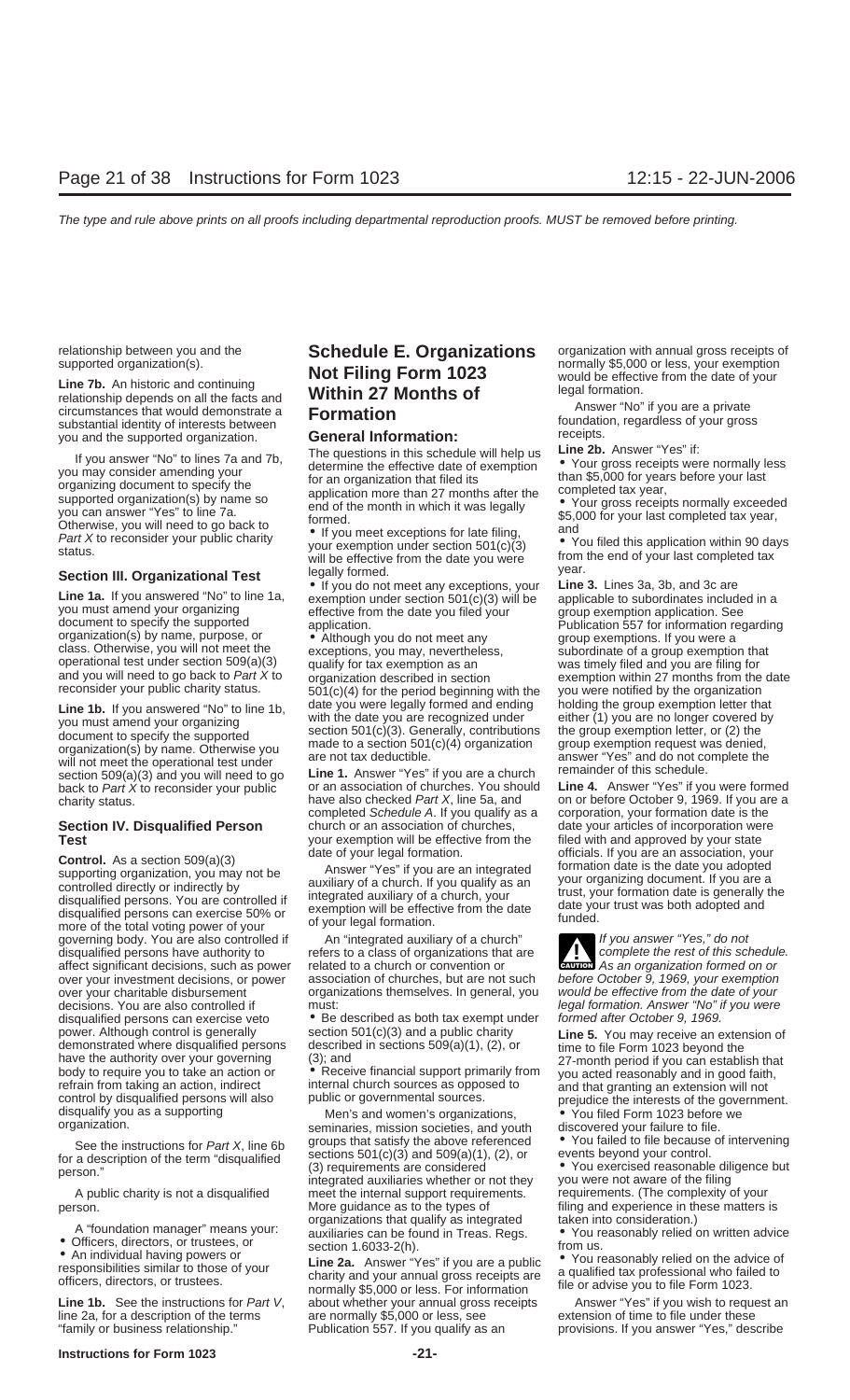in detail the reasons for filing late based organizations only if they meet the special policy of keeping residents who are

checked the boxes in Part X, lines 5a, 5b, the residents subsequently become **Line 4.** Describe how you provide for the

**Line 6b.** If you anticipate significant<br>changes in your sources of support in the<br>future, answer "Yes," and we will base<br>your qualification for an advance ruling on<br>the financial information you provide in<br>the financial i financial information you provide in with low incomes. Your nousing may medical services.<br>
line 7. If you check "Yes," complete the serve a combination of purposes, such as<br>
financial information requested in line 7 of for

ines 1 through 13, if you need guidance<br>
on what to include in the various<br>
categories.<br> **Line 7.** See the instructions for Part V,<br>
line 7a, for a description of the terms<br> **Line 8.** Check the box if you wish to<br>
arm's le

**Line 8.** Check the box if you wish to request exemption under section **Line 8.** Answer "Yes" if you manage or **Schedule G. Successors to** 501(c)(4) for the period before the **Line 8.** Answer "Yes" if you manage or **Schedule G. Successors to** postmark date of y check the box, attach page 1 of Form

If you qualify for exemption under<br>section 501(c)(4), you will not be liable for<br>income tax returns as a taxable entity, but<br>you will need to file any exempt<br>organization returns for which you may be<br>organization returns f

Do not check the box if you do not<br>wish to be tax exempt under section<br>501(c)(4) for the period before the one-time fee for admission to your facility.<br>501(c)(4) for the period before the one-time fee for admission to your where the period.<br>
State of your Form 1023. If you **Line 2b.** Answer "Yes" if you charge<br>
do not request and obtain exemption<br>
under section 501(c)(4) for the period<br>
before the postmark date of your Form<br>
1023, you may be

Homes for the elderly or handicapped are who are having trouble in paying their interests.<br>eligible for tax exemption as charitable regular charges. You may also have a eligible for tax exemption as charitable

on the factors listed above. Do not having trouble in paying their regular complete the rest of this schedule.<br>
residential facilities designed to meet their charges in place for a period of time to residential facilities designed to meet their charges in place for a period of time to physical, social, recreation, health care, permit them to find alternative housing. Answer "No" if you do not wish to<br>request an extension under these and transportation needs. Homes for the linclude a copy of any printed materials<br>provisions and go to line 6a.<br>**Line 6a**. By checking "Yes," and<br>completing classified as a public charity from the example organization must have an and them as bothers to assist residents who become postmark date of your application. Do not complete line 6a, 6b, or 7 if you residents, to the extent possible, even if unable to pay the monthly charges.

Four answer "No," we will base your<br>
le pous answer "No," we will base your<br>
dualification for an advance ruling on the<br>
financial information you provided in Part<br>
Inter 1. The type of housing you provide<br>
INC. If you ans

intend to manage your programs through<br>your own employees or by using 1024. Form 1024 is available on the IRS volunteers. Answer "No" if you engage or **General Information:** website at www.irs.gov or by calling intend to engage a separate organization 1-800-829-3676. or independent contractor. Make sure You should complete this schedule as a<br>1-800-829-3676. or your answer is consistent with the successor organization if any of the

**and Low-Income Housing** your regular charges. For example, you corporate stock. It includes sole may have a policy whereby you have a proprietorships, corporations, and other reserve fund for maintaining residents<br>Homes f

Schedule E.<br>
Schedule E. Common areas are designed to meet the<br>
Common areas are designed to meet the<br>
Common areas are designed to meet the<br>
Common areas are designed to meet the

**Schedule F. Homes for the** area or a region.<br>**Line 1a.** For purposes of this schedule, a<br>**Elderly ex Hendiespread** Line 3a. Describe what happens to persons are permitted to have an **Elderly or Handicapped Line 3a.** Describe what happens to pay persons are permitted to have an individuals if they become unable to pay ownership or partnership interest, such as **and Low-Income Housing** your regular ch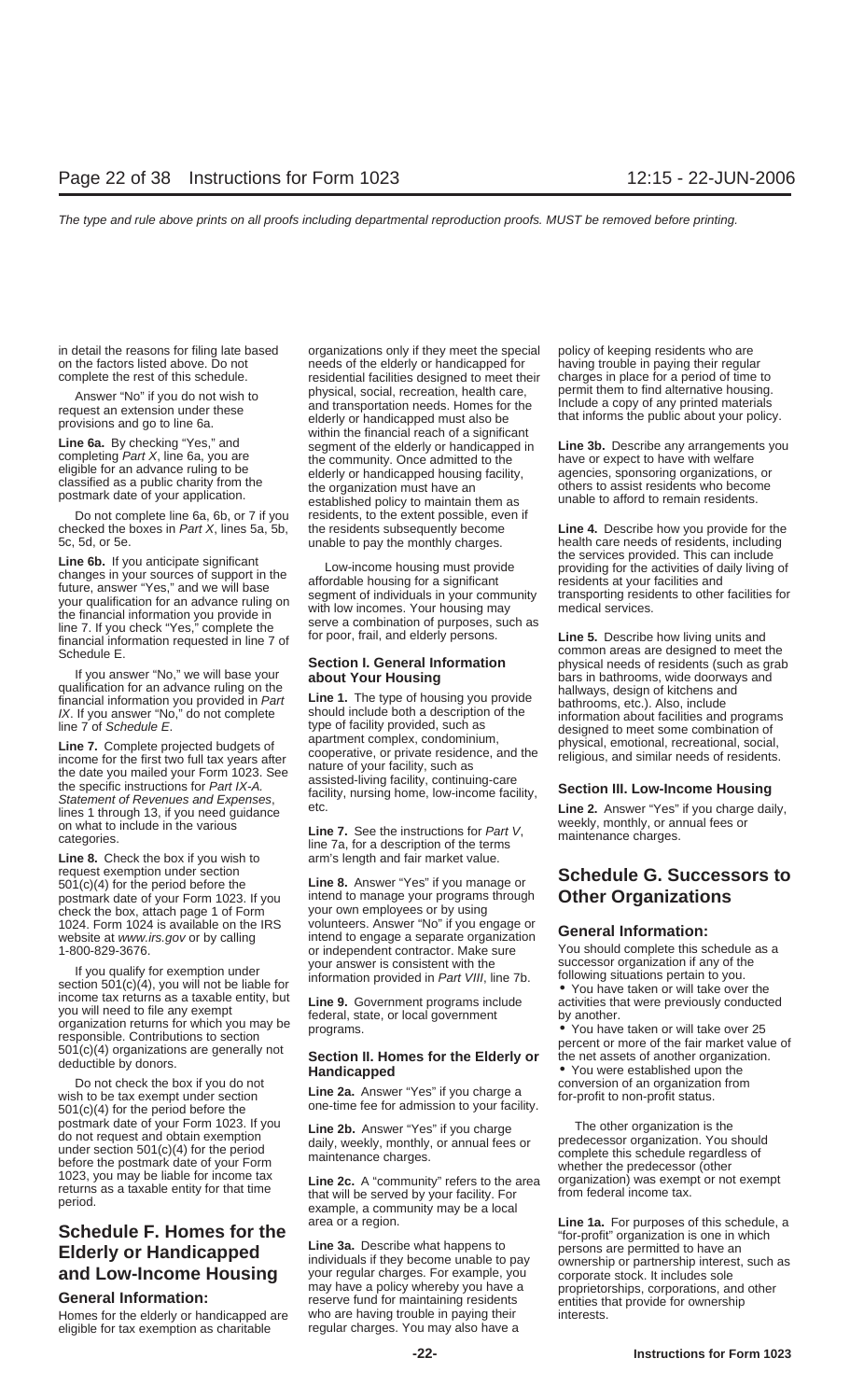# **Fellowships, Educational** forgiveness provision, etc.). Also, considered a school).<br>
Loans, or Other are involved in your program.<br>
Educational Grants to Line 1d. Explain how you will publicize a specific objective, produ

educational purposes. When answering<br>the questions on this schedule, you **Line 2.** Organizations that make grants prize or award is not subject to the<br>should demonstrate how these to individuals must maintain adequate adva

amount of each program. awarded on an objective and

**Schedule H. Organizations** Line 1c. If you award educational loans, nondiscriminatory basis and is used for<br> **Schedule B.**<br> **Companies of the terms of the loan (for** study at a school (see the Schedule B, **Providing Scholarships,** example, interest rate, duration, a study at a school (see the Schedule B, example, interest rate, duration, General Information for what is

**Educational Grants to**<br>
your program and whether you publicize a specific objective, produce a report or<br> **Individuals and Private** to the general public or to another group<br> **Foundations Requesting** of possible recipient **Foundations Requesting** of possible recipients. Include specific scientific, teaching, or other similar<br> **Advance Approval of** which your program will be publicized and Include your educational loan program<br> **Individual G** 

to individuals must maintain adequate<br>records and case histories showing the purposes.<br>
purposes. pursuant to Revenue Ruling 56-304, See Revenue Rulings 77-380, 1977-2<br>
Cenerally distributions made to pursuant to Revenue Ruling 56-304, See Revenue Rulings 77-380, 1977-2 Generally, distributions made to<br>
individuals may advance educational<br>
purposes if selection is made:<br>
• In a non-discriminatory fashion in terms<br>
of racial preference,<br>
the 4. For additional information<br>
of racial prefere

• To a charitable class in terms of being<br>
available to an open-ended group, rather<br>
than to pre-selected individuals.<br>
A scholarship or fellowship is tax free<br>
than to pre-selected individuals.<br>
A scholarship or fellowsh

information.<br>
Selection of individuals using a lottery<br>
system generally has not been approved<br>
by the IRS.<br>
Section I<br>
Section I<br>
Section I<br>
Section I<br>
Section I<br>
Section I<br>
Section I<br>
Section I<br>
Section I<br>
Section I<br>
Sec

Line 1b. If you have different grant "4945(g)(1)" if your award qualifies as a children and family members of programs, describe the purpose and scholarship or fellowship grant that is employees.

**General Information:**<br>
Complete this schedule if you provide<br>
scholarships, fellowships, grants, loans,<br>
or other distributions to individuals for<br>
educational purposes. When answering the american scholarships of the pro distributions further your exempt records and case histories showing the requirements because it is not a grant for<br>name and address of each recipient travel, study, or other similar purposes.

• Based on need and/or merit, and **Section II** advance approval of individual grant<br>• To a charitable class in terms of being **and a contract of the secult of the section is a** procedures, go to www.irs.gov/charities/

**TIP**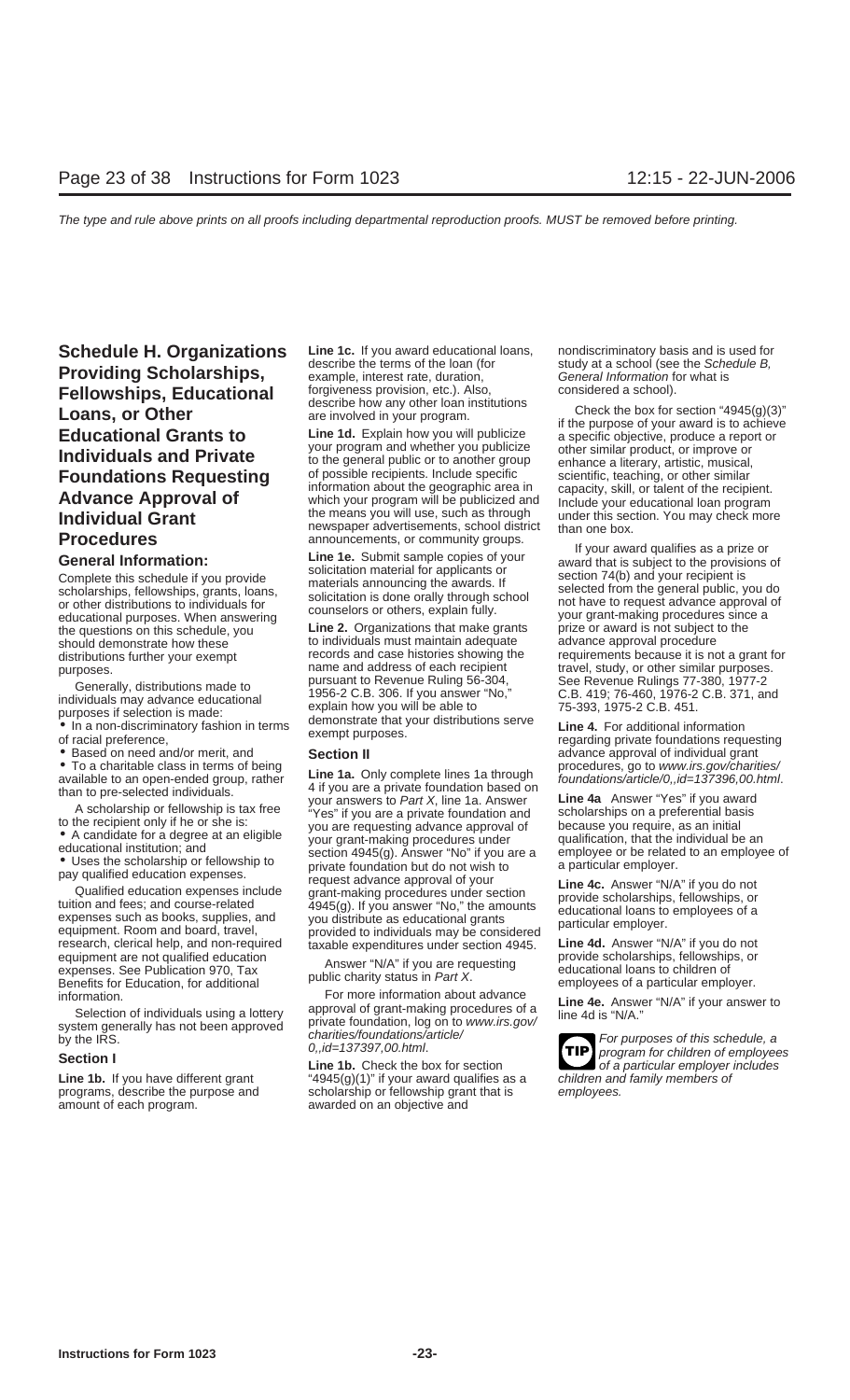**Paperwork Reduction Act Notice.** We ask for the information on this form to carry out the Internal Revenue laws of the United States. If you want your organization to be recognized as tax exempt by the IRS, you are required to give us this information. We need it to determine whether the organization meets the legal requirements for tax-exempt status.

The organization is not required to provide the information requested on a form that is subject to the Paperwork Reduction Act unless the form displays a valid OMB control number. Books or records relating to a form or its instructions must be retained as long as their contents may become material in the administration of any Internal Revenue law. The rules governing the confidentiality of the Form 1023 application are covered in Code section 6104.

The time needed to complete and file these forms will vary depending on individual circumstances. The estimated average times are:

|               | Recordkeeping    | Learning about the law or<br>the form | <b>Preparing the form</b> | Copying, assembling, and<br>sending the form to the IRS |
|---------------|------------------|---------------------------------------|---------------------------|---------------------------------------------------------|
| Parts I to XI | 89 hrs. 26 mins. | 5 hrs. 10 mins.                       | 9hrs. 39 mins.            | 48 mins.                                                |
| 1023 Sch. A   | 10 hrs. 2 mins.  | 6 mins.                               | 16 mins.                  |                                                         |
| 1023 Sch. B   | 15 hrs. 18 mins. | 12 mins.                              | 27 mins.                  |                                                         |
| 1023 Sch. C   | 11 hrs. 14 mins. | 12 mins.                              | 23 mins.                  |                                                         |
| 1023 Sch. D   | 9 hrs. 48 mins.  | 42 mins.                              | 53 mins.                  |                                                         |
| 1023 Sch. E   | 14 hrs. 35 mins. | 1 hrs. 9 mins.                        | 2 hrs. 22 mins.           | 16 mins.                                                |
| 1023 Sch. F   | 11 hrs. 28 mins. | 12 mins.                              | 23 mins.                  |                                                         |
| 1023 Sch. G   | 6 hrs. 42 mins.  | 6 mins.                               | 12 mins.                  |                                                         |
| 1023 Sch. H   | 7 hrs. 53 mins.  | 42 mins.                              | 51 mins.                  |                                                         |

If you have comments concerning the accuracy of these time estimates or suggestions for making these forms simpler, we would be happy to hear from you. You can write to the Internal Revenue Service, Tax Products Coordinating Committee, SE:W:CAR:MP:T:T:SP, 1111 Constitution Avenue, NW, IR-6406 Washington, DC 20224.

DO NOT send the application to this address. Instead, see Where to File on page 4.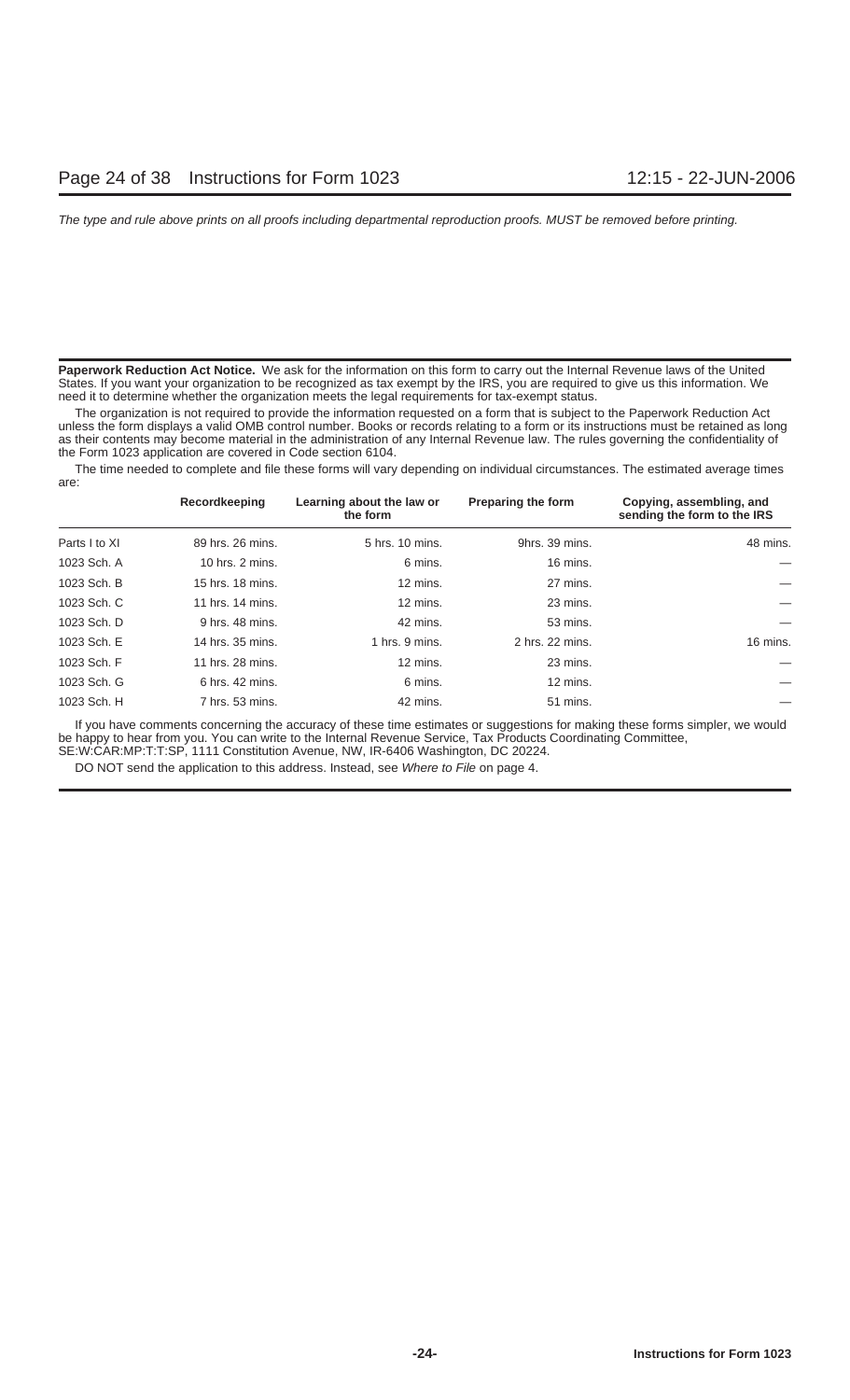### **Appendix A: Sample Conflict of Interest Policy**

**Note:** Items marked **Hospital insert – for hospitals that complete Schedule C** are intended to be adopted by hospitals.

### **Article I Purpose**

The purpose of the conflict of interest policy is to protect this tax-exempt organization's (Organization) interest when it is contemplating entering into a transaction or arrangement that might benefit the private interest of an officer or director of the Organization or might result in a possible excess benefit transaction. This policy is intended to supplement but not replace any applicable state and federal laws governing conflict of interest applicable to nonprofit and charitable organizations.

### **Article II Definitions**

### 1. **Interested Person**

Any director, principal officer, or member of a committee with governing board delegated powers, who has a direct or indirect financial interest, as defined below, is an interested person.

### **[Hospital Insert – for hospitals that complete Schedule C**

If a person is an interested person with respect to any entity in the health care system of which the organization is a part, he or she is an interested person with respect to all entities in the health care system.]

### 2. **Financial Interest**

A person has a financial interest if the person has, directly or indirectly, through business, investment, or family: **a.** An ownership or investment interest in any entity with which the Organization has a transaction or arrangement,

**b.** A compensation arrangement with the Organization or with any entity or individual with which the Organization has a transaction or arrangement, or

**c.** A potential ownership or investment interest in, or compensation arrangement with, any entity or individual with which the Organization is negotiating a transaction or arrangement.

Compensation includes direct and indirect remuneration as well as gifts or favors that are not insubstantial.

A financial interest is not necessarily a conflict of interest. Under Article III, Section 2, a person who has a financial interest may have a conflict of interest only if the appropriate governing board or committee decides that a conflict of interest exists.

### **Article III Procedures**

### 1. **Duty to Disclose**

In connection with any actual or possible conflict of interest, an interested person must disclose the existence of the financial interest and be given the opportunity to disclose all material facts to the directors and members of committees with governing board delegated powers considering the proposed transaction or arrangement.

### 2. **Determining Whether a Conflict of Interest Exists**

After disclosure of the financial interest and all material facts, and after any discussion with the interested person, he/she shall leave the governing board or committee meeting while the determination of a conflict of interest is discussed and voted upon. The remaining board or committee members shall decide if a conflict of interest exists.

### 3. **Procedures for Addressing the Conflict of Interest**

**a.** An interested person may make a presentation at the governing board or committee meeting, but after the presentation, he/she shall leave the meeting during the discussion of, and the vote on, the transaction or arrangement involving the possible conflict of interest.

**b.** The chairperson of the governing board or committee shall, if appropriate, appoint a disinterested person or committee to investigate alternatives to the proposed transaction or arrangement.

**c.** After exercising due diligence, the governing board or committee shall determine whether the Organization can obtain with reasonable efforts a more advantageous transaction or arrangement from a person or entity that would not give rise to a conflict of interest.

**d.** If a more advantageous transaction or arrangement is not reasonably possible under circumstances not producing a conflict of interest, the governing board or committee shall determine by a majority vote of the disinterested directors whether the transaction or arrangement is in the Organization's best interest, for its own benefit, and whether it is fair and reasonable. In conformity with the above determination it shall make its decision as to whether to enter into the transaction or arrangement.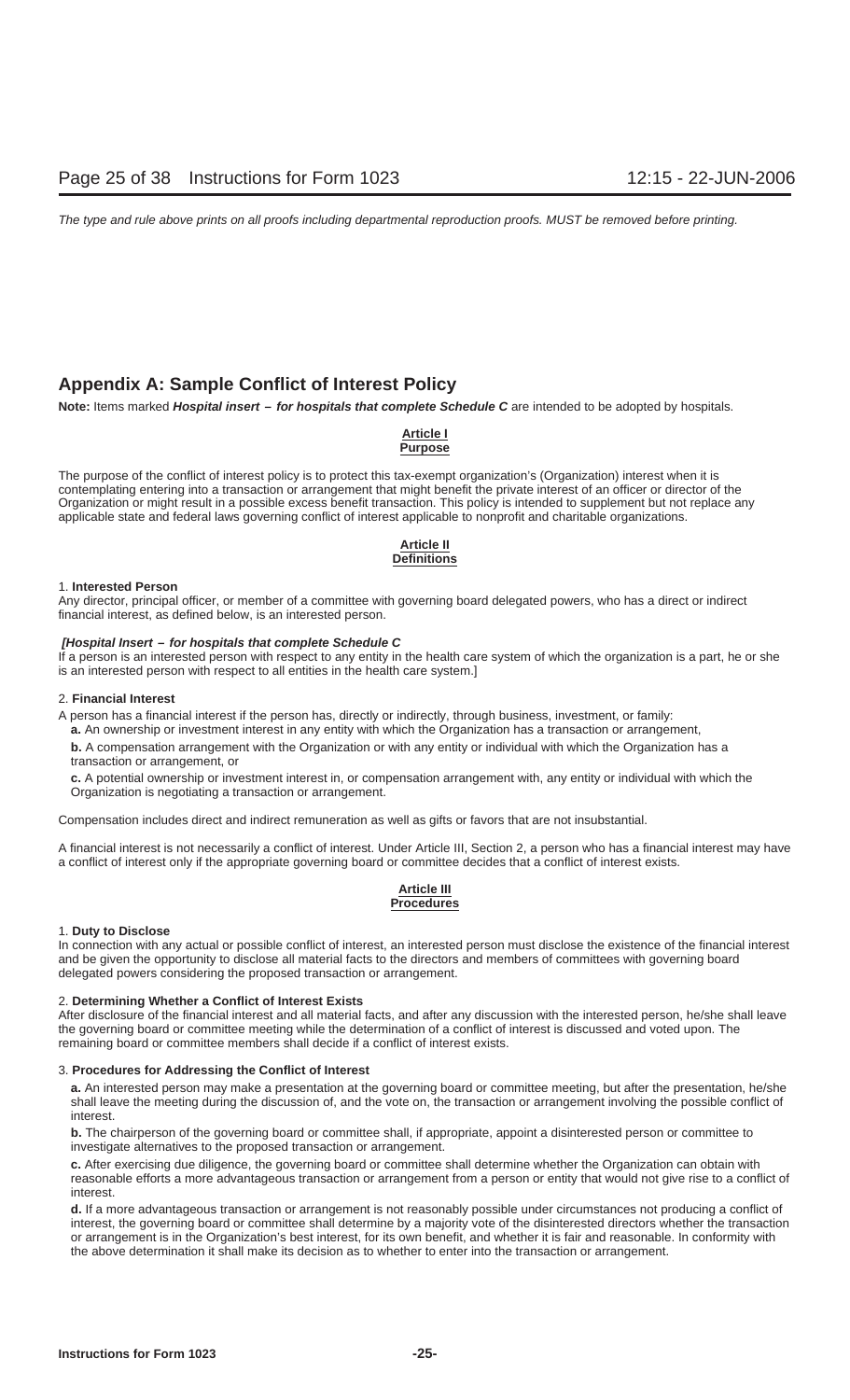### 4. **Violations of the Conflicts of Interest Policy**

**a.** If the governing board or committee has reasonable cause to believe a member has failed to disclose actual or possible conflicts of interest, it shall inform the member of the basis for such belief and afford the member an opportunity to explain the alleged failure to disclose.

**b.** If, after hearing the member's response and after making further investigation as warranted by the circumstances, the governing board or committee determines the member has failed to disclose an actual or possible conflict of interest, it shall take appropriate disciplinary and corrective action.

### **Article IV Records of Proceedings**

The minutes of the governing board and all committees with board delegated powers shall contain:

**a.** The names of the persons who disclosed or otherwise were found to have a financial interest in connection with an actual or possible conflict of interest, the nature of the financial interest, any action taken to determine whether a conflict of interest was present, and the governing board's or committee's decision as to whether a conflict of interest in fact existed.

**b.** The names of the persons who were present for discussions and votes relating to the transaction or arrangement, the content of the discussion, including any alternatives to the proposed transaction or arrangement, and a record of any votes taken in connection with the proceedings.

### **Article V Compensation**

**a.** A voting member of the governing board who receives compensation, directly or indirectly, from the Organization for services is precluded from voting on matters pertaining to that member's compensation.

**b.** A voting member of any committee whose jurisdiction includes compensation matters and who receives compensation, directly or indirectly, from the Organization for services is precluded from voting on matters pertaining to that member's compensation.

**c.** No voting member of the governing board or any committee whose jurisdiction includes compensation matters and who receives compensation, directly or indirectly, from the Organization, either individually or collectively, is prohibited from providing information to any committee regarding compensation.

### [**Hospital Insert – for hospitals that complete Schedule C**

**d.** Physicians who receive compensation from the Organization, whether directly or indirectly or as employees or independent contractors, are precluded from membership on any committee whose jurisdiction includes compensation matters. No physician, either individually or collectively, is prohibited from providing information to any committee regarding physician compensation.]

### **Article VI Annual Statements**

Each director, principal officer and member of a committee with governing board delegated powers shall annually sign a statement which affirms such person:

**a.** Has received a copy of the conflicts of interest policy,

**b.** Has read and understands the policy,

**c.** Has agreed to comply with the policy, and

**d.** Understands the Organization is charitable and in order to maintain its federal tax exemption it must engage primarily in activities which accomplish one or more of its tax-exempt purposes.

### **Article VII Periodic Reviews**

To ensure the Organization operates in a manner consistent with charitable purposes and does not engage in activities that could jeopardize its tax-exempt status, periodic reviews shall be conducted. The periodic reviews shall, at a minimum, include the following subjects:

**a.** Whether compensation arrangements and benefits are reasonable, based on competent survey information, and the result of arm's length bargaining.

**b.** Whether partnerships, joint ventures, and arrangements with management organizations conform to the Organization's written policies, are properly recorded, reflect reasonable investment or payments for goods and services, further charitable purposes and do not result in inurement, impermissible private benefit or in an excess benefit transaction.

### **Article VIII Use of Outside Experts**

When conducting the periodic reviews as provided for in Article VII, the Organization may, but need not, use outside advisors. If outside experts are used, their use shall not relieve the governing board of its responsibility for ensuring periodic reviews are conducted.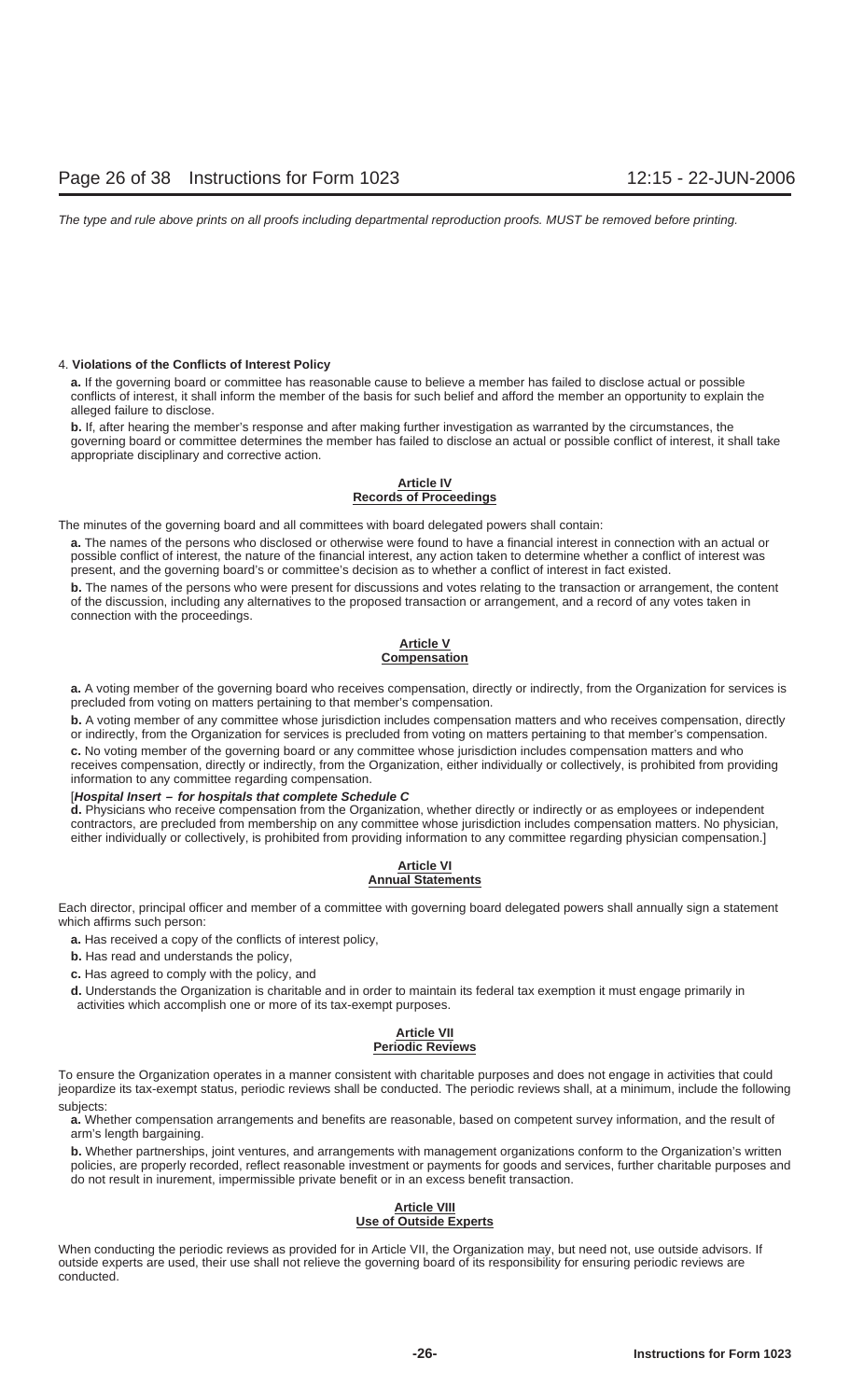### **Appendix B: States with Statutory Provisions Satisfying the Requirements of Internal Revenue Code Section 508(e)**

The following states have adopted legislation satisfying the requirements of section 508(e) relating to private foundation governing instruments. Information derived from Revenue Ruling 75-38, 1975-1 C.B. 161.

ALABAMA — except where otherwise provided by a decree of a court of competent jurisdiction or by a provision in the private foundation's governing instrument which in either case has been entered or made after October 1, 1971, and expressly limits the applicability of State law.

ALASKA — except for such private foundations which expressly provide in their governing instruments that the applicable sections of Alaska law do not apply to them.

ARKANSAS — except for such private foundations which expressly provide in their governing instruments that the applicable sections of Arkansas law do not apply to them and except in the case of trusts where otherwise provided by decree of a court of competent jurisdiction.

CALIFORNIA — except where otherwise provided by a court of competent jurisdiction.

COLORADO — with respect to trusts that are private foundations except where otherwise provided by a court of competent jurisdiction.

CONNECTICUT — except where otherwise provided by a court of competent jurisdiction.

DELAWARE — except for such private foundations which expressly provide in their governing instruments that the applicable sections of Delaware law do not apply to them.

DISTRICT OF COLUMBIA — except for such corporations which expressly provide in their governing instruments that the applicable sections of District of Columbia law do not apply to them and except in the case of trusts where otherwise provided by a court of competent jurisdiction. (For purposes of this statute, corporations include corporations organized under any Act of Congress applicable to the District of Columbia as well as corporations organized under the laws of the District of Columbia.)

FLORIDA — except for such trusts which file a proper election not to be subject to the applicable provisions of Florida law and for such corporations as to which a court of competent jurisdiction has otherwise determined.

GEORGIA — except for such private foundations which file a proper election not to be subject to such law.

HAWAII — no exceptions.

IDAHO — except for such private foundations which expressly provide in their governing instruments that the applicable sections of Idaho law do not apply to them.

ILLINOIS — except for such corporations which have express provisions to the contrary in their articles of incorporation and except for trusts where it is otherwise provided by a court of competent jurisdiction.

INDIANA — except where otherwise determined by a court of competent jurisdiction with respect to private foundations organized before January 1, 1970.

IOWA — except for such private foundations which expressly provide in their governing instruments that the applicable sections of Iowa law do not apply to them.

KANSAS — except where otherwise provided by a court of competent jurisdiction.

KENTUCKY — except, with respect to corporations in existence on July 1, 1972, to the extent that such a corporation provides to the contrary by amendment to its articles of incorporation adopted after July 1, 1972, and, with respect to trusts in existence on July 1, 1972, where action is properly commenced on or before December 31, 1972, in a court of competent jurisdiction to excuse the trust from compliance with the requirements of section 508(e) of the Code.

LOUISIANA — except for such private foundations which expressly provide in their governing instruments that the applicable sections of Louisiana law do not apply to them.

MAINE — except where otherwise provided by a court of competent jurisdiction.

MARYLAND — except where otherwise provided by a court of competent jurisdiction.

### **Instructions for Form 1023 -27-**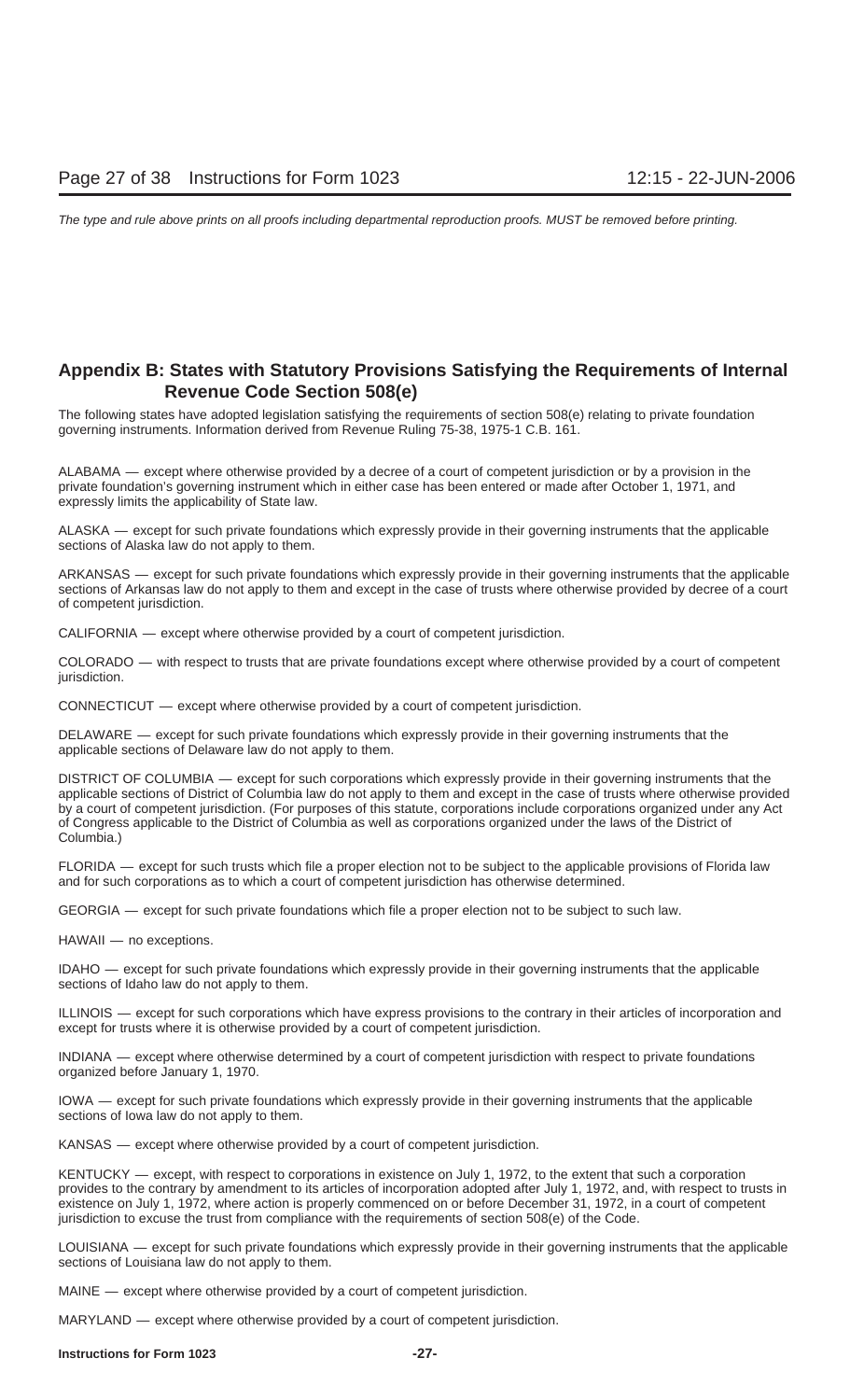MASSACHUSETTS — except where otherwise provided by a court of competent jurisdiction.

MICHIGAN — with respect to trusts that are private foundations except for such private foundations which file a notice of inconsistency under Michigan law.

MINNESOTA — except for private foundations that have been held by a court of competent jurisdiction not to be affected by such State statute.

MISSISSIPPI — except where otherwise provided by a court of competent jurisdiction.

MISSOURI — except for private foundations that have been held by a court of competent jurisdiction not to be affected by such State statute.

MONTANA — except in the case of trusts where otherwise provided by court decree entered after March 28, 1974, and except in the case of a corporation which has an express provision to the contrary in its articles of incorporation.

NEBRASKA — except for such trusts which effectively elect to be excluded from the applicable sections of Nebraska law, for such corporations which have governing instruments expressly providing to the contrary, and except as a court of competent jurisdiction has otherwise determined in any given case.

NEVADA — no exceptions.

NEW HAMPSHIRE — except where it is otherwise provided by a court of competent jurisdiction.

NEW JERSEY — except for such private foundations which expressly provide in their governing instruments that the applicable sections of New Jersey law do not apply to them.

NEW YORK — except where such law conflicts with any mandatory direction of an instrument by which assets were transferred prior to June 1, 1971, and such conflicting direction has not been removed legally.

NORTH CAROLINA — except for such private foundations which expressly provide in their governing instruments that the applicable sections of North Carolina law do not apply to them and except for trusts that have their governing instruments reformed by a decree of the Superior Court of North Carolina.

NORTH DAKOTA — with respect to trusts that are private foundations except where otherwise provided by a court of competent jurisdiction.

OHIO — except in the case of trusts where it is provided otherwise by a court of competent jurisdiction and except in the case of corporations in existence on September 17, 1971, which expressly adopt contrary provisions in their governing instruments after September 17, 1971.

OKLAHOMA — except for such private foundations which file a proper election not to be subject to such law.

OREGON — no exceptions.

PENNSYLVANIA — except where otherwise provided by a court of competent jurisdiction.

RHODE ISLAND — except where otherwise provided by a court of competent jurisdiction.

SOUTH CAROLINA — except for private foundations which expressly provide in their governing instruments that the applicable sections of South Carolina law do not apply to them.

SOUTH DAKOTA — except where otherwise provided by a court of competent jurisdiction.

TENNESSEE — except where otherwise provided by a court of competent jurisdiction.

TEXAS — except for such private foundations which file a proper election not to be subject to such law.

UTAH — with respect to trusts that are private foundations except where otherwise provided by a court of competent jurisdiction.

VERMONT — except where otherwise provided by a court of competent jurisdiction.

VIRGINIA — except for private foundations whose governing instruments contain express provisions to the contrary or which have filed a proper election not to be subject to such law.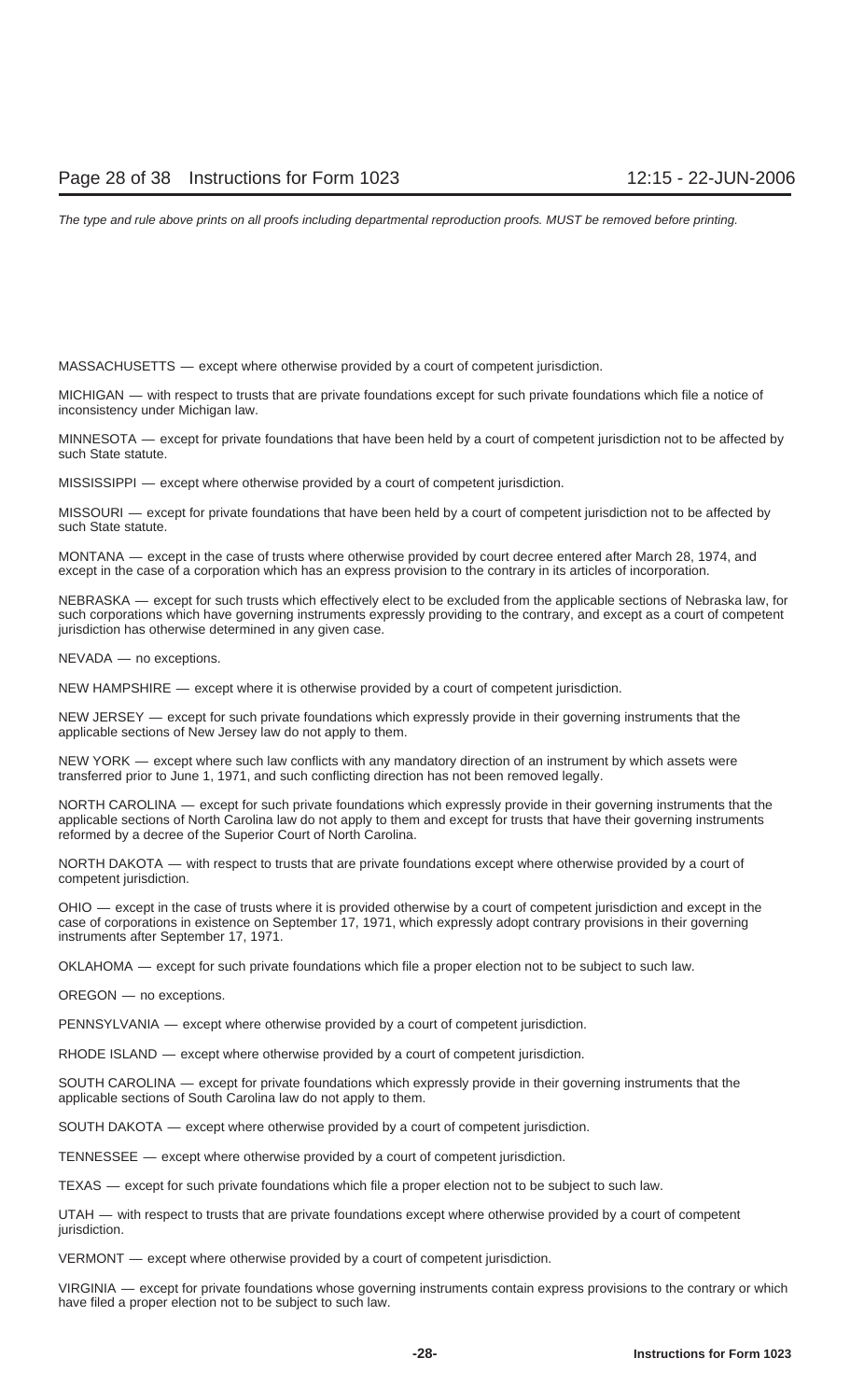WASHINGTON — except for such private foundations which expressly provide in their governing instruments that the applicable sections of Washington law do not apply to them.

WEST VIRGINIA — with respect to trusts that are private foundations except for such trusts which provide in their governing instruments that the applicable sections of West Virginia law do not apply to them.

WISCONSIN — except as may otherwise be provided by decree of a court of competent jurisdiction.

WYOMING — except where otherwise provided by a court of competent jurisdiction.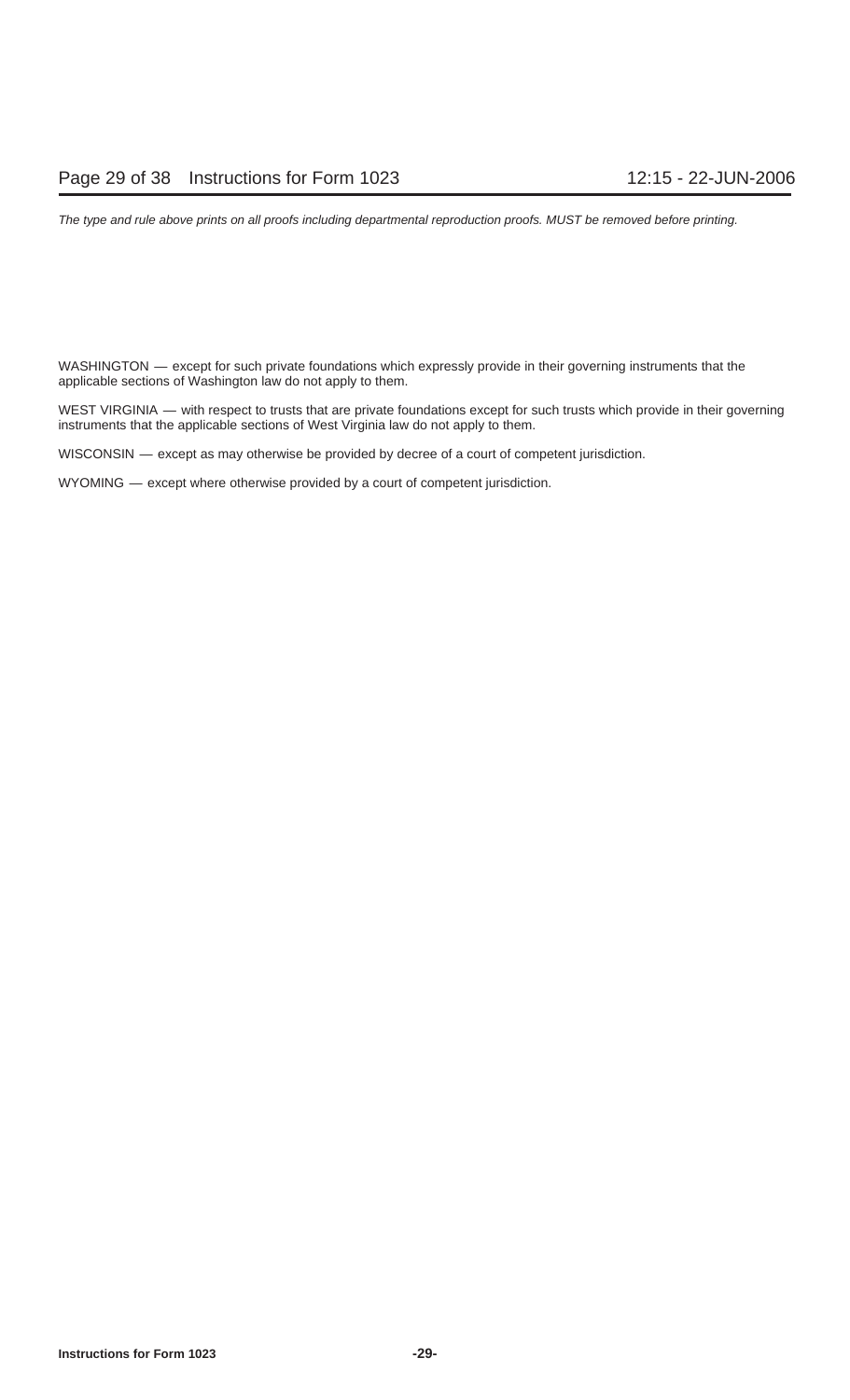### **Appendix C: Glossary of Terms**

| Adjusted net income (for Schedule D) | Adjusted net income includes: gross income from any unrelated trade or<br>business; gross income from functionally related businesses; interest<br>payments received on loans; amounts received or accrued as repayments<br>of amounts taken as qualifying distributions for any tax year; amounts<br>received or accrued from the sale or other disposition of property to the<br>extent acquisition of the property was treated as a qualifying distribution for<br>any tax year; any amounts set aside for a specific project to the extent the<br>full set aside was not necessary for the project; interest on government<br>obligations normally excluded under section 103 of the Code; net<br>short-term capital gains on sale or other disposition of property; and<br>income received from an estate if the estate is considered terminated for<br>income tax purposes because of a prolonged administration period. |
|--------------------------------------|--------------------------------------------------------------------------------------------------------------------------------------------------------------------------------------------------------------------------------------------------------------------------------------------------------------------------------------------------------------------------------------------------------------------------------------------------------------------------------------------------------------------------------------------------------------------------------------------------------------------------------------------------------------------------------------------------------------------------------------------------------------------------------------------------------------------------------------------------------------------------------------------------------------------------------|
|                                      | It does not include: gifts, grants, and contributions received; long-term<br>capital gains or losses; net section 1231 gains; capital gain dividends; the<br>excess of fair market value over adjusted basis of property distributed to<br>the U.S. or a possession or political subdivision, a state or its political<br>subdivision, a charitable trust or corporation for public purposes, or income<br>received from an estate during the administration period.                                                                                                                                                                                                                                                                                                                                                                                                                                                           |
|                                      | In computing adjusted net income, deduct the following: ordinary and<br>necessary expenses paid or incurred for the production or collection of<br>gross income, or for the management, conservation, or collection of gross<br>income (includes operating expenses such as compensation of officers,<br>employee wages and salaries, interest, rent, and taxes); straight-line<br>depreciation and depletion (not percentage depletion); and expenses and<br>interest paid or incurred to carry tax-exempt obligations. Do not deduct net<br>short-term capital losses for the year in which they occur (these losses<br>cannot be carried back or carried over to earlier or later tax years); the<br>excess of expenses for property used for exempt purposes over the<br>income received from the property; charitable contributions made by you;<br>net operating losses; and special deductions for corporations.        |
| <b>Advance ruling</b>                | A written determination by us on your public charity status that treats you<br>as a publicly supported organization during a 5-year period beginning,<br>generally, from the date of your formation. At the end of the 5-year period,<br>you will qualify for a definitive ruling (defined below) if you were publicly<br>supported based on the support you received during the 5-year period.                                                                                                                                                                                                                                                                                                                                                                                                                                                                                                                                |
| <b>Affiliated</b>                    | Created by, controlled by, or closely related to a governmental unit,<br>including a State, a possession of the United States, or any political<br>subdivision of a State or a possession of the United States, or the United<br>States, or the District of Columbia.                                                                                                                                                                                                                                                                                                                                                                                                                                                                                                                                                                                                                                                          |
| Arm's length                         | A transaction between parties having adverse (or opposing) interests;<br>where none of the participants are in a position to exercise substantial<br>influence over the transaction because of business or family relationship(s)<br>with more than one of the parties.                                                                                                                                                                                                                                                                                                                                                                                                                                                                                                                                                                                                                                                        |
| <b>Authorized representative</b>     | By submitting Form 2848, an attorney or certified public accountant who is<br>permitted to represent you before us regarding your application for<br>tax-exempt status.                                                                                                                                                                                                                                                                                                                                                                                                                                                                                                                                                                                                                                                                                                                                                        |
| <b>Bingo</b>                         | A game of chance played with cards that are generally printed with 5 rows<br>of 5 squares each, on which participants place markers to form a<br>pre-selected pattern to win the game. Bingo is gambling.                                                                                                                                                                                                                                                                                                                                                                                                                                                                                                                                                                                                                                                                                                                      |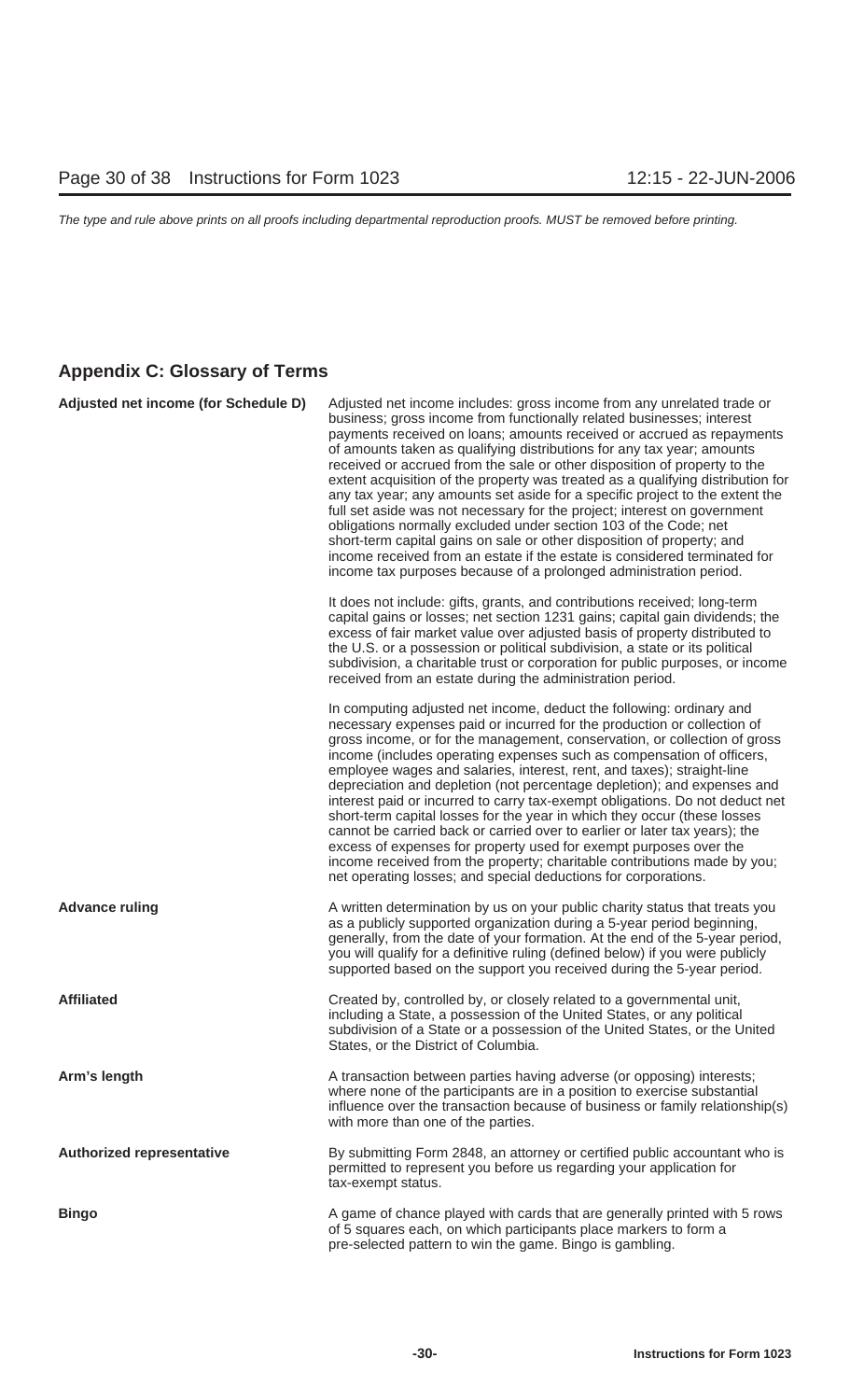| <b>Business relationships</b>             | Employment and contractual relationships, and common ownership of a<br>business where any officers, directors, or trustees, individually or together,<br>possess more than a 35% ownership interest in common. Ownership<br>means voting power in a corporation, profits interest in a partnership, or<br>beneficial interest in a trust.                                                                                                                                                                                                                                                                                                                                                                                                                                                                                                       |
|-------------------------------------------|-------------------------------------------------------------------------------------------------------------------------------------------------------------------------------------------------------------------------------------------------------------------------------------------------------------------------------------------------------------------------------------------------------------------------------------------------------------------------------------------------------------------------------------------------------------------------------------------------------------------------------------------------------------------------------------------------------------------------------------------------------------------------------------------------------------------------------------------------|
| <b>Bylaws</b>                             | The internal rules and regulations of an organization.                                                                                                                                                                                                                                                                                                                                                                                                                                                                                                                                                                                                                                                                                                                                                                                          |
| <b>Certification of filing</b>            | Articles of incorporation for your organization showing evidence that on a<br>specific date they were filed with and approved by an appropriate state<br>authority.                                                                                                                                                                                                                                                                                                                                                                                                                                                                                                                                                                                                                                                                             |
| <b>Charitable risk pool</b>               | An organization described in section 501(n), which is organized and<br>operated to pool insurable risks (other than medical malpractice) of its<br>section 501(c)(3) members.                                                                                                                                                                                                                                                                                                                                                                                                                                                                                                                                                                                                                                                                   |
| <b>Close connection</b>                   | A relationship between organizations that may include: control of one<br>organization by another through common governance or through authority<br>to approve budgets or expenditures; coordination of operations as to<br>facilities, programs, employees, or other activities; or common persons<br>exercising substantial influence over all of the organizations.                                                                                                                                                                                                                                                                                                                                                                                                                                                                           |
| <b>Common control</b>                     | You and one or more other organizations have (1) a majority of your<br>governing boards or officers appointed or elected by the same<br>organization(s), or (2) a majority of your governing boards or officers<br>consist of the same individuals. Common control also occurs when you and<br>one or more commonly controlled organizations have a majority ownership<br>interest in a corporation, partnership, or trust. Ownership means voting<br>power in a corporation, profits interest in a partnership, or beneficial<br>interest in a trust.                                                                                                                                                                                                                                                                                          |
| <b>Community</b>                          | The local or regional geographic area to be served by an organization.                                                                                                                                                                                                                                                                                                                                                                                                                                                                                                                                                                                                                                                                                                                                                                          |
| <b>Compensation</b>                       | All forms of income from working, including salary or wages; deferred<br>compensation; retirement benefits, whether in the form of a qualified or<br>non-qualified employee plan (for example: pensions or annuities); fringe<br>benefits (for example: personal vehicle, meals, lodging, personal and<br>family educational benefits, low interest loans, payment of personal travel,<br>entertainment, or other expenses, athletic or country club membership, and<br>personal use of your property); and bonuses.                                                                                                                                                                                                                                                                                                                            |
| <b>Conflict of interest policy</b>        | A conflict of interest arises when a person in a position of authority over an<br>organization, such as a director, officer, or manager, may benefit<br>personally from a decision he or she could make. A conflict of interest<br>policy consists of a set of procedures to follow to avoid the possibility that<br>those in positions of authority over an organization may receive an<br>inappropriate benefit.                                                                                                                                                                                                                                                                                                                                                                                                                              |
| <b>Controlled by disqualified persons</b> | As a section 509(a)(3) supporting organization, you may not be controlled<br>directly or indirectly by disqualified persons. You are controlled if<br>disqualified persons can exercise 50% or more of the total voting power of<br>your governing body. You are also controlled if disqualified persons have<br>authority to affect significant decisions, such as power over your<br>investment decisions, or power over your charitable disbursement<br>decisions. You are also controlled if disqualified persons can exercise veto<br>power. Although control is generally demonstrated where disqualified<br>persons have the authority over your governing body to require you to take<br>an action or refrain from taking an action, indirect control by disqualified<br>persons will also disqualify you as a supporting organization. |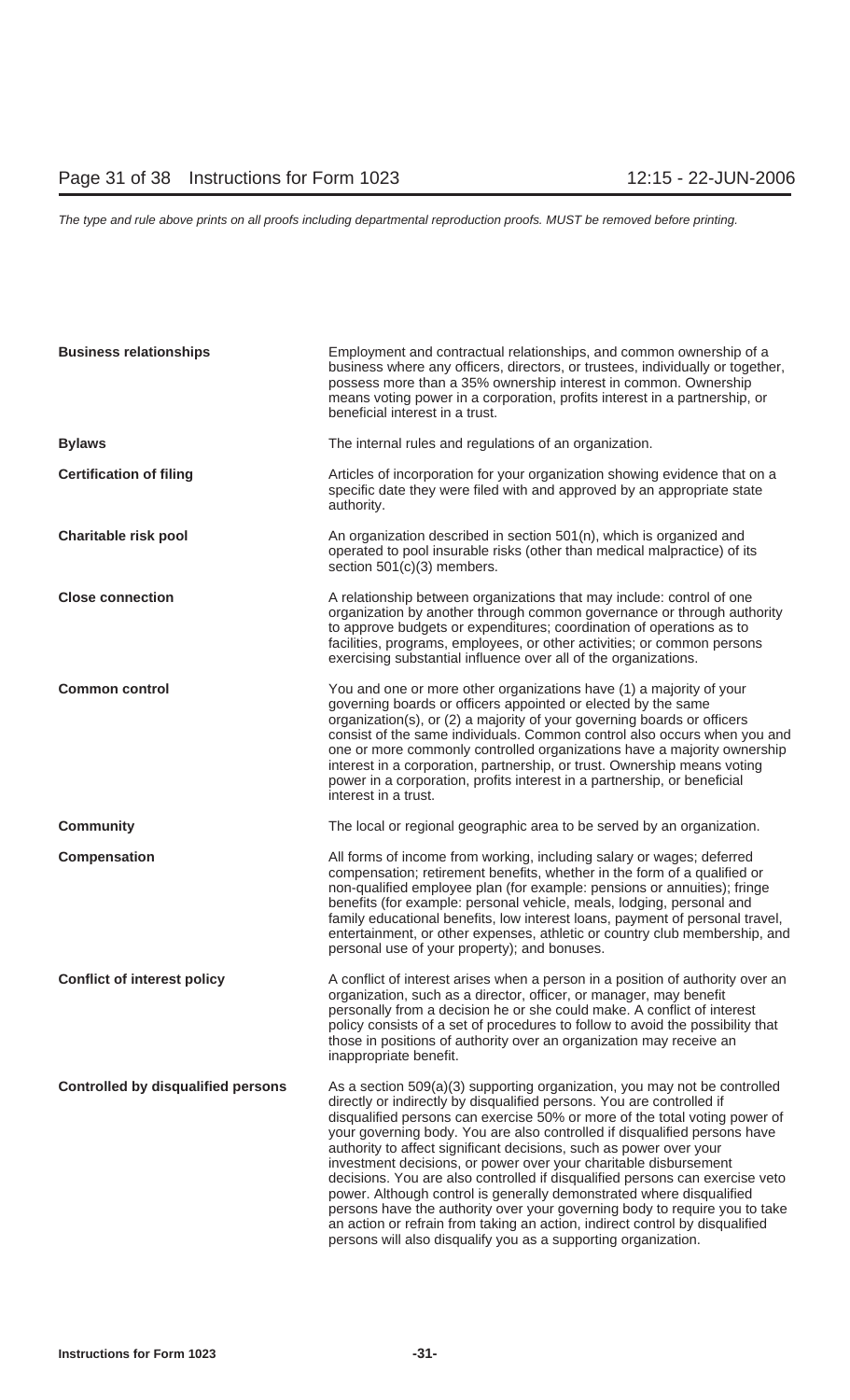| <b>Cooperative hospital service</b><br>organization                        | An organization described in section 501(e) is organized and operated on a<br>cooperative basis to provide its section $501(c)(3)$ hospital members one or<br>more of the following activities: data processing, purchasing (including<br>purchasing insurance on a group basis), warehousing, billing and collection<br>(including purchasing patron accounts receivable on a recourse basis),<br>food, clinical, industrial engineering, laboratory, printing, communications,<br>record center, and personnel (including selecting, testing, training, and<br>educating personnel) services.                                                                                                                                                                                                                                                                                                                                                                                                                                                                                                                                                                           |
|----------------------------------------------------------------------------|---------------------------------------------------------------------------------------------------------------------------------------------------------------------------------------------------------------------------------------------------------------------------------------------------------------------------------------------------------------------------------------------------------------------------------------------------------------------------------------------------------------------------------------------------------------------------------------------------------------------------------------------------------------------------------------------------------------------------------------------------------------------------------------------------------------------------------------------------------------------------------------------------------------------------------------------------------------------------------------------------------------------------------------------------------------------------------------------------------------------------------------------------------------------------|
| Cooperative service organization of<br>operating educational organizations | An organization described in section 501(f) is organized and operated to<br>provide investment services to its members. Those members must be<br>organizations described in section 170(b)(1)(A)(ii) or (iv), and either tax<br>exempt under section 501(a) or whose income is excluded from taxation<br>under section 115(a).                                                                                                                                                                                                                                                                                                                                                                                                                                                                                                                                                                                                                                                                                                                                                                                                                                            |
| Corporation                                                                | An entity organized under a Federal or state statute, or a statute of a<br>federally recognized Indian tribal or Alaskan native government.                                                                                                                                                                                                                                                                                                                                                                                                                                                                                                                                                                                                                                                                                                                                                                                                                                                                                                                                                                                                                               |
| Definitive ruling                                                          | A written determination by us on your public charity status that classifies<br>you as a publicly supported organization if you have completed your first<br>tax year, consisting of at least 8 full months, and you meet one of the<br>public support tests. A definitive ruling may also be issued at the end of<br>your 5-year advance ruling period if you were issued an advance ruling and<br>you meet one of the public support tests.                                                                                                                                                                                                                                                                                                                                                                                                                                                                                                                                                                                                                                                                                                                              |
| <b>Develop</b>                                                             | Develop means the planning, financing, construction, or provision of similar<br>services involved in the acquisition of real property, such as land or a<br>building.                                                                                                                                                                                                                                                                                                                                                                                                                                                                                                                                                                                                                                                                                                                                                                                                                                                                                                                                                                                                     |
| <b>Disqualified person</b>                                                 | Any individual or organization that is:<br>a. A substantial contributor to you (see substantial contributor).<br><b>b.</b> An officer, director, trustee, or any other individual who has similar<br>powers or responsibilities.<br>c. An individual who owns more than 20% of the total combined voting<br>power of a corporation that is a substantial contributor to you.<br>d. An individual who owns more than 20% of the profits interest of a<br>partnership that is a substantial contributor to you.<br>e. An individual who owns more than 20% of the beneficial interest of a<br>trust or estate that is a substantial contributor to you.<br>f. A member of the family of any individual described in a, b, c, d, or e<br>above;<br>g. A corporation in which any individuals described in a, b, c, d, e, or f<br>above hold more than 35% of the total combined voting power;<br>h. A trust or estate in which any individuals described in a, b, c, d, e, or f<br>above hold more than 35% of the beneficial interests; and<br>i. A partnership in which any individuals described a, b, c, d, e, or f<br>above hold more than 35% of the profits interest. |
| <b>Earmark</b>                                                             | Donations or other contributions given to you to assist particular individuals<br>or specific identified groups.                                                                                                                                                                                                                                                                                                                                                                                                                                                                                                                                                                                                                                                                                                                                                                                                                                                                                                                                                                                                                                                          |
| <b>Economic development</b>                                                | Organizations formed to combat community deterioration by assisting<br>businesses located in a particular geographic area whose economy is<br>economically depressed or deteriorating. Economic development activities<br>include grants, loans, provision of information and expertise, or creation of<br>industrial parks. Economic development organizations may also be formed<br>to eliminate prejudice and discrimination or lessen the burdens of<br>government through involvement with business development.                                                                                                                                                                                                                                                                                                                                                                                                                                                                                                                                                                                                                                                     |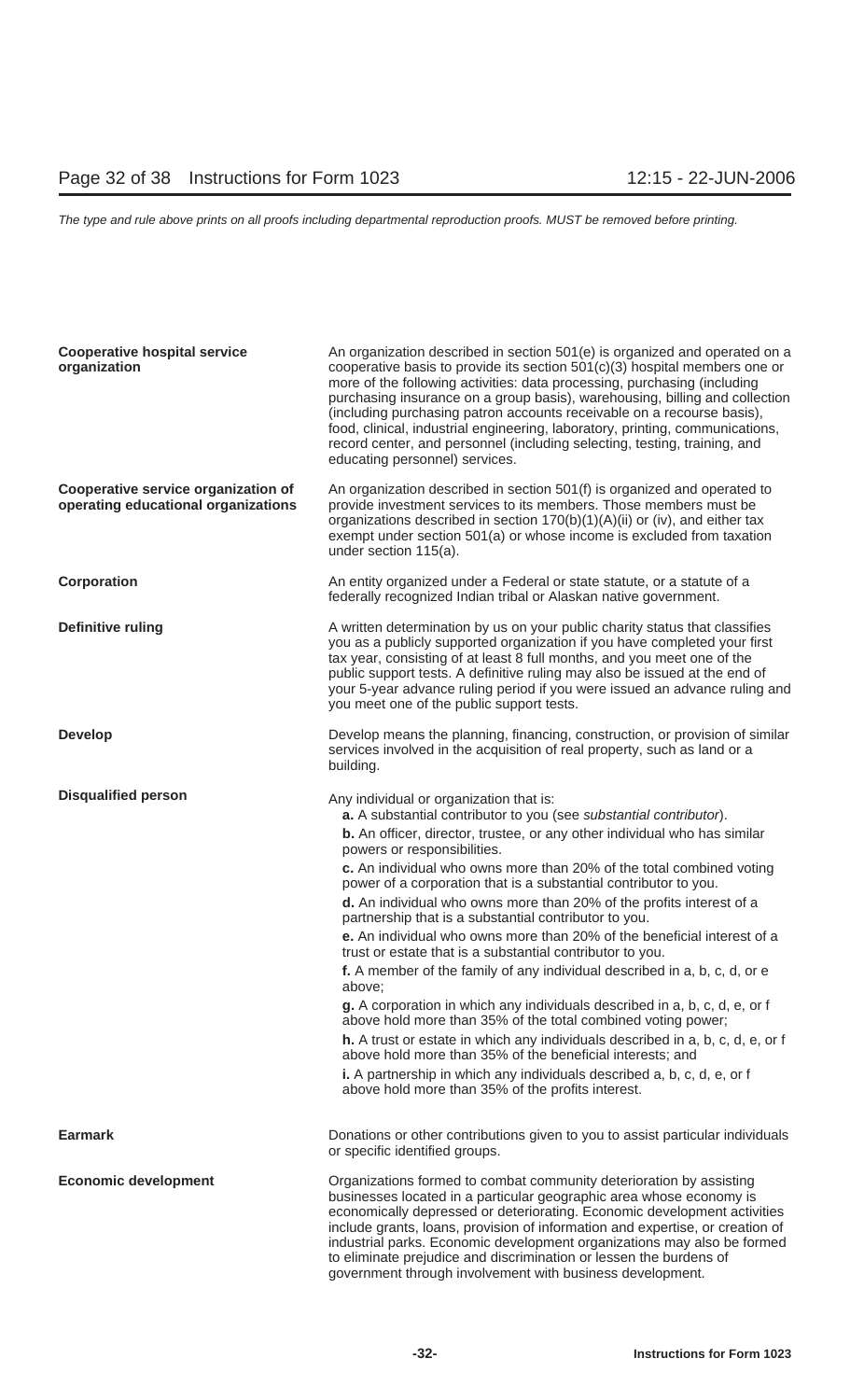| <b>Elderly housing</b>         | Generally, the primary beneficiaries of the tax-exempt housing are age 62<br>and older. The elderly are treated as appropriate charitable beneficiaries<br>for certain purposes regardless of socio-economic status because, as a<br>group, they face many barriers to their basic needs as they age. The<br>elderly, as a class, face forms of distress other than financial, such as the<br>need for suitable housing, physical and mental health care, civic, cultural,<br>and recreational activities, and an overall environment conducive to dignity<br>and independence. |
|--------------------------------|---------------------------------------------------------------------------------------------------------------------------------------------------------------------------------------------------------------------------------------------------------------------------------------------------------------------------------------------------------------------------------------------------------------------------------------------------------------------------------------------------------------------------------------------------------------------------------|
| <b>Expenses</b>                | Financial burdens or outlays; costs (of doing business); business outlays<br>chargeable against revenues. For purposes of this form, expenses mean<br>direct and indirect expenses.                                                                                                                                                                                                                                                                                                                                                                                             |
| <b>Fair market value</b>       | The price at which property or the right to use property would change<br>hands between a willing buyer and a willing seller, neither being under any<br>compulsion to buy, sell, or transfer property or the right to use property,<br>and both having reasonable knowledge of relevant facts.                                                                                                                                                                                                                                                                                  |
| <b>Family</b>                  | Includes an individual's spouse, ancestors, children, grandchildren, great<br>grandchildren, siblings (whether by whole or half blood), and the spouses<br>of children, grandchildren, great grandchildren, and siblings.                                                                                                                                                                                                                                                                                                                                                       |
| <b>Foreign country</b>         | A country other than the United States, its territories and possessions, and<br>the District of Columbia.                                                                                                                                                                                                                                                                                                                                                                                                                                                                       |
| For-profit                     | A business entity whose activities are conducted or maintained to make a<br>profit (e.g. revenues greater than expenses).                                                                                                                                                                                                                                                                                                                                                                                                                                                       |
| <b>Foundation manager</b>      | Officers, directors, or trustees, or an individual having powers or<br>responsibilities similar to those of a foundation's officers, directors, or<br>trustees.                                                                                                                                                                                                                                                                                                                                                                                                                 |
| <b>Fundraising</b>             | The organized activity of raising funds, whether by volunteers, employees,<br>or paid independent contractors.                                                                                                                                                                                                                                                                                                                                                                                                                                                                  |
| <b>Gainfully employed</b>      | Employed or actively looking for work.                                                                                                                                                                                                                                                                                                                                                                                                                                                                                                                                          |
| Gaming                         | The term gaming includes activities such as Bingo, Beano, lotteries,<br>pull-tabs, pari-mutuel betting, Calcutta wagering, pickle jars, punch boards,<br>tip boards, tip jars, certain video games, 21, raffles, keno, split-the-pot, and<br>other games of chance.                                                                                                                                                                                                                                                                                                             |
| <b>Gross investment income</b> | As defined in section 509, gross investment income means the gross<br>amount of income from interest, dividends, payments with respect to<br>securities loans, rents, and royalties, but not including any such income to<br>the extent included in computing the tax imposed by section 511.                                                                                                                                                                                                                                                                                   |
| <b>Gross receipts</b>          | For purposes of Part IX-A. Statement of Revenues and Expenses, gross<br>receipts includes monies earned from activities related to your charitable or<br>other section 501(c)(3) activities, such as selling admissions or<br>merchandise, performing services, or furnishing facilities.                                                                                                                                                                                                                                                                                       |
| Handicapped                    | Persons with physical or mental disabilities with special needs for suitable<br>housing, physical and mental health care, civic, cultural, and recreational<br>activities, transportation, and an overall environment conducive to dignity<br>and independence.                                                                                                                                                                                                                                                                                                                 |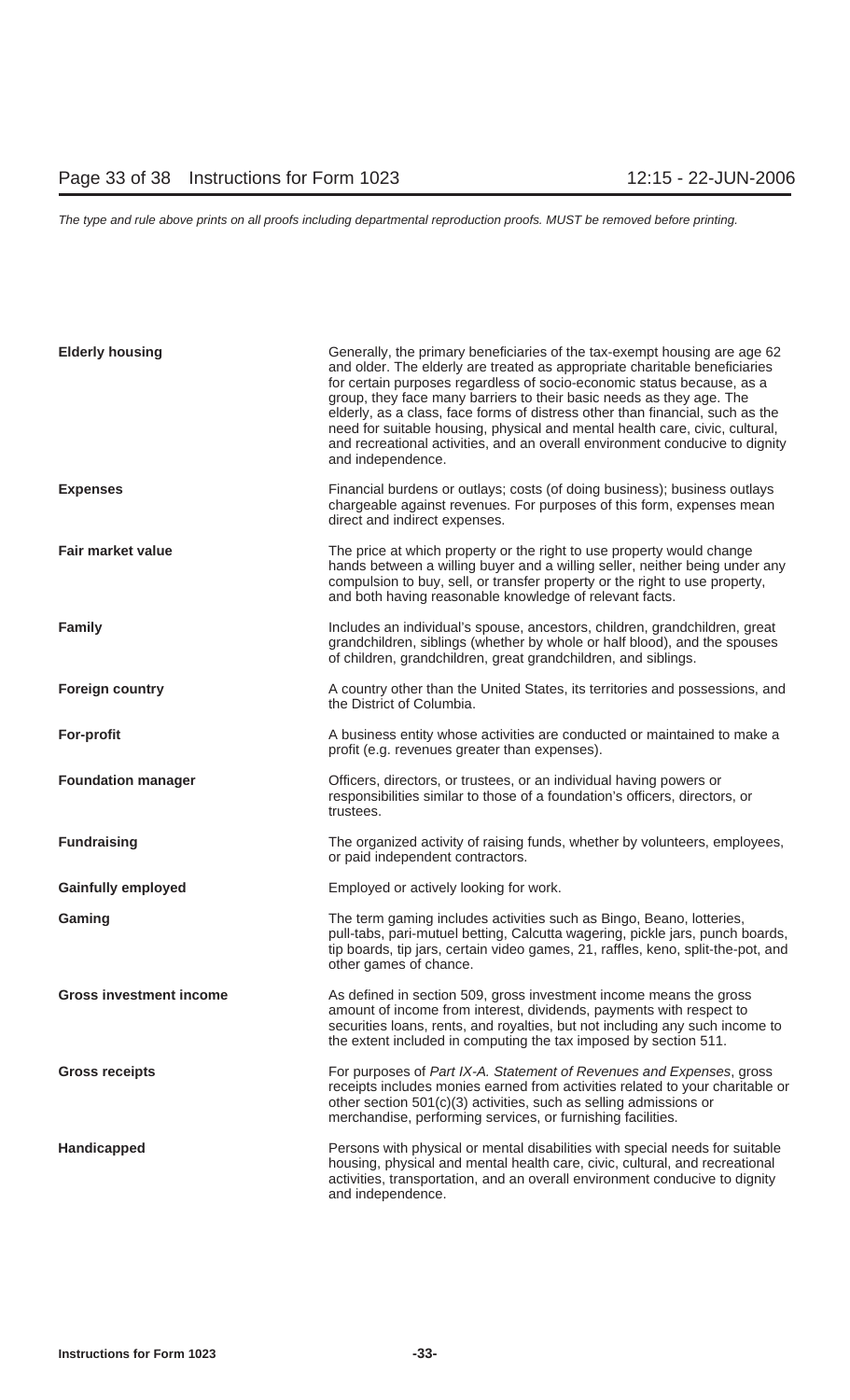| Hospital                             | Hospital or medical care includes the treatment of any physical or mental<br>disability or condition, whether on an inpatient or outpatient basis. A                                                                                                                                                                                                |
|--------------------------------------|-----------------------------------------------------------------------------------------------------------------------------------------------------------------------------------------------------------------------------------------------------------------------------------------------------------------------------------------------------|
|                                      | hospital includes:<br>a. Hospitals and rehabilitation institutions, outpatient clinics, or<br>community mental health or drug treatment centers if the principal<br>purpose or function is the providing of medical or hospital care or<br>medical education or research.                                                                           |
|                                      | b. Medical research organizations, if the principal purpose or function is<br>the continuous active conduct of medical research in conjunction with a<br>hospital.                                                                                                                                                                                  |
| <b>Independent contractors</b>       | Persons who are not treated as employees for employment tax purposes.                                                                                                                                                                                                                                                                               |
| <b>Influence legislation</b>         | The act of directly contacting or urging the public to contact members of a<br>legislative body for the purpose of proposing, supporting, or opposing<br>legislation. You are also attempting to influence legislation if you advocate<br>the adoption or rejection of legislation.                                                                 |
| <b>Intellectual property</b>         | A type of property (distinct from real or personal property) which includes:<br>a. Patents (for inventions).                                                                                                                                                                                                                                        |
|                                      | <b>b.</b> Copyrights (for literary and artistic works such as novels, poems,<br>plays, films, musical works, drawings, paintings, photographs,<br>sculptures, architectural designs, performances, recordings, film, and<br>radio or television programs).                                                                                          |
|                                      | c. Trade names, trade marks, and service marks (for symbols, names,<br>images, and designs).<br>d. Formulas, know-how, and trade secrets.                                                                                                                                                                                                           |
| <b>Joint ventures</b>                |                                                                                                                                                                                                                                                                                                                                                     |
|                                      | A legal agreement in which the parties jointly undertake a transaction for<br>mutual profit. Generally, each person contributes assets and shares risks.<br>Like a partnership, joint ventures can involve any type of business<br>transaction and the "persons" involved can be individuals, groups of<br>individuals, companies, or corporations. |
| <b>Limited liability company</b>     | A limited liability company (LLC) combines attributes of both corporations<br>and partnerships (or, for one-person LLCs, sole proprietorships). The<br>corporation's protection from personal liability for business debts and the<br>pass-through tax structure of partnerships and sole proprietorships.                                          |
| <b>Low-income housing</b>            | Rental or ownership housing provided to persons based on financial need.                                                                                                                                                                                                                                                                            |
| <b>Mailing address</b>               | Address where you wish all correspondence to be sent.                                                                                                                                                                                                                                                                                               |
| <b>Manage</b>                        | Manage means to direct or administer.                                                                                                                                                                                                                                                                                                               |
| <b>Medical care</b>                  | The treatment of any physical or mental disability or condition, whether on<br>an inpatient or outpatient basis.                                                                                                                                                                                                                                    |
| <b>Medical research organization</b> | An organization whose principal purpose or function is the continuous<br>active conduct of medical research in conjunction with a hospital.                                                                                                                                                                                                         |
| Net income (for Schedule D)          | See adjusted net income.                                                                                                                                                                                                                                                                                                                            |
| <b>Non-fixed payments</b>            | A non-fixed payment means a payment that depends on discretion. For<br>example, a bonus of up to \$100,000 that is based on an evaluation of<br>performance by the governing board is a non-fixed payment because the<br>governing body has discretion over whether the bonus is paid and the                                                       |

amount of the bonus.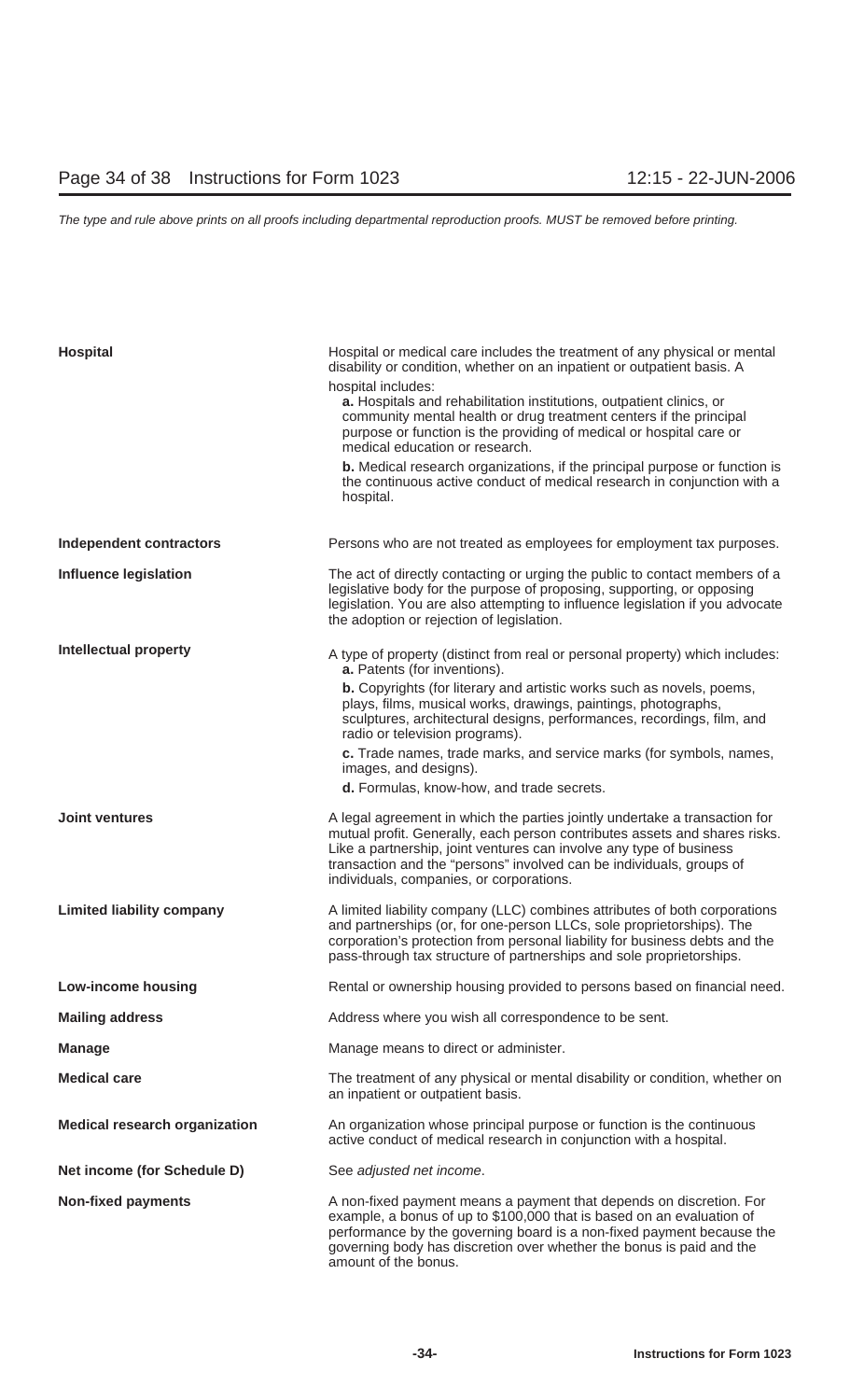| <b>Organizing document</b>          | The organizing document depends on the form of the organization. For a<br>corporation, the document is the articles of incorporation. For a limited<br>liability company (LLC), the document is the articles of organization. For an<br>unincorporated association, the document is the articles of association or<br>constitution. The organizing document of a trust is the trust agreement.                                                                                                                                                                                                                                                            |
|-------------------------------------|-----------------------------------------------------------------------------------------------------------------------------------------------------------------------------------------------------------------------------------------------------------------------------------------------------------------------------------------------------------------------------------------------------------------------------------------------------------------------------------------------------------------------------------------------------------------------------------------------------------------------------------------------------------|
| <b>Political</b>                    | You participate in a political campaign if you promote or oppose, through<br>political literature, brochures, pamphlets, hosting or participating in events,<br>etc., the candidacy of an individual for public office. Debates and<br>nonpartisan voter education are not considered political.                                                                                                                                                                                                                                                                                                                                                          |
| <b>Predecessor</b>                  | An organization whose activities or assets were taken over by another<br>organization.                                                                                                                                                                                                                                                                                                                                                                                                                                                                                                                                                                    |
| <b>Private foundations</b>          | Organizations that are exempt under section $501(c)(3)$ are private<br>foundations unless they are: churches, schools, hospitals, governmental<br>units, entities that undertake testing for public safety; organizations that<br>have broad financial support from the general public; or organizations that<br>support one or more other organizations that are themselves classified as<br>public charities.                                                                                                                                                                                                                                           |
| <b>Private operating foundation</b> | A type of private foundation that lacks general public support, but makes<br>qualifying distributions directly for the active conduct of its educational,<br>charitable, and religious purposes. "Directly for the active conduct" means<br>that the distributions are used by the foundation itself to carry out the<br>programs for which it is organized and operated. Grants made to assist<br>other organizations or individuals are normally considered indirect.                                                                                                                                                                                   |
| <b>Public charity</b>               | Organizations that are exempt under section $501(c)(3)$ and are not private<br>foundations because they are: churches, schools, hospitals, governmental<br>units, entities that undertake testing for public safety; organizations that<br>have broad financial support from the general public; or organizations that<br>support one or more other organizations that are themselves classified as<br>public charities. Public charity status is a more favorable tax status than<br>private foundation status.                                                                                                                                          |
| <b>Reasonable compensation</b>      | Reasonable compensation is the amount that would ordinarily be paid for<br>like services by like organizations under like circumstances as of the date<br>the compensation arrangement is made. Reasonable compensation is<br>important because excessive benefits in the form of compensation to<br>disqualified persons may result in the imposition of excise taxes and<br>jeopardize the organization's tax-exempt status.                                                                                                                                                                                                                            |
| <b>Related</b>                      | The family or business relationships between persons.                                                                                                                                                                                                                                                                                                                                                                                                                                                                                                                                                                                                     |
| <b>Relationship</b>                 | A relationship between you and the recipient organization includes the<br>following situations:<br>a. You control the organization or it controls you through common<br>officers, directors, or trustees, or through authority to approve budgets or<br>expenditures.<br><b>b.</b> You and the organization were created at approximately the same<br>time and by the same persons.<br>c. You and the organization operate in a coordinated manner with<br>respect to facilities, programs, employees, or other activities.<br>d. Persons who exercise substantial influence over you also exercise<br>substantial influence over the other organization. |
| <b>Revenue</b>                      | Revenue means gross revenue amounts.                                                                                                                                                                                                                                                                                                                                                                                                                                                                                                                                                                                                                      |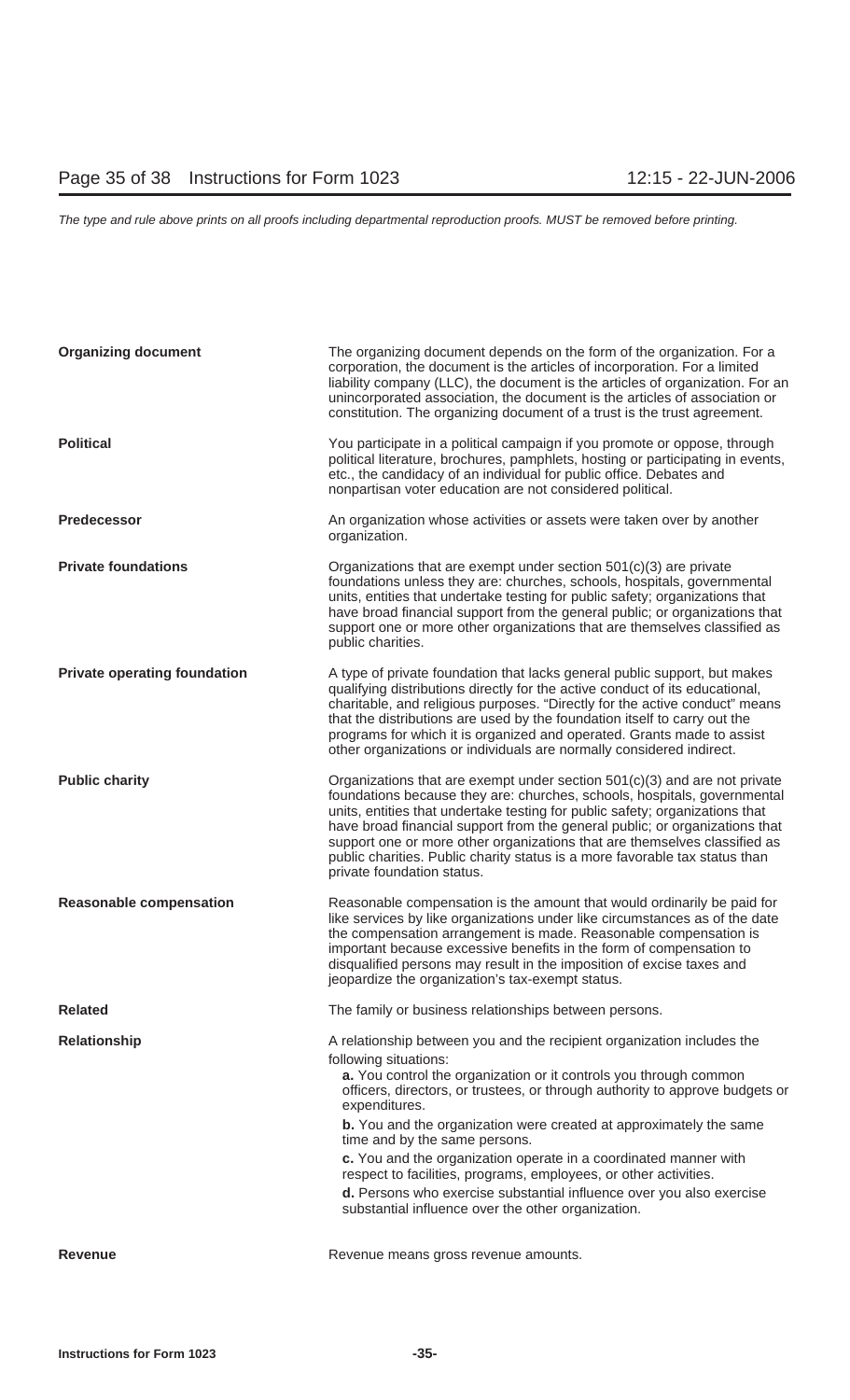| <b>Revenue Procedure</b>          | An official statement of a procedure published in the IRS Cumulative<br>Bulletin that either affects the rights or duties of taxpayers or other<br>members of the public under the Internal Revenue Code and related<br>statutes, treaties, and regulations or, although not necessarily affecting the<br>rights and duties of the public, should be a matter of public knowledge.                                                                                                                                                                                                                                                                                    |
|-----------------------------------|-----------------------------------------------------------------------------------------------------------------------------------------------------------------------------------------------------------------------------------------------------------------------------------------------------------------------------------------------------------------------------------------------------------------------------------------------------------------------------------------------------------------------------------------------------------------------------------------------------------------------------------------------------------------------|
| <b>Revenue Ruling</b>             | An official interpretation by the IRS of the Internal Revenue laws and<br>related statutes, treaties, and regulations, that has been published in the<br>Cumulative Bulletin. Revenue Rulings are issued only by the National<br>Office and are published for the information and guidance of taxpayers,<br>IRS officials, and others concerned.                                                                                                                                                                                                                                                                                                                      |
| <b>SS-4</b>                       | Application for Employer Identification Number.                                                                                                                                                                                                                                                                                                                                                                                                                                                                                                                                                                                                                       |
| <b>School</b>                     | A school is an educational organization whose primary function is the<br>presentation of formal instruction and which normally maintains a regular<br>faculty and curriculum and normally has a regularly enrolled body of pupils<br>or students in attendance at the place where its educational activities are<br>regularly carried on. A school may include a:<br>a. Primary, secondary, preparatory, or high school.<br><b>b.</b> College or university.<br>c. Trade or technical school.<br>d. Nursery or preschool.<br>e. School that you operate as an activity, such as school that is operated<br>as an activity of a museum, historical society, or church. |
| <b>Similarly situated</b>         | Similarly situated organizations means tax-exempt or taxable organizations<br>of a comparable size, purpose, and resources.                                                                                                                                                                                                                                                                                                                                                                                                                                                                                                                                           |
| <b>Substantial contributor</b>    | Any individual or organization that gave more than \$5,000 to you from the<br>date you were formed or other date that your exemption would be effective,<br>to the end of the year in which the contributions were received. This total<br>amount contributed must also be more than 2% of all the contributions you<br>received. A creator of a trust is treated as a substantial contributor<br>regardless of the amount contributed.                                                                                                                                                                                                                               |
| <b>Successor</b>                  | An organization that took over:<br>a. More than a negligible amount of the activities that were previously<br>conducted by another organization;<br><b>b.</b> Twenty-five percent or more of the fair market value of the net assets<br>of another organization; or<br>c. Was established upon the conversion of an organization from for-profit<br>to non-profit status.                                                                                                                                                                                                                                                                                             |
| <b>Trust</b>                      | A trust is an entity that may be formed by a trust agreement or declaration<br>of trust. A trust may also be formed through a will.                                                                                                                                                                                                                                                                                                                                                                                                                                                                                                                                   |
| <b>Unincorporated association</b> | An unincorporated association formed under state law must have at least<br>two members who have signed a written document for a specifically<br>defined purpose.                                                                                                                                                                                                                                                                                                                                                                                                                                                                                                      |
| <b>Unusual grants</b>             | Substantial contributions and bequests from disinterested persons that by<br>their size adversely affect classification as a public charity. They are:<br>a. Unusual;<br><b>b.</b> Unexpected; and<br>c. Received from an unrelated party.                                                                                                                                                                                                                                                                                                                                                                                                                            |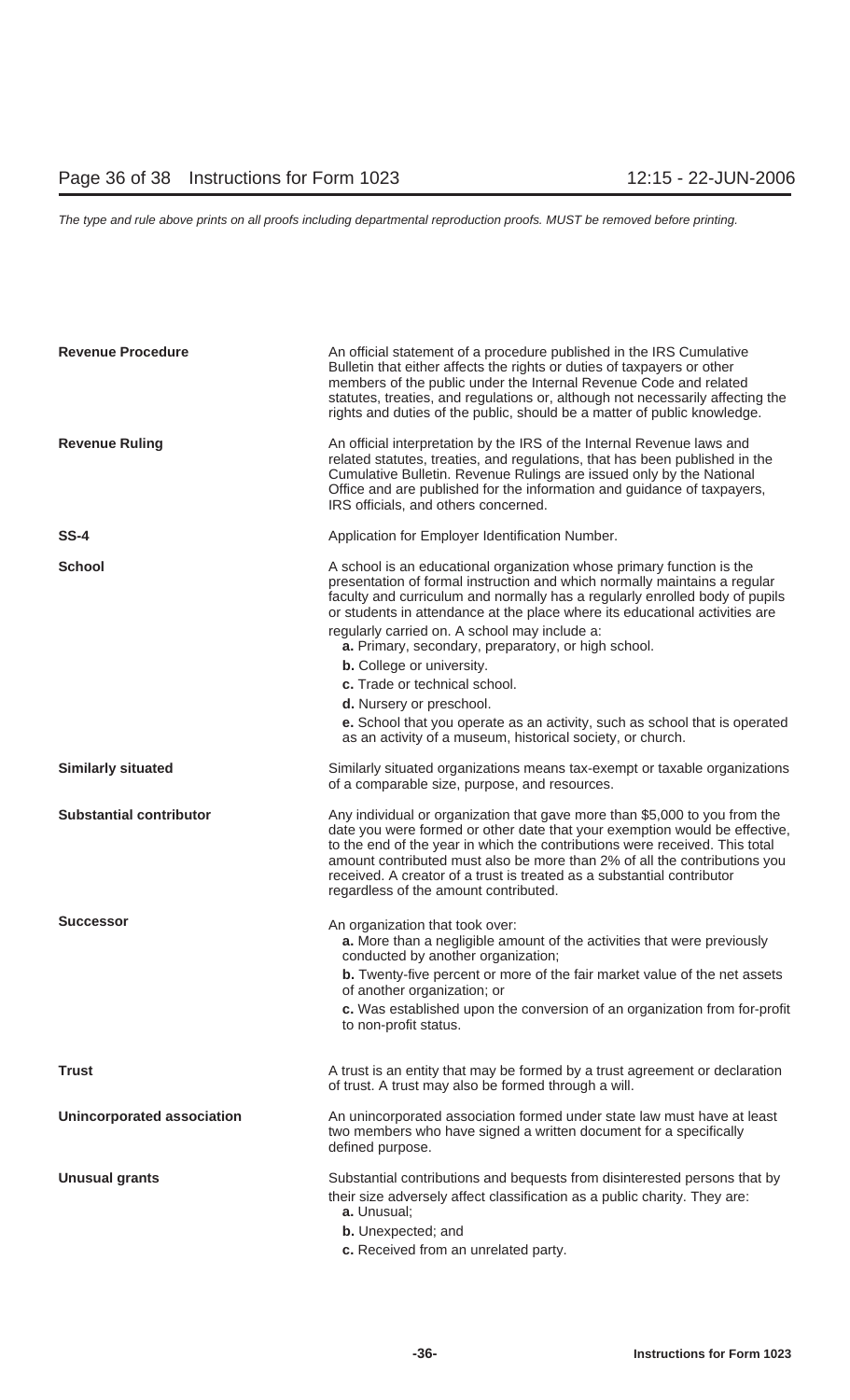| Adjusted net income  20<br>Advance ruling  15<br>Statute extension  15<br>Annual filing requirements 5<br>Annual returns for foreign<br>organizations $\dots\dots\dots\dots\dots$ 5 | organization  11<br>Corporation  7<br>Directly for the active<br>conduct 14<br>Disqualified person  15<br>Elderly housing 11<br>Fair market value  9<br>Family relationships  8 | Gainfully employed  10<br>Gaming activities  10<br>Glossary of terms 30<br>Gross receipts 16<br>Group exemption  3<br>Leaving a group<br>$exemption \ldots \ldots \ldots \ldots 3$ | Required provisions  7<br>Substitute articles of<br>incorporation 7<br>Unincorporated<br>association  7<br>Ownership  8 |
|-------------------------------------------------------------------------------------------------------------------------------------------------------------------------------------|---------------------------------------------------------------------------------------------------------------------------------------------------------------------------------|------------------------------------------------------------------------------------------------------------------------------------------------------------------------------------|-------------------------------------------------------------------------------------------------------------------------|
| Answers  3                                                                                                                                                                          | Fixed payment  9                                                                                                                                                                |                                                                                                                                                                                    |                                                                                                                         |
| Appendix:<br>Glossary of terms  30<br>Sample conflict of interest                                                                                                                   | For-profit organization  22<br>Foreign county  10                                                                                                                               | <u> 1989 - Johann Barnett, fransk politiker (d. 1989)</u><br>н.                                                                                                                    | Past, present and planned<br>activities  3                                                                              |
| $policy \dots \dots \dots \dots \dots \dots \dots \cdot 25$                                                                                                                         | Foundation manager  21<br>Fundraising $\ldots \ldots \ldots \ldots$ 10                                                                                                          | Handicapped housing 11                                                                                                                                                             | Political campaign<br>intervention  2                                                                                   |
| States with statutory provisions                                                                                                                                                    | Handicapped housing  11                                                                                                                                                         | Homes for the elderly or                                                                                                                                                           | Predecessor  22                                                                                                         |
| satisfying the requirements of                                                                                                                                                      | Hospital  18                                                                                                                                                                    | handicapped  22                                                                                                                                                                    | Primary contact person  6                                                                                               |
| section 508(e)  27                                                                                                                                                                  | Hospital or medical care  11                                                                                                                                                    | Community  22                                                                                                                                                                      |                                                                                                                         |
| Application for exemption:                                                                                                                                                          | Influence legislation  9                                                                                                                                                        |                                                                                                                                                                                    | Private delivery services  4<br>Private foundations  2, 12, 14                                                          |
| Expedite requests  3                                                                                                                                                                | Intellectual property  10                                                                                                                                                       | Conflict of interest policy  19                                                                                                                                                    |                                                                                                                         |
| Group exemption  3                                                                                                                                                                  | Joint venture  10                                                                                                                                                               | Hospital or medical care  11                                                                                                                                                       | Private operating<br>foundations  14                                                                                    |
| Language and currency                                                                                                                                                               | Legislation $\ldots \ldots \ldots \ldots \ldots$ 2                                                                                                                              | How to answer  3                                                                                                                                                                   |                                                                                                                         |
| requirements 3                                                                                                                                                                      | Low-income housing 11                                                                                                                                                           | How to get forms and                                                                                                                                                               | Public charities  2                                                                                                     |
| Leaving a group                                                                                                                                                                     | Medical research  18                                                                                                                                                            |                                                                                                                                                                                    | Public charities and private                                                                                            |
|                                                                                                                                                                                     | Medical research                                                                                                                                                                |                                                                                                                                                                                    | foundations  2                                                                                                          |
| Past, present and planned                                                                                                                                                           | organization  18                                                                                                                                                                |                                                                                                                                                                                    | Public inspection  5                                                                                                    |
| activities  3                                                                                                                                                                       | Non-fixed payment  9<br>Reasonable                                                                                                                                              | Independent contractors  8                                                                                                                                                         | Public support test  14                                                                                                 |
| Purpose  3<br>User fee $\ldots$ , $\ldots$ , $\ldots$ , $\ldots$ , 3                                                                                                                | compensation  9                                                                                                                                                                 | Influence legislation  9                                                                                                                                                           | Purpose clause:                                                                                                         |
|                                                                                                                                                                                     | School 11, 17                                                                                                                                                                   | Integrated auxiliary of a                                                                                                                                                          |                                                                                                                         |
| Application package                                                                                                                                                                 | Similarly situated  8                                                                                                                                                           | church  21                                                                                                                                                                         |                                                                                                                         |
|                                                                                                                                                                                     | Substantial contributor  16                                                                                                                                                     |                                                                                                                                                                                    | Q                                                                                                                       |
| Arm's length  9                                                                                                                                                                     |                                                                                                                                                                                 | <u> 1989 - Johann Stoff, deutscher Stoffen und der Stoffen und der Stoffen und der Stoffen und der Stoffen und der</u>                                                             | Qualification:                                                                                                          |
| Articles of incorporation  7                                                                                                                                                        | Unusual grants  13                                                                                                                                                              |                                                                                                                                                                                    |                                                                                                                         |
| Articles of organization 7                                                                                                                                                          | Definitive ruling  15                                                                                                                                                           | J                                                                                                                                                                                  | Organized  2                                                                                                            |
| Assistance  4                                                                                                                                                                       | Disqualified person  15                                                                                                                                                         | Joint venture  10                                                                                                                                                                  | Political campaign                                                                                                      |
| Attachments  4                                                                                                                                                                      | Dissolution clause:                                                                                                                                                             |                                                                                                                                                                                    | intervention  2                                                                                                         |
| Authorized representative  6                                                                                                                                                        | Tootamontary aboritable                                                                                                                                                         |                                                                                                                                                                                    | Qualification                                                                                                           |

| Business relationships |  |
|------------------------|--|
| Bylaws                 |  |

| Canadian organizations  6      |
|--------------------------------|
|                                |
| Charitable risk pool  11       |
| Church  16                     |
| Prescribed course of           |
| study  17                      |
| Common control 8               |
| Ownership  8                   |
| Compensation:                  |
| Definition  8                  |
|                                |
| Conflict of interest policy  9 |
| Cooperative hospital service   |
| organization 11                |
| Corporation:                   |
| Articles of incorporation 7    |
| Certification of filing  7     |
|                                |

| )efinitions:                             |
|------------------------------------------|
| Adjusted net income  2                   |
|                                          |
| Arm's length $\dots\dots\dots\dots\dots$ |
| Authorized representative                |
|                                          |
| Business relationships                   |
| Bylaws                                   |
| Charitable                               |
| Church  14, 1                            |
| Common control                           |
| Compensation                             |
| Conflict of interest                     |

# **A** Cooperative hospital service **G** Purpose clause ............. 7 7 Hospital or medical care .... 11<br>Influence legislation ......... 9<br>3 Intellectual property ........ 10 3 Joint venture . . . . . . . . . . . . . . 10 Legislation .................. 2 How to answer ................ 3 foundations . . . . . . . . . . . . . . . . 14 Language and currency Low-income housing . . . . . . . . 11 Leaving a group Medical research . . . . . . . . . . . 18<br>3 Dedical research Medical research Past, present and present and portion . . . . . . . . . . . . . 18<br>19 Public inspection . . . . . . . . . . . . 9 3 Non-fixed payment . . . . . . . . . 9<br>3 Reasonable 3 Similarly situated ............... 8 <sup>4</sup> Dissolution clause:<br>6 Testamentary charitable trust ...................... 8 Language and currency Distribution of assets at **<sup>B</sup>** requirements ................ 3 <sup>8</sup> State laws ........................... 8

| adian organizations  6                                                                                                                                               | Economic development  10                                                                                                     | Legislative activity $\ldots \ldots \ldots$<br>Election to influence                                                        | Form 8821                                                                                                                                                                |
|----------------------------------------------------------------------------------------------------------------------------------------------------------------------|------------------------------------------------------------------------------------------------------------------------------|-----------------------------------------------------------------------------------------------------------------------------|--------------------------------------------------------------------------------------------------------------------------------------------------------------------------|
| fication of filing  7<br>$\mathsf{itable}$ risk pool $\ldots \ldots \ldots$ 11<br>rch  16<br>escribed course of<br>study  17<br>mon control $\dots\dots\dots\dots$ 8 | EIN (See Employer identification<br>number)<br>Elderly housing  11<br><b>Employer identification</b><br>Expedite requests  3 | Limited liability company $\dots \dots$ 7 S<br>LLC (See Limited liability<br>company)<br>Low-income housing $\ldots$ 11, 22 | $legislation \ldots \ldots \ldots \ldots 2$<br>Sample conflict of interest<br>$policy \dots \dots \dots \dots \dots \dots \dots 2$<br>Scholarships, fellowships, grants, |

| Conflict of interest .............9<br>Conflict of interest policy  9<br>Cooperative hospital service<br>Corporation:<br>Articles of incorporation  7<br>Certification of filing  7                                                                                        | Fair market value  9<br>Family relationships  8<br>Filing assistance  4<br>For-profit organization  22<br>Foreign country  10<br>Foreign organizations 5, 11<br>Annual returns  5                                                                               | Medical research<br>organization 18<br>Month and annual accounting<br>and the control of the control of the control of the control of the control of the control of<br>N<br>Non-fixed payment  9 | Section 501(c)(3) organization:<br>Eligibility $\ldots \ldots \ldots \ldots \ldots \ldots$ 1<br>Private foundations  2<br>Public charities  2<br>Public charities and private<br>foundations  2<br>Qualifications  2<br>Section $509(a)(3)$<br>organization 19                                          |
|----------------------------------------------------------------------------------------------------------------------------------------------------------------------------------------------------------------------------------------------------------------------------|-----------------------------------------------------------------------------------------------------------------------------------------------------------------------------------------------------------------------------------------------------------------|--------------------------------------------------------------------------------------------------------------------------------------------------------------------------------------------------|---------------------------------------------------------------------------------------------------------------------------------------------------------------------------------------------------------------------------------------------------------------------------------------------------------|
| D<br>Definitions:<br>Adjusted net income  20<br>Affiliated  10<br>Arm's length $\dots\dots\dots\dots\dots9$<br>Authorized representative  6<br>Business relationships  8<br>Bylaws  7<br>Church  14, 16<br>Common control  8<br>Compensation  8<br>Conflict of interest  9 | Canadian organizations  6<br>General 5<br>United States territories and<br>possessions<br>organizations  6<br>Virgin Island<br>organizations  6<br>Form 2848  5<br>Form 5768  9<br>Foundation manager 21<br>Fundraising $\ldots \ldots \ldots \ldots \ldots$ 10 | <sup>o</sup><br>Organization's website  6<br>Organizational structure  6<br>Influence legislation  2<br>Dissolution clause  7                                                                    | Signature  4<br>Similarly situated<br>organizations  8<br>State registration:<br>Statement of revenue and<br>expenses $\dots\dots\dots\dots\dots\dots$ 12<br>States with section 508(e)<br>provisions 27<br>States with statutory provisions<br>satisfying the requirements of<br>Statute extension  15 |

# Amic organization . . . . . . . . . . . . . . 11 Gainfully employed . . . . . . . . . . 10<br>5 Corporation . . . . . . . . . . . . . . . . . 7 Gaming activities . . . . . . . 10 Advance ruling Corporation ................. 7 Substitute articles of . . . . . . . . . . . . . . . 15 Gaming activities . . . . . . . . . . . . . 10 Statute extension . . . . . . . . . . . 15 Directly for the active incorporation Glossary of terms .............. 7 . . . . . . . . . . . . . 30 conduct . . . . . . . . . . . . . . . . . . 14 Unincorporated Affiliated . . . . . . . . . . . . . . . . . . . . . 10 Gross receipts . . . . . . . . . . . . . . . . 16 Disqualified person . . . . . . . . . 15 association ............... 7 Annual filing requirements ...... 5 Group exemption .............. 3 Elderly housing . . . . . . . . . . . . . 11 Ownership .................... 8 Annual returns for foreign Leaving a group Fair market value ............ 9 organizations ............... 5 exemption ................ 3 Family relationships ......... 8 Answers ...................... 3 Fixed payment .............. 9 GuideStar ..................... 4 **P**

| Handicapped housing 11<br>Homes for the elderly or |  |
|----------------------------------------------------|--|
| handicapped  22<br>Community  22                   |  |
| Hospital 18<br>Conflict of interest policy  19     |  |
| Hospital or medical care  11                       |  |
| How to answer $\ldots$ 3                           |  |
| How to get forms and<br>publications  1            |  |

| Purpose  3<br>Application package                                           | Reasonable and the seasonable                                           | Independent contractors  8 | $\sim$ 0.000 0.000 0.000 0.000 0.000 0.000 0.000 0.000 0.000 0.000 0.000 0.000 0.000 0.000 0.000 0.000 0.000 0.000 0.000 0.000 0.000 0.000 0.000 0.000 0.000 0.000 0.000 0.000 0.000 0.000 0.000 0.000 0.000 0.000 0.000 0.000<br>Purpose clause: |
|-----------------------------------------------------------------------------|-------------------------------------------------------------------------|----------------------------|---------------------------------------------------------------------------------------------------------------------------------------------------------------------------------------------------------------------------------------------------|
| Arm's length  9<br>Articles of incorporation  7<br>Articles of organization | Substantial contributor  16<br>Unusual grants $\ldots \ldots \ldots$ 13 |                            | Oualification:<br>Operated  2                                                                                                                                                                                                                     |

| в<br>Business relationships  8                                           | <b>I COMMITMEDITION VEHICLE</b><br>trust $\ldots \ldots \ldots \ldots \ldots \ldots 8$<br>Distribution of assets at<br>dissolution $\ldots \ldots \ldots \ldots \ldots$ 7<br>State laws  8 | Language and currency<br>Leaving a group exemption $\ldots$ 3<br>Legislation  2<br>Definition  2                                             | v<br>R<br>R<br>R |
|--------------------------------------------------------------------------|--------------------------------------------------------------------------------------------------------------------------------------------------------------------------------------------|----------------------------------------------------------------------------------------------------------------------------------------------|------------------|
| c<br>Canadian organizations  6<br>Charitable risk pool  11<br>Church  16 | Economic development  10<br>EIN (See Employer identification<br>number)<br>Elderly housing  11<br>Employer identification                                                                  | Election to influence<br>$legislation \ldots \ldots \ldots \ldots 2$<br>Limited liability company $\ldots$ . 7<br>LLC (See Limited liability | R.<br>- S<br>S:  |
| Prescribed course of                                                     | Evnadita raguaete                                                                                                                                                                          | company)<br>Low-income housing  11, 22                                                                                                       | - S              |

| Mailing address  6<br>Medical research  18<br>Medical research<br>organization 18<br>Month and annual accounting<br>period  6 |  |
|-------------------------------------------------------------------------------------------------------------------------------|--|
| J<br>Non-fixed payment  9                                                                                                     |  |
| C<br>Operated  2<br>Qualification  2<br>Dperating document  7<br>Organization's website  6                                    |  |

| Dperating document                               |  |
|--------------------------------------------------|--|
| Organization's website                           |  |
| Organizational structure 0                       |  |
| Drganized  :                                     |  |
| Influence legislation  2<br>Legislative activity |  |
|                                                  |  |
| Qualification                                    |  |
| Drganizing document                              |  |

| Purpose clause         |  |
|------------------------|--|
| Required provisions  7 |  |
| Substitute articles of |  |
| incorporation 7        |  |
| Unincorporated         |  |
| association            |  |
|                        |  |
|                        |  |

| JUULIUIX.                                              | For-profit organization $\,\ldots\, 22$            |                                             | Past, present and planned                       |
|--------------------------------------------------------|----------------------------------------------------|---------------------------------------------|-------------------------------------------------|
| Glossary of terms  30                                  | Foreign county  10                                 | н                                           | activities $\ldots \ldots \ldots \ldots \ldots$ |
| Sample conflict of interest                            | Foundation manager  21                             | Handicapped housing 11                      | Political campaign                              |
| $policy \dots \dots \dots \dots \dots \dots \ 25$      | Fundraising  10                                    |                                             | intervention $\ldots, \ldots, \ldots, 2$        |
| States with statutory provisions                       | Handicapped housing  11                            | Homes for the elderly or                    | Predecessor  22                                 |
| satisfying the requirements of                         | Hospital  18                                       | handicapped  22                             | Primary contact person  6                       |
| section $508(e)$ 27                                    | Hospital or medical care  11                       | Community  22                               | Private delivery services  4                    |
| plication for exemption:                               | Influence legislation  9                           |                                             |                                                 |
| Expedite requests $\ldots \ldots \ldots$ 3             | Intellectual property  10                          | Conflict of interest policy  19             | Private foundations  2, 12, 14                  |
| Group exemption  3                                     | Joint venture  10                                  | Hospital or medical care  11                | Private operating                               |
| Language and currency                                  | Legislation $\ldots \ldots \ldots \ldots \ldots$ 2 | How to answer $\dots\dots\dots\dots\dots$ 3 | foundations  14                                 |
| requirements 3                                         | Low-income housing $11$                            | How to get forms and                        |                                                 |
| Leaving a group                                        | Medical research  18                               |                                             | Public charities and private                    |
|                                                        | Medical research                                   |                                             |                                                 |
| Past, present and planned                              | organization  18                                   |                                             |                                                 |
| activities  3                                          | Non-fixed payment  9                               |                                             | Public support test  14                         |
| Purpose  3                                             | Reasonable                                         | Independent contractors  8                  | Purpose clause:                                 |
| User fee $\ldots$ , $\ldots$ , $\ldots$ , $\ldots$ , 3 |                                                    | Influence legislation  9                    | Charitable                                      |

| Operated  2  |
|--------------|
| Organized  2 |
|              |
|              |
|              |
|              |

| Business relationships ………. 8 | State laws  8            | Leaving a group exemption $\ldots$ 3<br>Legislation  2 | Reasonable compensation  9<br>Related  8 |
|-------------------------------|--------------------------|--------------------------------------------------------|------------------------------------------|
| Conodian organizations        | Economic development  10 | Form 5768  2<br>Election to influence                  | Form 2848 5<br>Form 8821  5              |

| Church  16<br>Prescribed course of<br>study  17<br>Common control 8<br>Ownership  8<br>Compensation:<br>Definition  8<br>Conflict of interest  9<br>Conflict of interest policy  9<br>Cooperative hospital service<br>organization 11<br>Corporation:<br>Articles of incorporation  7<br>Certification of filing  7 | $E[U \cup U]$ is a set of $U$ is a set of $U$ is a set of $U$ is a set of $U$ is a set of $U$ is a set of $U$<br>Employer identification<br>$number \ldots \ldots \ldots \ldots \ldots \ldots 6$<br>Expedite requests  3<br>Facts and circumstances<br>Fair market value  9<br>Family relationships  8<br>Filing assistance  4<br>For-profit organization  22 | LLC (See Limited liability<br>company)<br>Low-income housing  11, 22<br>Medical research  18<br>Medical research<br>organization 18<br>Month and annual accounting<br>N                                                    | Sample conflict of interest<br>Scholarships, fellowships, grants,<br>loans  23<br>School  11, 17<br>Operational information  17<br>Racially nondiscriminatory<br>$policy \dots \dots \dots \dots \dots \dots \dots \dots \dots \dots \dots$<br>Section 501(c)(3) organization:<br>Private foundations  2<br>Public charities  2<br>Public charities and private<br>foundations  2<br>Qualifications  2 |
|---------------------------------------------------------------------------------------------------------------------------------------------------------------------------------------------------------------------------------------------------------------------------------------------------------------------|---------------------------------------------------------------------------------------------------------------------------------------------------------------------------------------------------------------------------------------------------------------------------------------------------------------------------------------------------------------|----------------------------------------------------------------------------------------------------------------------------------------------------------------------------------------------------------------------------|--------------------------------------------------------------------------------------------------------------------------------------------------------------------------------------------------------------------------------------------------------------------------------------------------------------------------------------------------------------------------------------------------------|
| D<br>Definitions:<br>Adjusted net income  20<br>Affiliated  10<br>Arm's length  9<br>Authorized representative  6<br>Business relationships  8<br>Bylaws  7<br>Church  14, 16<br>Common control  8<br>Compensation  8                                                                                               | Foreign country  10<br>Foreign organizations 5, 11<br>Annual returns  5<br>Canadian organizations  6<br>General 5<br>United States territories and<br>possessions<br>organizations  6<br>Virgin Island<br>organizations  6<br>Form 2848  5<br>Form 5768  9<br>Form 8821  5<br>Foundation manager 21                                                           | Non-fixed payment  9<br><sup>o</sup><br>Qualification  2<br>Organization's website  6<br>Organizational structure  6<br>Influence legislation  2<br>Legislative activity  2<br>Dissolution clause $\ldots \ldots \ldots$ 7 | Section $509(a)(3)$<br>organization 19<br>Signature  4<br>Similarly situated<br>organizations  8<br>State registration:<br>Statement of revenue and<br>States with section 508(e)<br>States with statutory provisions<br>satisfying the requirements of<br>Statute extension  15                                                                                                                       |

### **Instructions for Form 1023 -37-**